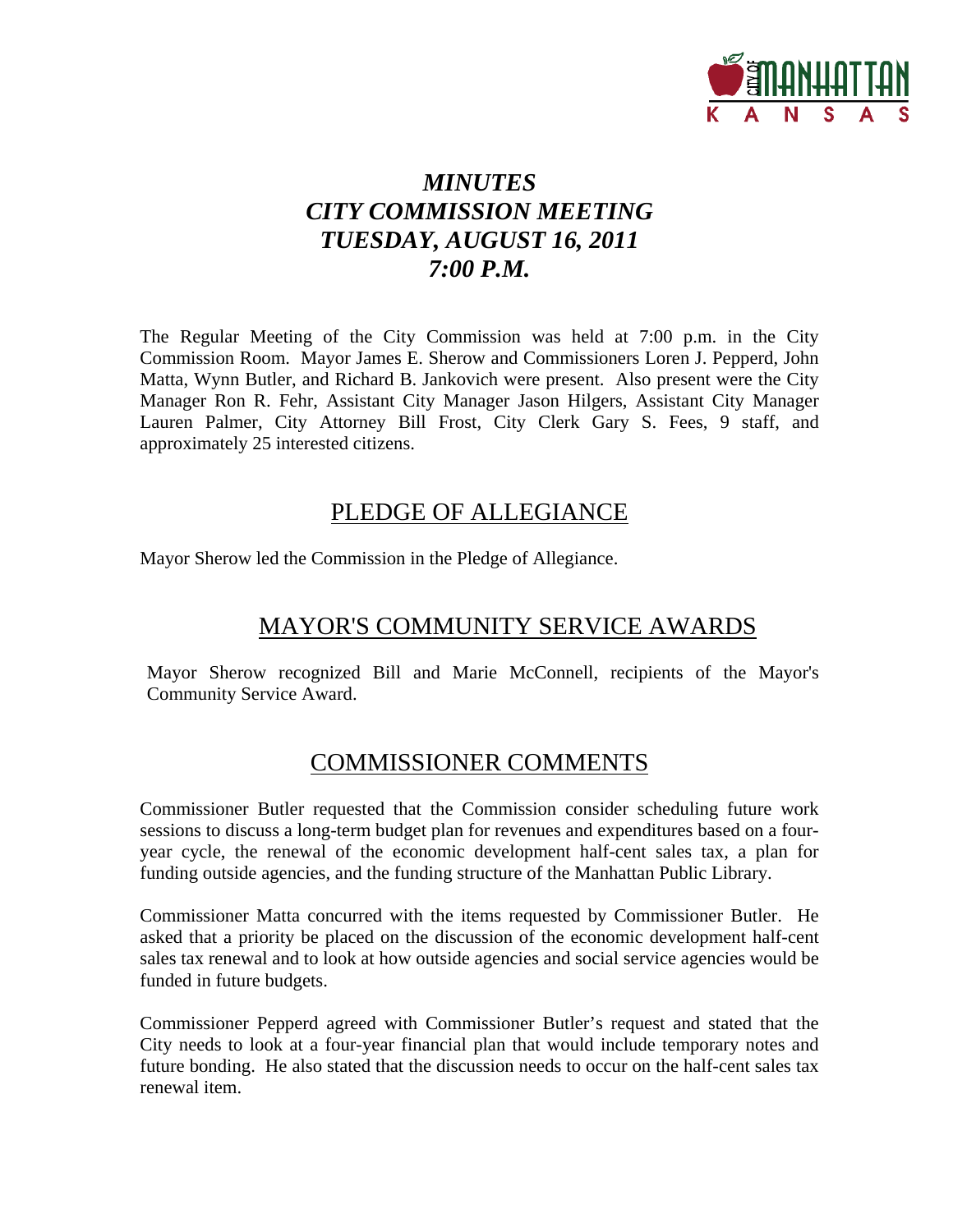# COMMISSIONER COMMENTS *(CONTINUED)*

Commissioner Jankovich concurred with the items mentioned for future work sessions, with a focus to discuss the economic development half-cent sales tax renewal and to discuss a four- to five-year budget forecast and debt service management.

After additional discussion of the Commission, Mayor Sherow stated that given the topics requested, it would be wise to have four different work sessions. Those items would include discussing long-term budgeting and forecasting, Manhattan Public Library funding and makeup, outside agency funding, and economic development half-cent sales tax item, which should be the first item to be discussed.

Ron Fehr, City Manager, informed the Commission that the items discussed will be incorporated in future work session schedules.

Commissioner Jankovich provided information on a potential credit card system that could be established to create a funding mechanism for the City to help fund outside services and organizations. He informed the community on the Wildcat Creek Watershed Working Group meeting held August 11, 2011, in the City Commission Room and stated that the next meeting of the Working Group would be September 22, 2011, at 7:00 p.m., in the City Commission Room. He then expressed appreciation to the many individuals and to the Konza Rotary Club for coordinating the Water Matters Day event at City Park Pool. He also thanked the Weblos that participated with him at City Hall to learn more about City government and what a Commissioner does.

The Commission and Mayor Sherow thanked City staff and the Manhattan Area Chamber of Commerce and Manhattan Convention and Visitors Bureau staff for their work on the hard hat tours last week at the Flint Hills Discovery Center and events associated with the City Park Pool and Water Matters Day on August 13 and 14, 2011. Mayor Sherow then provided an overview of items mentioned during the Discussion/Briefing Session held prior to the City Commission Legislative Meeting. The Commission received an update on the Flint Hills Discovery Center and developing relationships with the Kaw Nation; received an update during the Manhattan Area Chamber of Commerce Board meeting on military affairs and items related to Fort Riley and plans for a Chamber steering committee for the sales tax initiative; discussed crematoriums and stated that this will be a future item for the Manhattan Urban Area Planning Board; reviewed Commissioner calendars; received an update on the latest Census figures and data; received a memorandum on the Temporary Note Sale and rate received; and discussed upcoming meetings and conferences.

Bernie Hayen, Director of Finance, provided an update on the bids received earlier in the day for the Temporary Note Sale.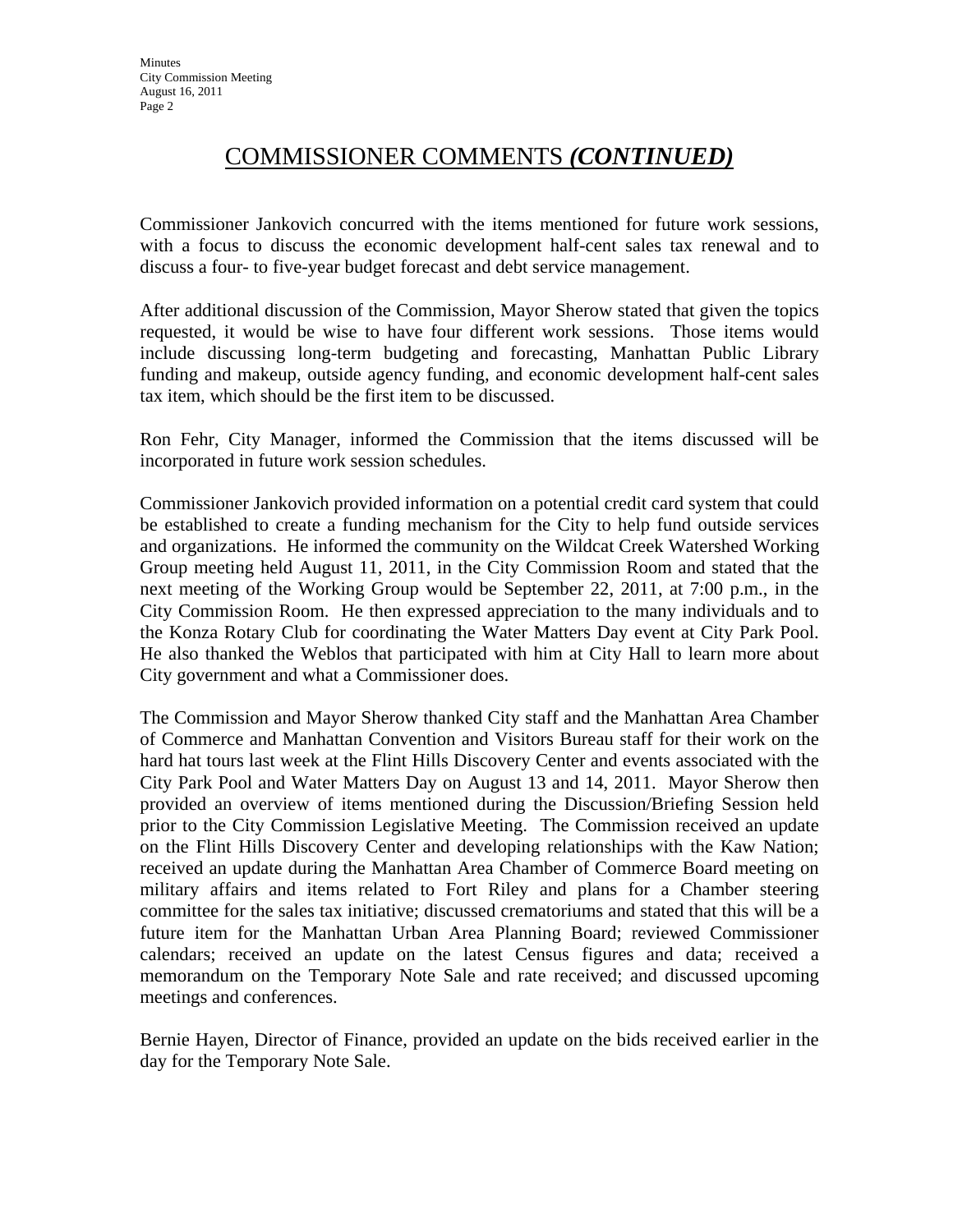# COMMISSIONER COMMENTS *(CONTINUED)*

Ron Fehr, City Manager, informed the community that the Kansas Department of Transportation has expressed a willingness to provide 50 percent of the funds needed to improve Shuss Road. He stated that the proposed Shuss Road improvements would be discussed at the September 6, 2011, City Commission meeting. He also provided an update on the latest Census information and on the Temporary Note Sale.

Mayor Sherow announced that the City Commission would not have a Work Session next week and that the next City Commission meeting would be September 6, 2011.

# CONSENT AGENDA

(\* denotes those items discussed)

### **MINUTES**

The Commission approved the minutes of the Regular City Commission Meeting held Tuesday, August 2, 2011.

### **CLAIMS REGISTER NO. 2678**

The Commission approved Claims Register No. 2678 authorizing and approving the payment of claims from July 26, 2011, to August 9, 2011, in the amount of \$2,614,400.58.

### **LICENSES**

The Commission approved a Fireworks Display License for Purple Power Play on Poyntz, 100 Manhattan Town Center, on September 2, 2011; a 2011 Merchant Guard Agency License for Coastal International Security, Inc., 8198 Terminal Road, Suite 204, Lorton, Virginia; a 2011 Tree Maintenance License for 2 Big Feet Tree Pruning, 405 N. 5<sup>th</sup> Street; and a 2011 Tree Maintenance License for Kyle's Tree Service, 806 Yuma Street, Apt. 1.

### **ORDINANCE NO. 6909 – MUNICIPAL FACILITY REVIEW – RILEY COUNTY FLEET VEHICLE PARKING LOT**

The Commission found that the public interests to be served by the proposed Municipal Facility for a Riley County fleet vehicle parking lot for Riley County owned vehicles, outweigh the impacts upon legitimate community interests; and approved Ordinance No. 6909 authorizing the proposed Municipal Facility for a Riley County fleet vehicle parking lot for Riley County-owned vehicles, generally located at 500 Humboldt Street, based on the findings in the Staff Report, as recommended by the Planning Board *(See Attachment No. 1)*.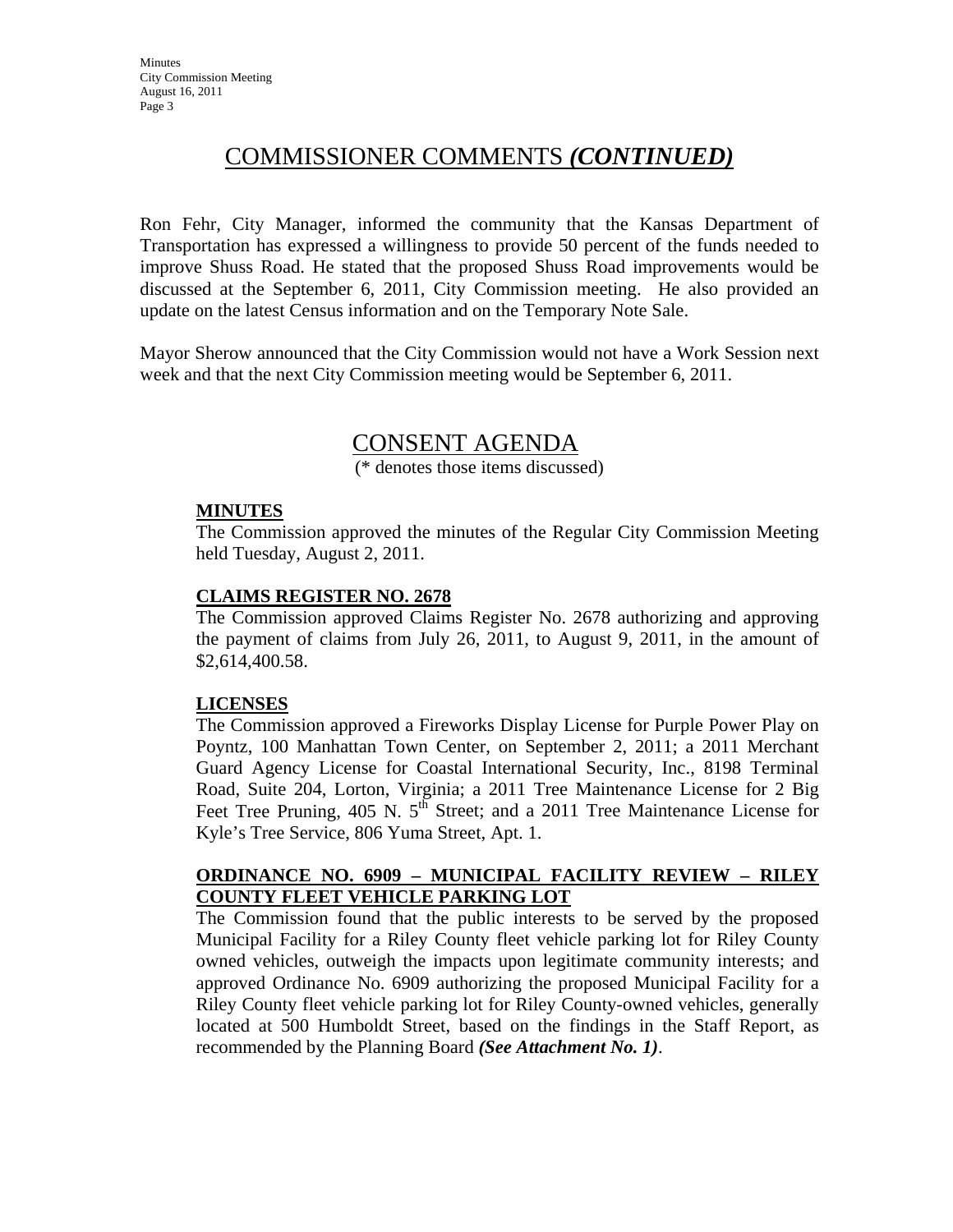### **FIRST READING – GAME DAY PARKING – HILLVIEW DRIVE**

The Commission approved first reading of an ordinance restricting parking on game days only along Hillview Drive from St. Christopher Circle to College Avenue.

**\* RESOLUTION NO. 081611-A – TEMPORARY NOTE SERIES NO. 2011-05** Commissioner Jankovich stated that he would abstain from this item due to a conflict of interest.

The Commission approved accepting the best bid for selling the notes and approve Resolution No. 081611-A issuing Temporary Note Series No. 2011-05 in the amount of \$4,005,000.00 to finance the following 11 special assessment and capital projects to be debt financed: *Claflin Road and Seth Child Road (Beechwood Terrace) Intersection Improvements (ST1015); Scenic Meadows Addition, Unit 3, Phase 2, Sanitary Sewer (SS1004) and Water (WA1004) Improvements; Lee Mill Heights Addition, Unit 3, Phase 2; Unit 4, Phase 3, Sanitary Sewer (SS1102), Storm Water (SM1101), Street (ST1101) and Water (WA1102) Improvements; Fire Station #5 (FR775P); Fire Station #3 (FRX75P); Zoo Education Building (SZ0901); and Zoo Gibbon Exhibit (SZ0902)*.

### **RESOLUTION NO. 081611-B – SUPPORT TO REMAIN IN SECOND CONGRESSIONAL DISTRICT**

The Commission approved Resolution No. 081611-B in support of maintaining the City of Manhattan and Riley County in the Second Congressional District and forwarding such resolution to the Special Joint Committee of the Kansas Legislature.

### **CHANGE ORDER NO. 1 – K-18 SANITARY SEWER RELOCATION (SS0907)**

The Commission approved Change Order No. 1 for the K-18 Sanitary Sewer Relocation Project, Phase III, (SS0907) resulting in a net increase in the amount of \$81,650.00 (+4.1%) to the contract with Wildcat Construction, of Wichita, Kansas.

### **CHANGE ORDER NO. 5 – SUNSET ZOO ENTRY AND EDUCATION BUILDING (SZ0901)**

The Commission approved Change Order No. 5 for the Sunset Zoo Entry and Education Building, resulting in a net increase in the amount of \$31,800.00 (+.9925%) to the contract with National Builders, Inc., of Wichita, Kansas.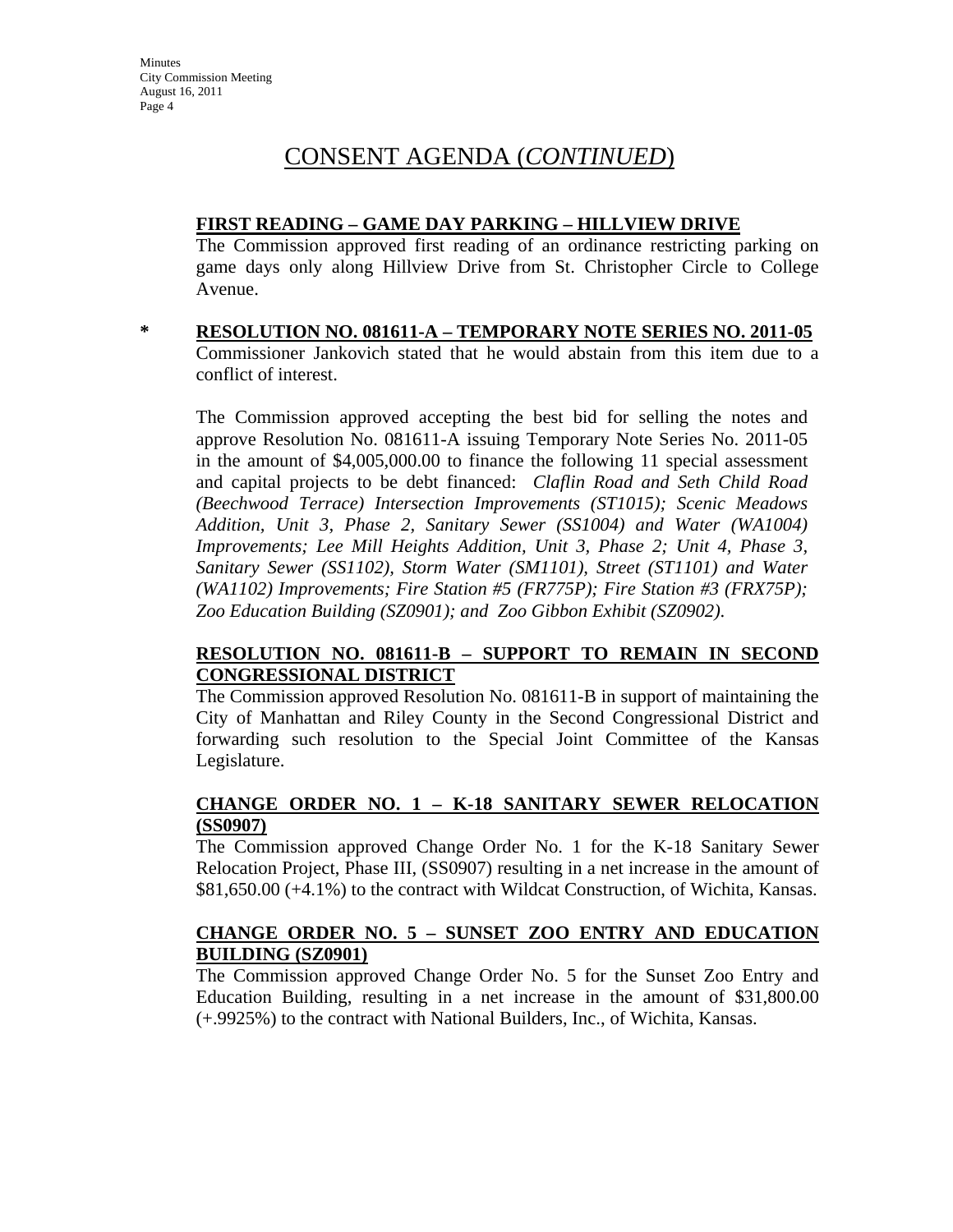## **CONTRACT AMENDMENT NO. 1 – ENGINEERING SERVICES - MCCALL ROAD CONNECTION (ST1014)**

The Commission authorized the Mayor and City Clerk to execute Contract Amendment No. 1 with Alfred Benesch and Company, of Manhattan, Kansas, for a reduced scope of improvements and a reduced fee of \$133,050.61, and authorized City Administration to apply for Kansas Department of Transportation's Corridor Management Construction Project program funds for the McCall Road and US-24 improvements (ST1014).

## **SECOND AMENDMENT – KDHE LOAN – WATER TREATMENT PLANT AND WELLFIED IMPROVEMENT (SP1009, WA0611)**

The Commission authorized the Mayor and City Clerk to execute the second amendment to the loan agreement between the City of Manhattan, Kansas, and the State of Kansas, acting by and through the Kansas Department of Health and Environment, to fund the Water Treatment Plant and Wellfield Improvement Project (SP1009), revising the amortization schedule to reflect a new first repayment date of August 1, 2012, instead of February 1, 2012.

## **\* AGREEMENT – ENGINEERING SERVICES – BLUEMONT AVENUE CORRIDOR IMPROVEMENT (ST1103)**

Dale Houdeshell, Director of Public Works, provided additional information on the item and responded to questions from the Commission.

The Commission authorized the Mayor and the City Clerk to execute an agreement in an amount not to exceed \$150,000.00 with Bartlett and West, Inc., of Manhattan, Kansas, for the design of the Bluemont Avenue Corridor Improvement Project from North Manhattan Avenue to  $11<sup>th</sup>$  Street (ST1103, KDOT U-0064-01).

## **\* AWARD CONTRACTS – FLINT HILLS DISCOVERY CENTER FURNITURE, FIXTURES, AND EQUIPMENT**

Jason Hilgers, Assistant City Manager, and Ron Fehr, City Manager, responded to questions from the Commission and provided additional information on the costs associated with the Furniture, Fixtures, and Equipment (FF&E).

Bob Workman, Director, Flint Hills Discovery Center, responded to questions from the Commission on fundraising efforts and plans to establish a foundation that would create the funding vehicle to raise funds for the Flint Hills Discovery Center.

Jason Hilgers, Assistant City Manager, responded to additional questions from the Commission regarding temporary and permanent financing for the project.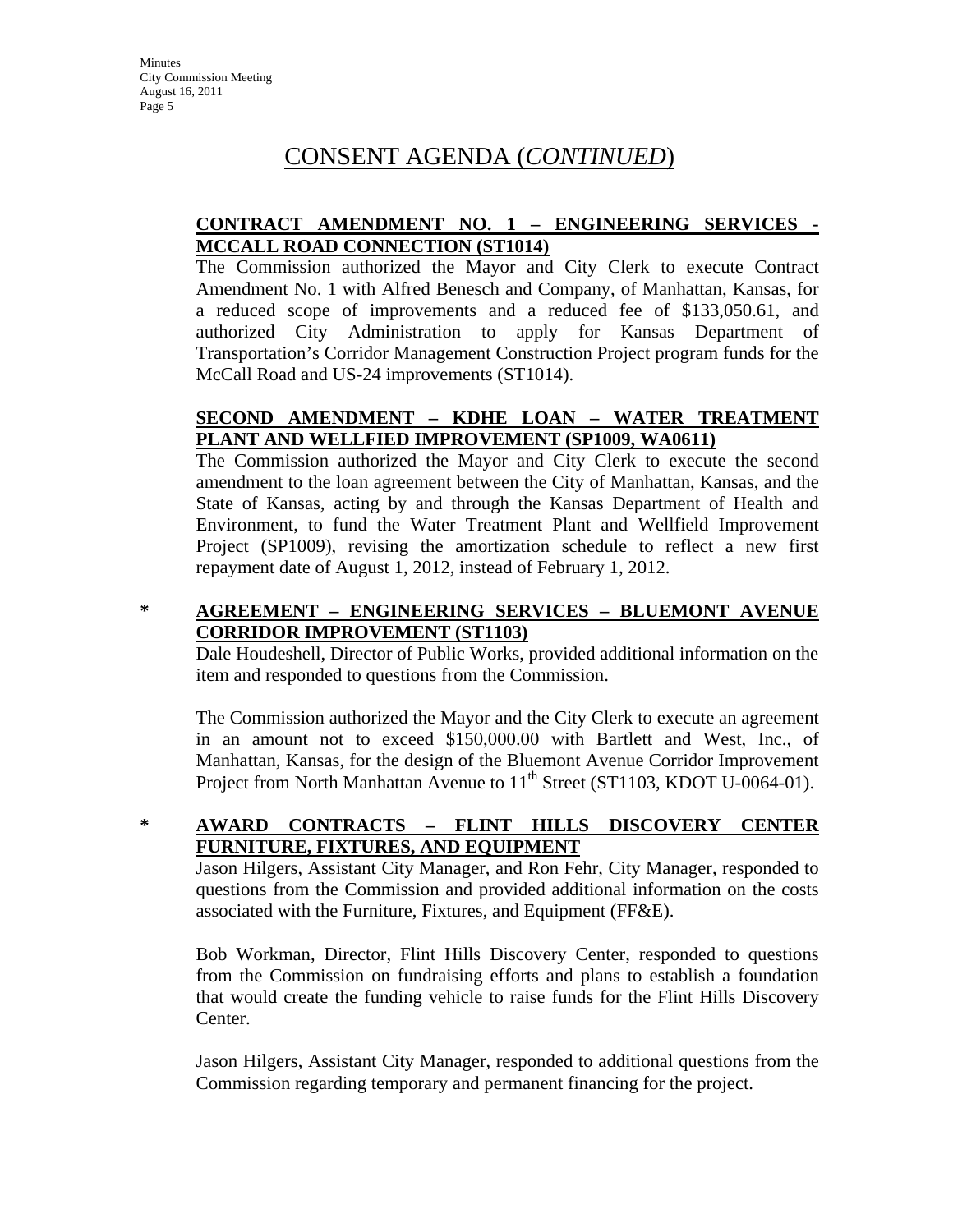### **\* AWARD CONTRACTS – FLINT HILLS DISCOVERY CENTER FURNITURE, FIXTURES, AND EQUIPMENT** *(CONTINUED)*

Bob Workman, Director, Flint Hills Discovery Center, provided additional information on the FF&E package. He then responded to questions from the Commission on the future plans for food service and the café.

Ron Fehr, City Manager, and Jason Hilgers, Assistant City Manager, responded to questions from the Commission on short-term and long-term financing options for the FF&E package.

The Commission awarded a contract to Galaxie Business Equipment, of Winfield, Kansas, for Furniture, Fixtures, and Equipment packages A (Seating) , B (Stack Chairs), C (Desking, Tables, and Filing Storage), and D (Classroom/Conference Tables) in the total amount of \$81,890.44; awarded a contract to BA Designs, LLC, of Topeka, Kansas, for Furniture, Fixtures, and Equipment package E (Outdoor Furniture) in the amount of \$40,971.57; and authorized City Administration to purchase miscellaneous owner-furnished Furniture, Fixtures, and Equipment items in an amount not to exceed \$315,450.00.

### **RESOLUTION NO. 081611-C – TEMPORARY NOTES – FLINT HILLS DISCOVERY CENTER FURNITURE, FIXTURES, AND EQUIPMENT**

The Commission approved Resolution No. 081611-C authorizing the issuance of temporary notes to finance the Furniture, Fixtures, and Equipment for the Flint Hills Discovery Center.

### **BOARD APPOINTMENTS**

The Commission approved appointments by Mayor Sherow to various boards and committees of the City.

### *Bicycle Advisory Board*

Appointment of Joseph Wright, 613 Highland Ridge Drive # 7208, to fill the unexpired Riley County Police Department term of Brian Johnson. Mr. Wright's term begins immediately, and will expire October 31, 2011.

### *Social Services Advisory Board*

Appointment of Robert Smith, 1723 Cedar Crest Drive, to a three-year term. Mr. Smith's term begins immediately, and will expire June 30, 2014.

### *Special Alcohol Funds Advisory Committee*

Re-appointment of Camelia Owens, 730 Allen Road #133, to a three-year term. Ms. Owen's term begins immediately, and will expire June 30, 2014.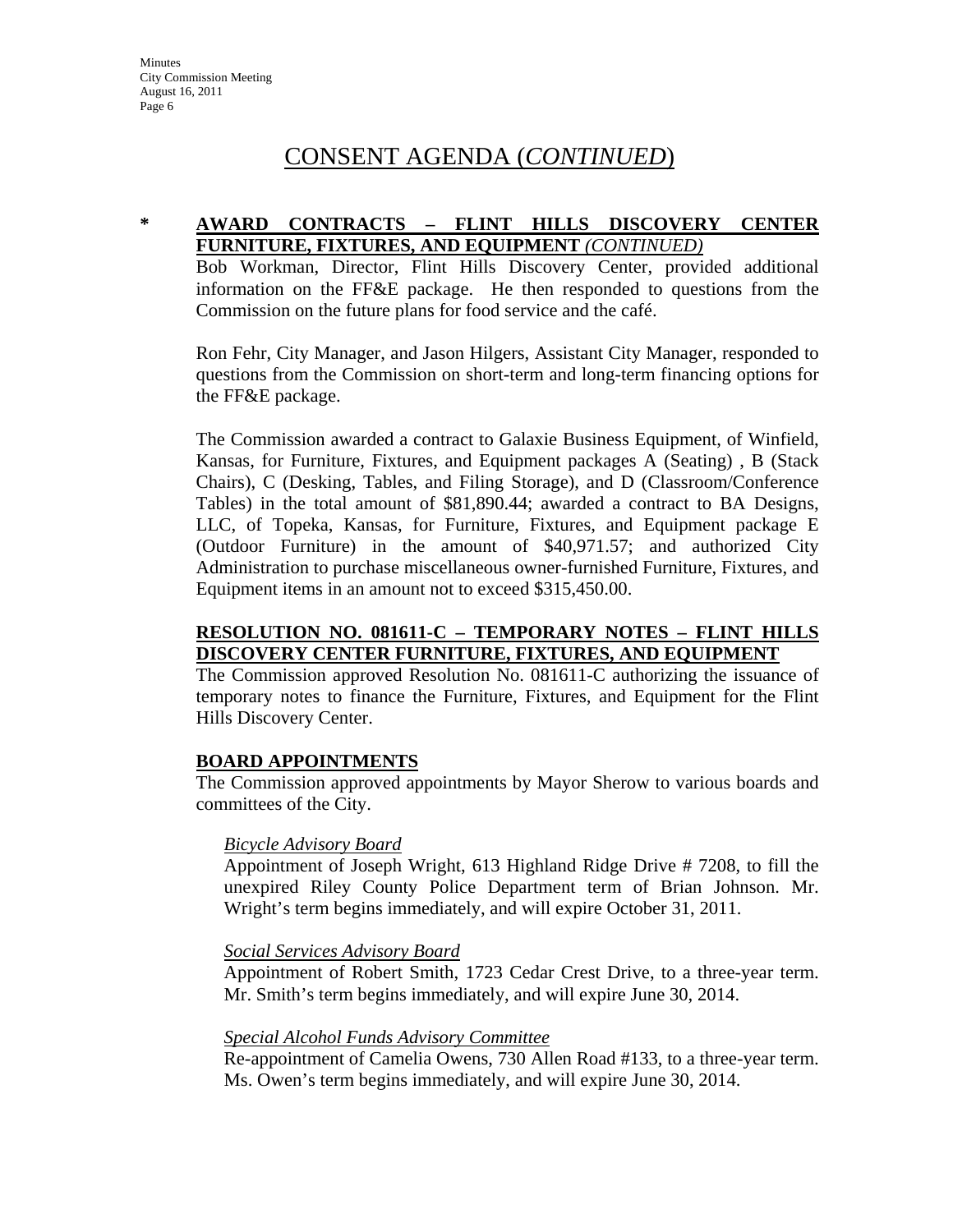After discussion, Commissioner Jankovich moved to approve the consent agenda. Commissioner Pepperd seconded the motion.

Ron Fehr, City Manager, provided additional information on the Flint Hills Discovery Center Furniture, Fixtures, and Equipment item.

On a roll call vote, motion carried 5-0, with the exception of Item D, ORDINANCE NO. 6909 – MUNICIPAL FACILITY REVIEW – RILEY COUNTY FLEET VEHICLE PARKING LOT, which carried 4-1, with Commissioner Butler voting against the item; and, with the exception of Item F, RESOLUTION NO. 081611-A – TEMPORARY NOTE SERIES NO. 2011-05, which carried 4-0-1, with Commissioner Jankovich abstaining from the item due to a conflict of interest.

# GENERAL AGENDA

### **FIRST READING – REZONE – FIRST UNITED METHODIST CHURCH**

Commissioner Pepperd stated that he is a member of the First United Methodist Church and has discussed the project with Lynn Blecha and has spoken with the City Attorney. He stated that he was not prejudice in any way and would participate and vote on the item.

Eric Cattell, Assistant Director for Planning, presented an overview of the item. He then responded to questions from the Commission and provided an aerial map of alleys that have been vacated in the city of Manhattan.

Thaniel Monaco, BG Consultants, informed the Commission that he was assisting the First United Methodist Church and is also a member of the Church. He provided additional background information on the request and asked for the Commission's approval. He then responded to questions from the Commission.

John Lindholm, Chairperson, Board of Trustees, First United Methodist Church, informed the Commission that the Board of Trustees are supportive of the request to improve its campus.

Larry Fox, First United Methodist Church member, provided additional information on the proposed project, the utility challenges, and explained the difficulties with the current site. He stated that the future goal is to connect the two buildings and to make it as safe and efficient as possible and, to be able to keep the Church in the downtown location.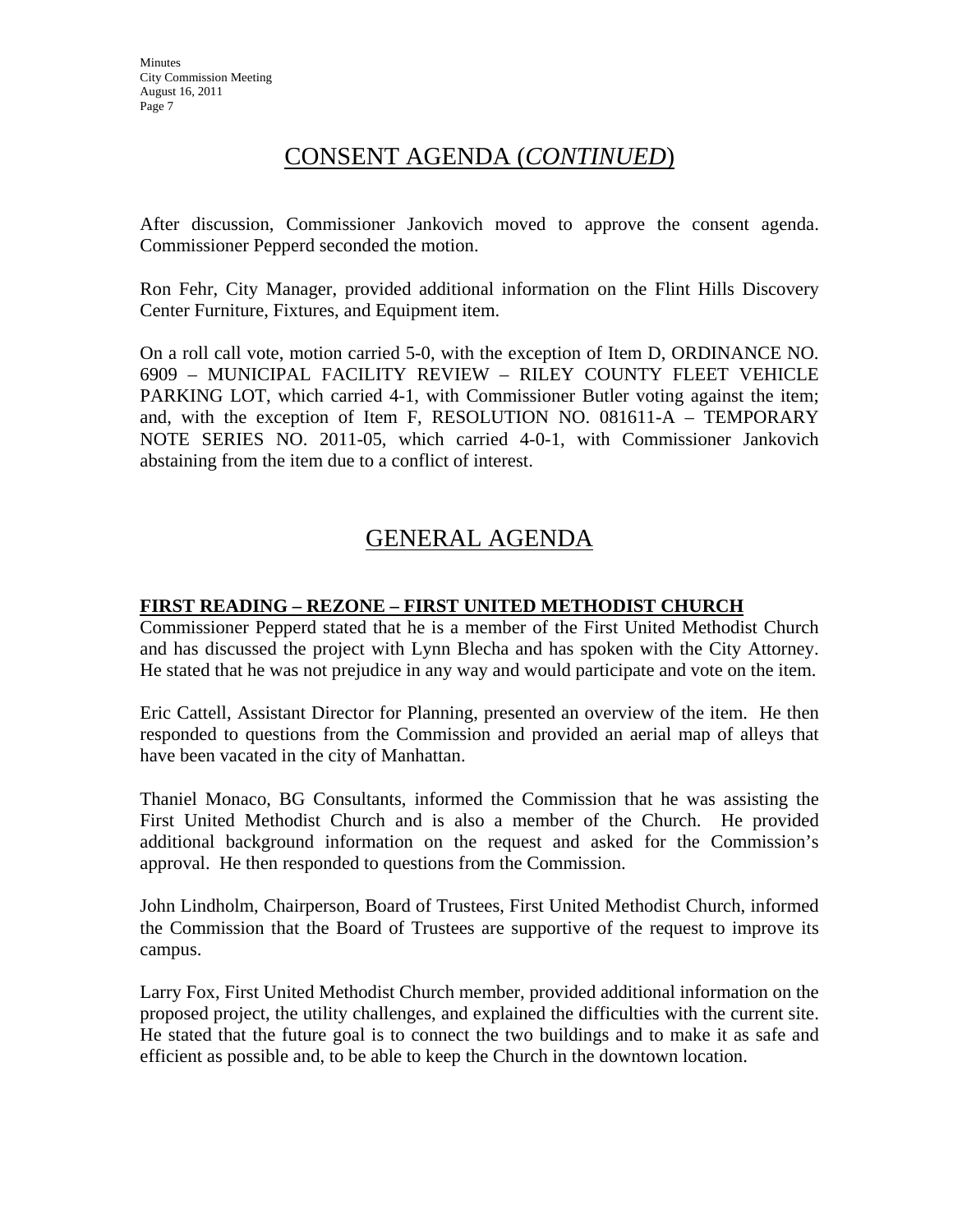# GENERAL AGENDA (*CONTINUED*)

### **FIRST READING – REZONE – FIRST UNITED METHODIST CHURCH** *(CONTINUED)*

After discussion, Commissioner Jankovich moved to approve first reading of an ordinance rezoning the First United Methodist Church, consisting of 612 Poyntz Avenue, 121 N.  $6<sup>th</sup>$ Street, and 621 Humboldt Street, from C-1, Restricted Business District, to C-4, Central Business District, based on the findings in the Staff Report *(See Attachment No. 2)*. Commissioner Matta seconded the motion. On a roll call vote, motion carried 5-0.

### **DEVELOPMENT AGREEMENT – FIRST UNITED METHODIST CHURCH – SANITARY SEWER (SS1118) AND STORM DRAINAGE (SM1108) IMPROVEMENTS**

Eric Cattell, Assistant Director for Planning, presented an overview of the item.

After discussion, Commissioner Jankovich moved to approve the concept to vacate a portion of the alley and authorize the Mayor and City Clerk to execute the Development Agreement between the City and First United Methodist Church. Commissioner Butler seconded the motion. On a roll call vote, motion carried 5-0.

## **FIRST READING - AMEND FINAL DEVELOPMENT PLAN - LOT 1, PENNY'S CONCRETE INDUSTRIAL PUD; REZONE - LOT 36, EUREKA ADDITION, UNIT TWO**

Eric Cattell, Assistant Director for Planning, presented the item. He then responded to questions from the Commission regarding the Planned Unit Development, landscaping and enforcement measures, and presented an aerial view of the K-18 Highway Realignment and proposed frontage road.

Dale Houdeshell, Director of Public Works, responded to questions from the Commission on the ownership and maintenance of the frontage road near the development.

Ron Fehr, City Manager, provided additional clarification on the item.

Fred Gibbs, BG Consultants, informed the Commission that their firm worked with Penny's Concrete on the proposal and responded to questions from the Commission on the Industrial Planned Unit Development costs.

After discussion, Commissioner Jankovich moved to approve first reading of an ordinance amending the Final Development Plan of Penny's Concrete Industrial PUD and Ordinance No. 6730, and rezoning Lot 36, Eureka Addition, Unit Two, generally located at 2633 Eureka Terrace, from C-6, Heavy Commercial District with AO, Airport Overlay District, to PUD, Industrial Planned Unit Development District with AO, Airport Overlay District, based on the findings in the Staff Report *(See Attachment No. 3)* with the one condition of approval recommended by the Manhattan Urban Area Planning Board. Commissioner Matta seconded the motion. On a roll call vote, motion carried 5-0.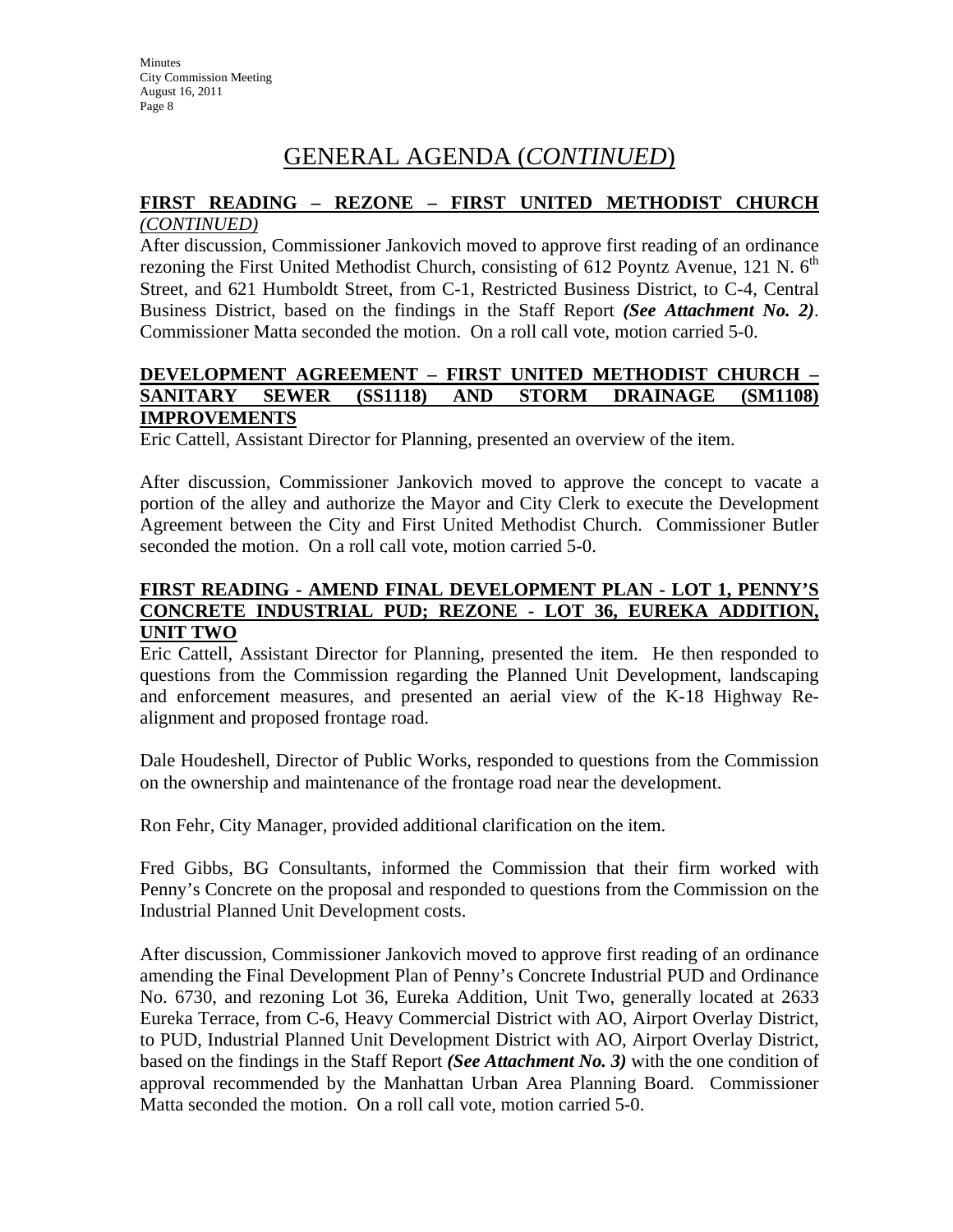Minutes **City Commission Meeting** August 16, 2011 Page 9

# GENERAL AGENDA (CONTINUED)

### 2012 BUDGET; 2012-2017 CAPITAL IMPROVEMENTS; INCREASE UTILITY RATES; IAFF LOCAL 2275 MEMORANDUM OF AGREEMENT; SALARY **ORDINANCE**

Lauren Palmer, Assistant City Manager, presented the 2012 proposed salary adjustments and an overview of the proposed changes in the IAFF Local 2275 Memorandum of Agreement. She then responded to questions from the Commission on the item.

Tim Davenport, 3004 Pecanwood Drive, President, IAFF Local 2275 Union, informed the Commission that the Union and the City were able to come to a compromise. He thanked the Commission, Fire Chief Jerry Snyder, Union members, and City staff for their efforts.

After discussion and comments of the Commission, Commissioner Jankovich moved to approve Resolution No. 081611-D, adopting changes within the Memorandum of Agreement with Local 2275 of the International Association of Firefighters, and approve first reading of the 2012 Salary Ordinance to establish a new range of salaries for City employees. Commissioner Pepperd seconded the motion. On a roll call vote, motion carried 5-0.

Emily Campbell, Budget Officer, presented the proposed 2012 City Budget, proposed 2012 Budget snapshots of Property Tax Funds, proposed 2012 Capital Improvements Program, property tax mill levies, and property tax impact to a homeowner.

Ron Fehr, City Manager, responded to questions from the Commission and stated that utilities will be included as part of the four year budget forecast.

After discussion and comments of the Commission, Commissioner Jankovich moved to approve Ordinance No. 6910 adopting the 2012 City Budget; Resolution No. 081611-E adopting the 2012-2017 Capital Improvements Program; Ordinance No. 6911 increasing water rates and tap fees effective January 1, 2012; Ordinance No. 6912 increasing wastewater rates, effective January 1, 2012; and Charter Ordinance No. 50 increasing stormwater rates effective January 1, 2012. Commissioner Pepperd seconded the motion. On a roll call vote, motion carried 5-0.

Mayor Sherow reminded the community that the next City Commission meeting would be Tuesday, September 6, 2011.

#### **ADJOURNMENT**

At 9:00 p.m., the Commission adjourned.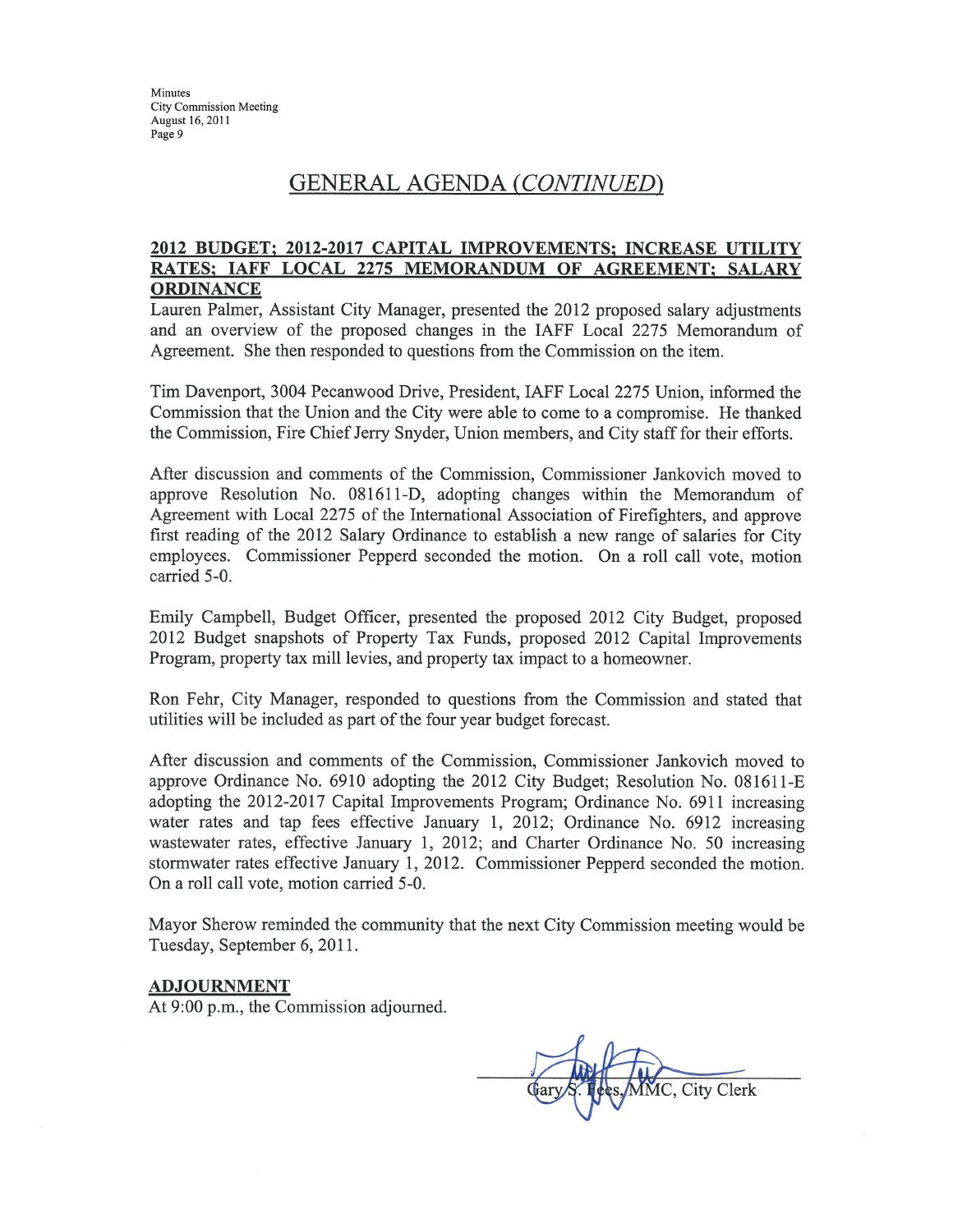# **STAFF REPORT STATE OR MUNICIPAL FACILITY REVIEW**

**APPLICANT:** The Board of County Commissioners, Riley County.

**ADDRESS:** 110 Courthouse Plaza, Manhattan, KS 66502.

**LOCATION:** Lot 397, Ward 2, generally located at 500 Humboldt Street, which is on the northwest corner of Humboldt Street and N. 5<sup>th</sup> Street.

**AREA:** Approximately 7,500 square feet.

**DATE OF PUBLIC NOTICE PUBLICATION:** Monday, June 27, 2011.

### **DATE OF PUBLIC HEARING: PLANNING BOARD:** Monday, July 18, 2011. **CITY COMMISSION:** Tuesday, August 2, 2011.

*At the conclusion of the hearing, the Manhattan Urban Area Planning Board shall forward its recommendation to the Governing Body. Such recommendation shall include all factors and reasons the Board relies upon to support such recommendation. In arriving at such recommendation, the Planning Board shall balance the public interests to be served by the construction or expansion of the utility or facility, as opposed to the impact upon interests intended to be protected by the Zoning Regulations. In balancing such interests, the Planning Board shall consider factors, such as:* 

### **Municipal Facility Process**

The Municipal Facility Review process is outlined in Section 3-412 of the Manhattan Zoning Regulations (attached), which indicates, in part, that: "Any public utility, or facility, owned and operated by either the State or a Municipality is hereby authorized as a permitted use in any zoning district, subject to the remaining provisions of this section." If a utility or facility is specifically listed in a zoning district as a permitted or conditional use, the municipality can follow the requirements set out in Article IV, District Regulations, or follow the provisions of Section 3-412. If the utility or facility is not set out in a zoning district in which it is proposed, the utility or facility must follow the provisions of Section 3-412.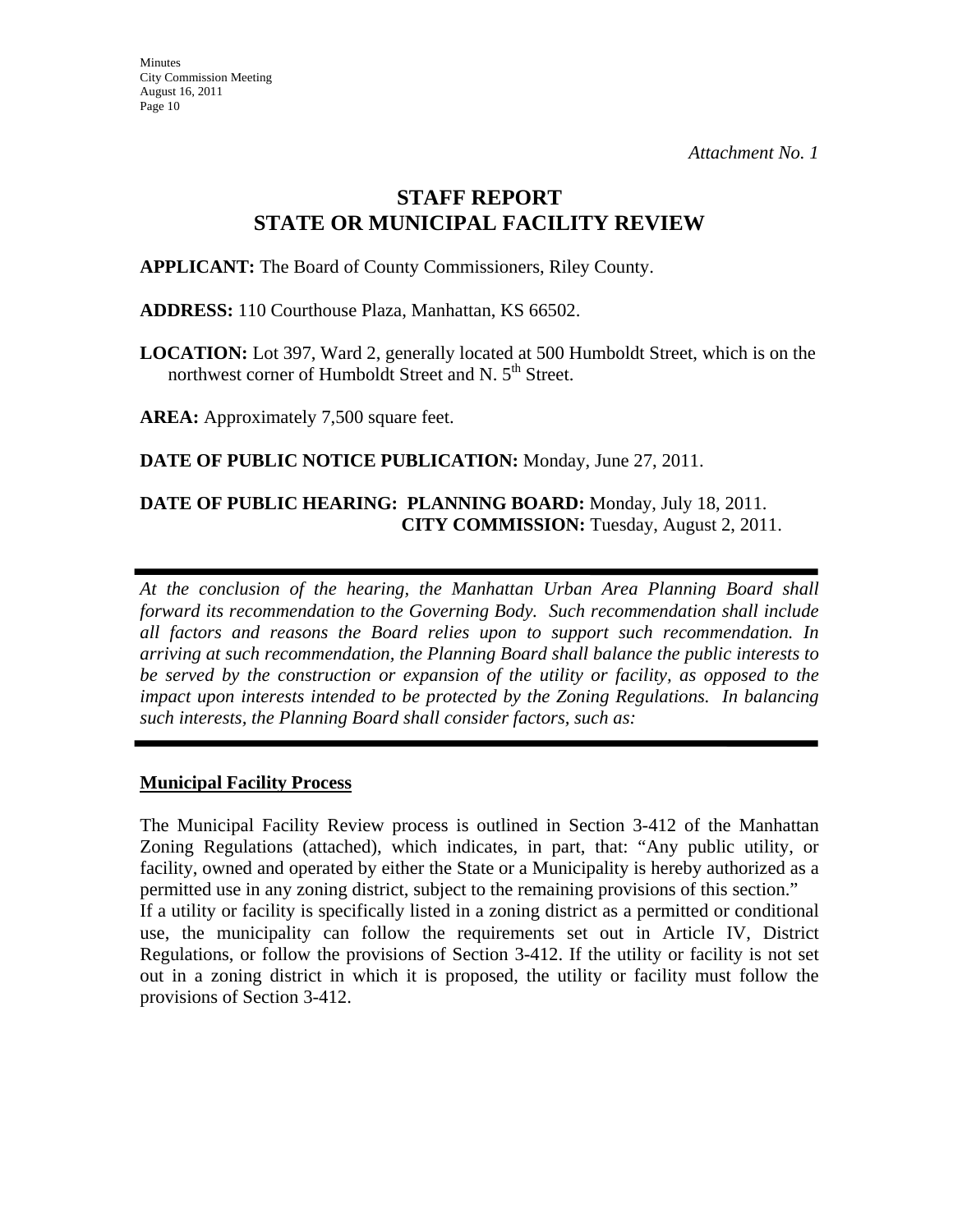The process requires that both the Manhattan Urban Area Planning Board and the City Commission hold public hearings on the proposal. This process is not a rezoning action, but a process whereby the Planning Board and the City Commission consider the proposal by balancing the public interests to be served by a proposed Municipal Utility or Facility, as opposed to the impact upon public interests intended to be protected by the Zoning Regulations. In performing this balancing test and evaluating a proposed facility, the Planning Board and City Commission must consider the factors listed under the Staff Report headings.

The City Commission is not bound by the recommendations of the Planning Board, nor is it obligated to return the matter to the Planning Board for reconsideration, unless the City Commission chooses to do so. If the City Commission approves the request, it does so by adoption of an ordinance, following a public hearing.

**EXISTING USE:** Vacant lot. The proposed use is located in the C-4, Central Business District (regulations attached). No accessory off-street parking facilities are required in the C-4 District, meaning there is no minimum number of off-street parking spaces required in C-4. However, parking facilities that are provided are required to meet applicable design standards such as configuration, landscaping, surfacing, lighting, and other standards (Section 7-102 (E) Design, attached).

**PROPOSED USE:** Municipal facility for a Riley County fleet vehicle concrete off-street parking lot with curb and gutter for 16 off-street parking spaces for Riley County owned vehicles only.

One way access to the proposed parking lot is from a proposed entrance only 14 foot wide curb cut off Humboldt Street. Sixteen 90 degree parking spaces are on the east side of the parking lot. Vehicles exit the parking lot to the alley from a 17 foot wide exit only curb cut onto a concrete paved two way 15 foot wide public alley. Access from the alley to the propose parking lot is prohibited. The entrance and exits will be signed accordingly (see attached site plan).

The minimum landscaping requirements for off-street parking lots requires five percent of the paved area be landscaped and one tree per 5,000 square feet of paved area, or each fraction thereof of 2,500 square feet. The paved portion of the parking lot is 6,318.25 square feet in area. Landscape space is 1,181.75 square feet in area, or 18.7 percent of the paved parking lot area. Landscape space along the eastern and southern edges of the parking lot, N.  $5<sup>th</sup>$  Street and Humboldt Street frontages, consists of creeping sedum ground cover and one proposed tree along N.  $5<sup>th</sup>$  Street at the approximate midpoint of the parking lot's street frontage. A approximate three foot wide grass strip is along the western side yard of the parking lot.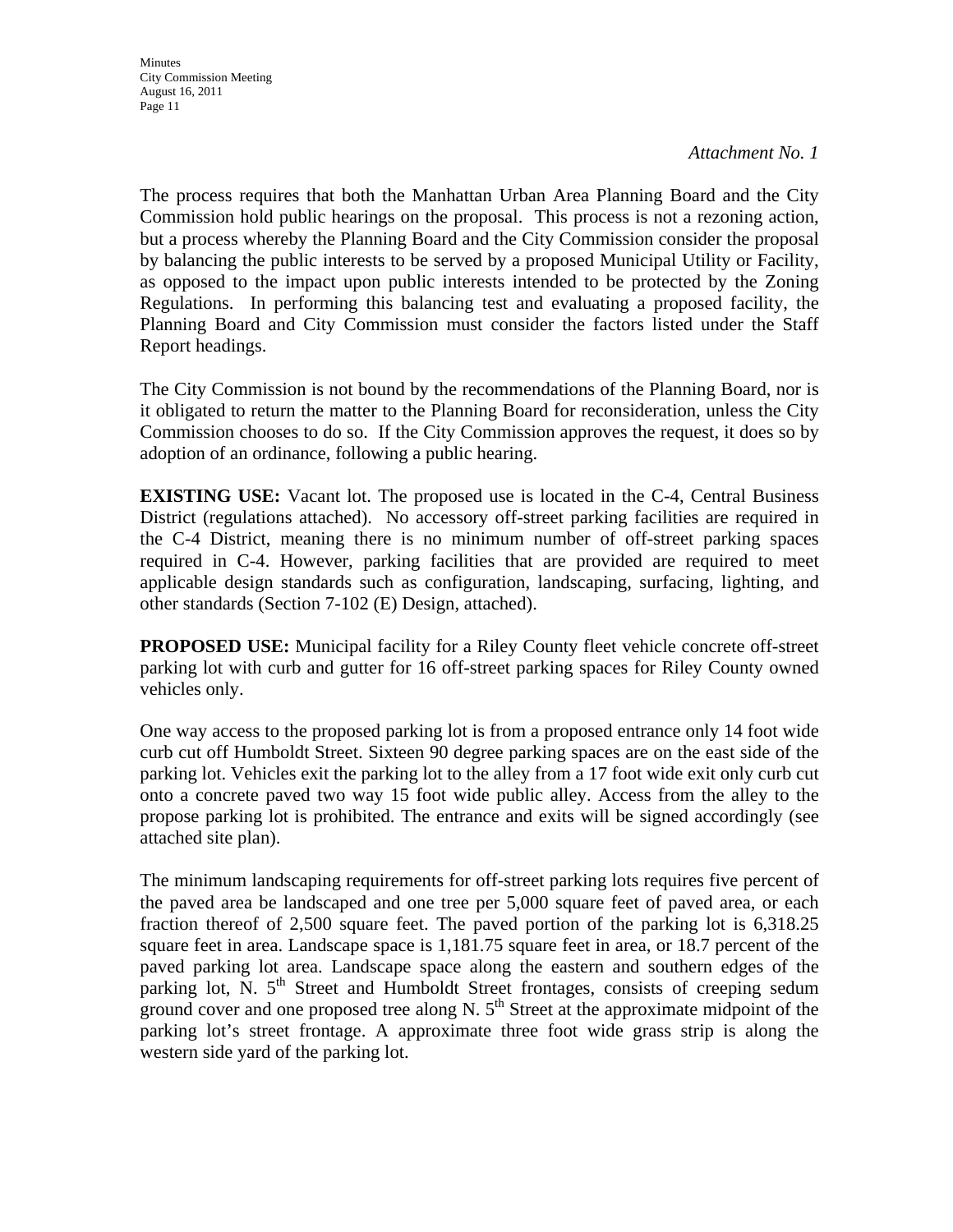Two on-street parking spaces along the Humboldt Street frontage of the proposed parking lot will be removed and the curb will be painted yellow indicating no parking.

No parking lot lights are proposed or required.

Screening is not required.

The proposed parking lot will drain to the alley and Humboldt Street.

**PHYSICAL AND ENVIRONMENTAL CHARACTERISTICS:** Lot 397 is a flat tract of land, which is grass covered. Lot 397 is a Ward lot platted in the late 1800's and measures approximately 50 feet in width along Humboldt Street by 150 feet in depth along in N.  $5<sup>th</sup>$  Street. Lot 397 is a corner lot with front lot lines along Humboldt Street and N.  $5<sup>th</sup>$  Street. The northern lot line abuts a public alley and is a side lot line. The western side lot line abuts 510 Humboldt Street, which is developed with an apartment building and a sidewalk adjoining the proposed grass strip in the Riley County parking lot. The sidewalk connects the apartment building's off street parking and the building's front on Humboldt Street. There are no existing curb cuts along either of Lot 397's street frontages. Existing access to Lot 397 is to a former gravel parking area off the public alley. There are existing sidewalks along both of Lot 397's street frontages. Drainage is to the adjoining rights-of-way.

- **1. THE NATURE AND SCOPE OF THE MUNICIPALITY OR STATE AGENCY:**  The nature and scope of the municipality is Riley County, a municipality of the State of Kansas.
- **2. THE FUNCTION OF THE UTILITY OR FACILITY:** The function of the proposed facility is a Riley County fleet vehicle parking lot, which will create 16 off-street parking spaces for Riley County owned vehicles only.
- **3. THE EXTENT OF THE PUBLIC INTEREST TO BE SERVED BY THE UTILITY OR FACILITY:** The extent of the public interest to be served by the facility is described in the applicant's written Supplemental Application Information (attached). The applicant states, "The purpose of the facility is to increase the availability of public parking in the existing courthouse complex lot immediately west of the Riley County Office Building. This will better serve the citizens and address concerns from the public that they cannot find parking because fleet vehicles take up those spaces."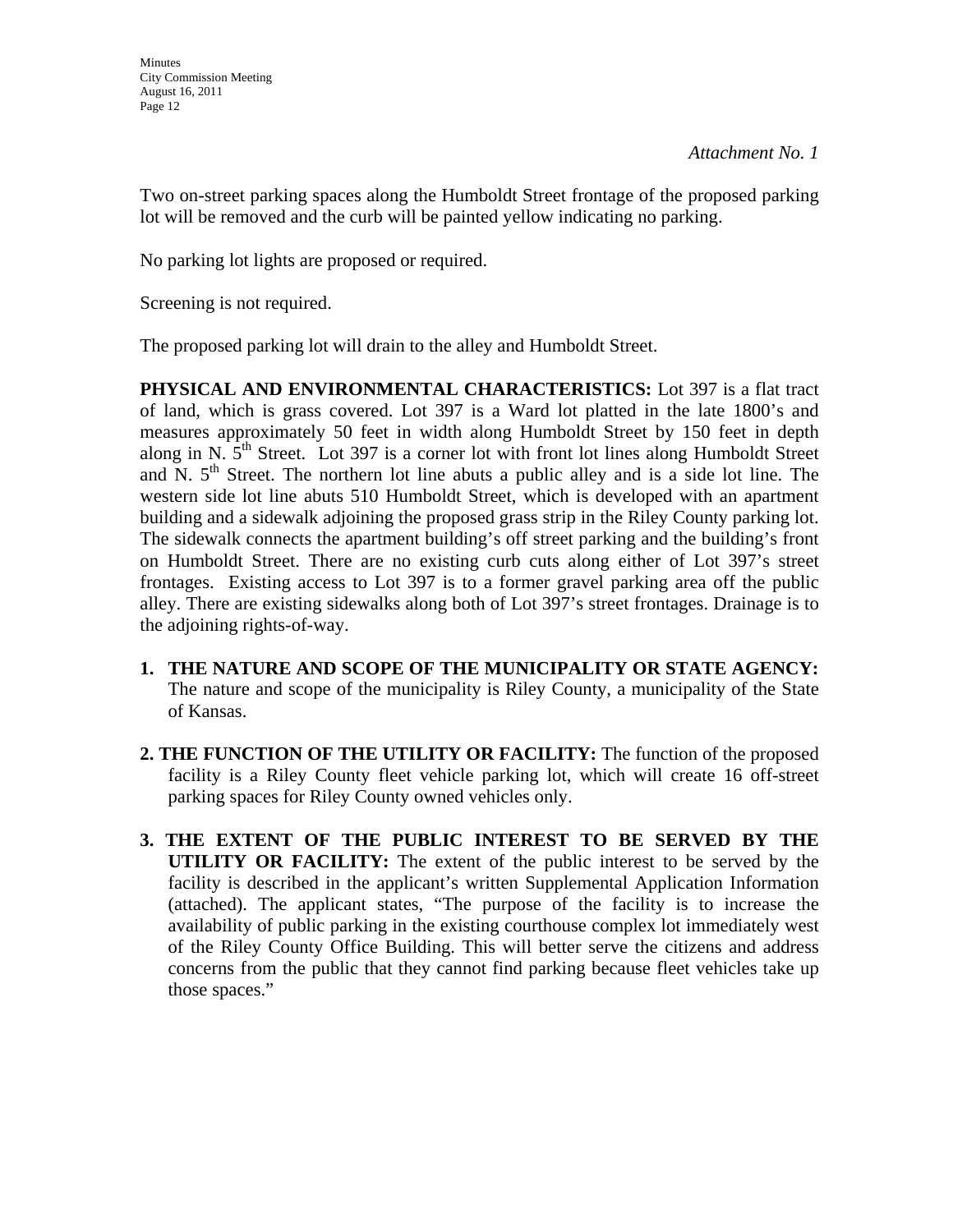**4. THE EFFECT THAT REGULATION OF THE CONSTRUCTION, OR EXPANSION, EITHER BY THE IMPOSITION OF REQUIREMENTS NECESSARY TO MITIGATE IMPACTS OR BY A COMPLETE DENIAL, WILL HAVE UPON THE MUNICIPALITY'S, OR STATE AGENCY'S, ABILITY TO EFFICIENTLY, ECONOMICALLY AND PRUDENTLY MEET THE PUBLIC INTERESTS THEY ARE SERVING:** Denial of the request will have a negative impact upon Riley County's public interest to efficiently, economically and prudently improve their ability to provide more public off-street parking immediately adjacent to the west of the Riley County Office building. The permitted and conditional use lists of the C-4 District do not include municipally owned and operated parking lots. Location requirements for parking lots impose limitations on the applicant's ability to provide public off-street parking. Vision triangles and parking lot design standards place requirements on the Riley County's ability to provide off-street parking for the public. These requirements, however, have minimal impact on the public as described below.

The effect of the Manhattan Zoning Regulations on the proposed facility is that the municipally owned and operated off-street parking lot would not be allowed in the C-4 District because (1) municipal off-street parking lots are not listed as a permitted or conditional use in the C-4 District, and (2) the proposed off-street parking lot is not an accessory use as defined in the Zoning Regulations.

While the Design Standards indicate off-street parking lots may be located in the same zoning district and within 600 feet as the use served, municipal parking lots are not listed as a permitted or conditional use, and the proposed off-street parking lot cannot be considered an accessory use because it is not on the same zoning lot as the Riley County Office building. The more restrictive requirements apply when there is a contradicting regulation, which means the Zoning Regulations would otherwise prohibit the proposed off-street parking lot without approval of a Municipal Facility.

There are three vision triangles within the proposed off-street parking lot including a 15 foot triangle at Humboldt and N.  $5<sup>th</sup>$  Street intersection, a ten foot triangle at the alley and N.  $5<sup>th</sup>$  Street intersection and a ten foot triangle at the private drive and sidewalk on Humboldt Street. The regulations would not allow two of the proposed parking spaces within vision triangles in the southeast and northeast corners of the proposed off-street parking lot. Complete denial of the off-street parking lot based on vision triangles would not allow for the efficient provision for Riley Count fleet vehicle parking and would not be in the public interest as additional parking for the public would not become available in the existing off-street parking lot to the west of the Riley County Office building.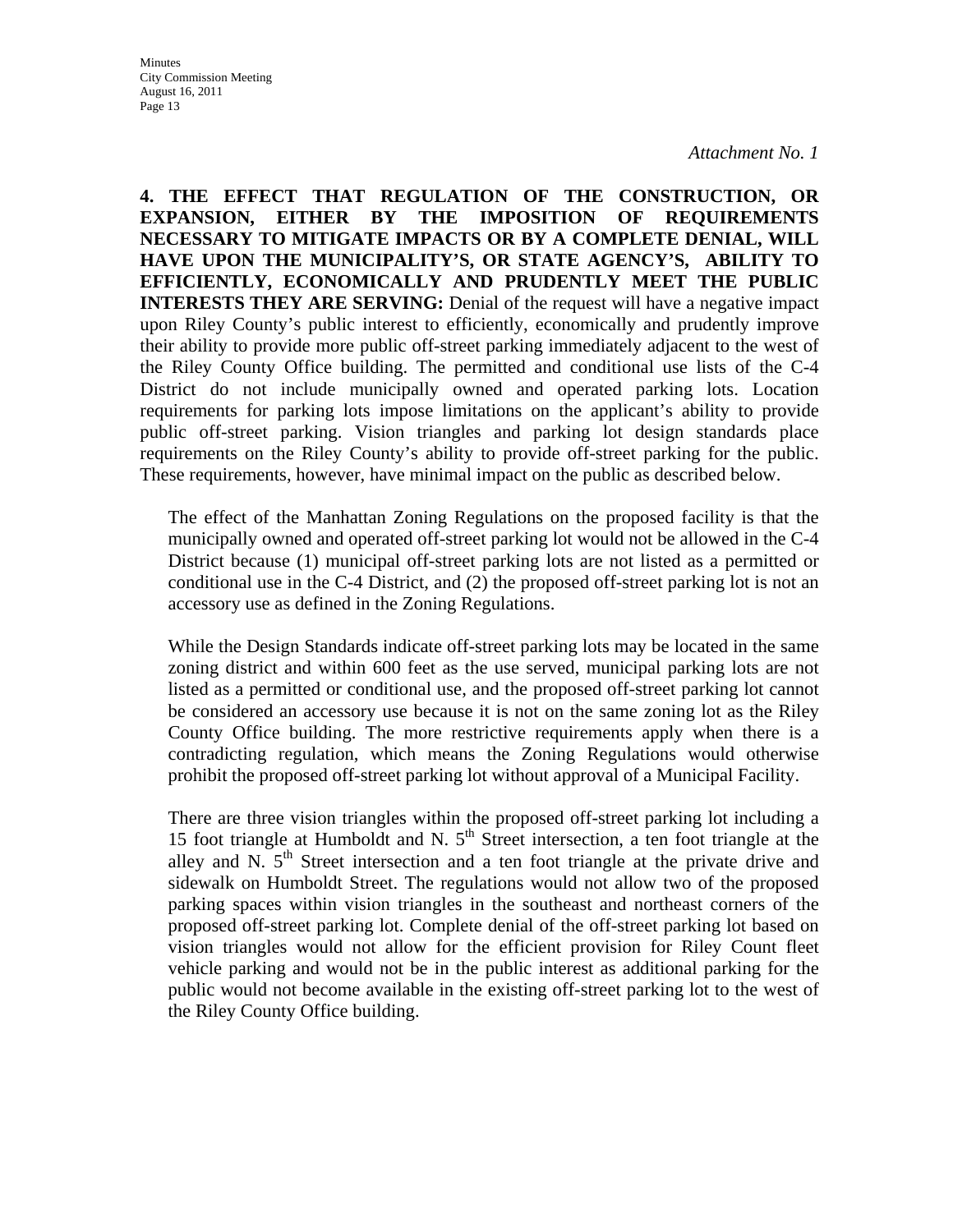Vehicle encroachment in the vision triangles will occur with minimal impact on vehicles and pedestrian traffic in street and alley rights-of-way. The minimum ten foot vision triangle in the northeast corner of the off-street parking lot should not impact exiting movements from the alley to N. 5th Street. Any vehicle parked in the northern most parking space should not interfere with driver or bicyclist views of vehicles in N.  $5<sup>th</sup>$  Street and pedestrians along the sidewalk as only a small part of the vehicles front end in the parking space will encroach in the vision triangle. In addition, the northern parking space is set back further, or approximately two feet, than the other parking spaces to the south. The 15 foot vision triangle at the N.  $5<sup>th</sup>$  Street and Humboldt Street intersection is maintained with minimal encroachment from a vehicle's front end parked in the southern most parking space. Minimal impact on drivers and bicyclists' views is due to the proposed setbacks and removal of two parking spaces on Humboldt Street, which will provide for increased views for turning movements at the intersection of N.  $5<sup>th</sup>$  Street and Humboldt Street. There is no encroachment in the ten foot vision triangle at the driveway intersection off Humboldt Street.

The design of the proposed parking lot is subject to the City's Parking Lot Configuration Standards. Minimum parking space width and depth is met. Backing aisle depth is 20 feet for the northern parking space and 22 feet in depth for the other 15 parking spaces. Minimum aisle depth is 26 feet. Driving aisle depth could be met, however, if parking space setbacks were reduced to zero feet along N.  $5<sup>th</sup>$  Street, or to the edge of the sidewalk. This would also eliminate proposed landscape space and further extend the northern and southern parking spaces into vision triangles and impact motorists and pedestrian safety. As proposed, the driving aisle depth should be adequate to serve Riley County fleet vehicles only.

**5. THE IMPACT THAT CONSTRUCTION OR EXPANSION OF THE UTILITY OR FACILITY WILL HAVE UPON THE LEGITIMATE INTERESTS OF THAT PORTION OF THE COMMUNITY IN WHICH IT IS PROPOSED TO BE LOCATED:** The proposed construction of the facility is expected to have minimal impact upon the legitimate interests of that portion of the community in which the proposed Riley County fleet vehicle only off-street parking lot is proposed. Two on-street parking spaces are removed along Humboldt Street, which creates a safer turning movement from N.  $5<sup>th</sup>$  Street onto Humboldt Street as views along Humboldt Street to the west are improved. The proposed configuration, setbacks and landscaping are not inconsistent with other off-street parking lots in the immediate neighborhood in which the proposed facility will be located.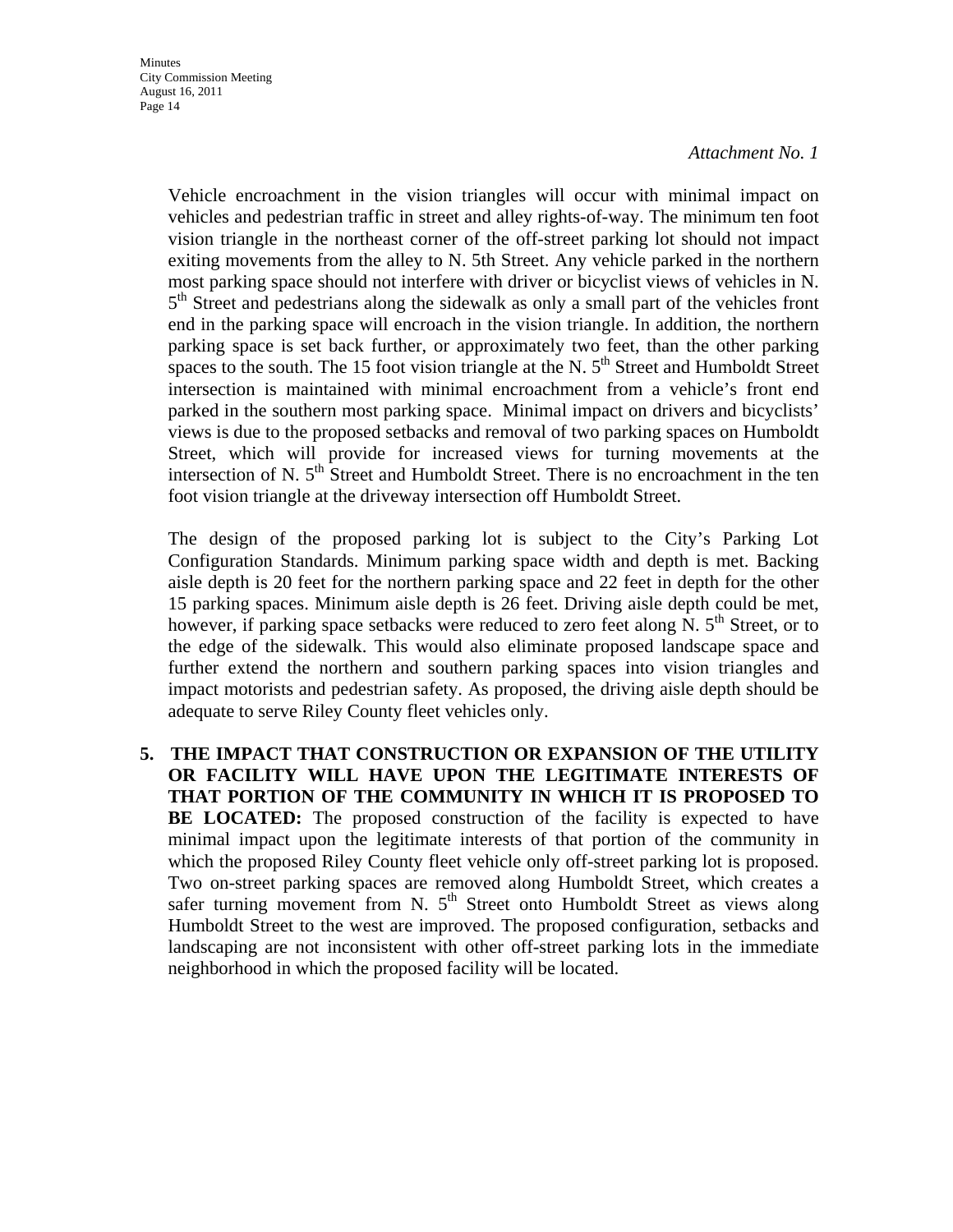The proposed off-street parking lot will accommodate off-street for 16 Riley County fleet vehicles only, which are currently stored in the Riley County Office Building's off-street parking lot to the southeast of the Humboldt Street and N.  $5<sup>th</sup>$  Street intersection. The relocation of the fleet vehicles to the proposed off-street parking lot will accommodate 16 new parking spaces for the general public, which use the municipal services at the Riley County offices. Two on-street public parking spaces along the Humboldt Street, which are south of the proposed off-street parking lot, will be removed. The result is a net gain of 14 public off-street parking spaces in the immediate neighborhood.

There is no minimum front, side or rear yard setback in the C-4 District. The proposed parking lot's front yard setback is approximately three feet from the front property line along Humboldt Street and six feet from the front property line along N.  $5<sup>th</sup>$  Street, with side yard setbacks of three feet to the west and generally at zero feet from the side property line along the alley. The southern, eastern and western setback spaces are proposed with landscaping consisting of either creeping sedum along the eastern and southern frontages and turf along the eastern side yard.

East of the proposed parking lot is N.  $5<sup>th</sup>$  Street and a City municipally owned and operated off-street parking lot with parking spaces located generally at the front lot lines along N. 5th Street and Humboldt Street and at the opposite side lot lines. To the southeast is an existing Riley County off-street parking lot serving Riley County government facilities, with off-street parking spaces at the front lot line along Humboldt Street and N.  $5<sup>th</sup>$  Street. To the immediate west is a private off-street parking lot, which adjoins the alley serving the apartment building. To the north is an existing building and off-street parking lot to the northeast of the building. Other offstreet parking lots in the immediate area are private with similar parking setbacks from streets and alleys.

The proposed parking lot is within the environs of the following historic properties: Downtown Manhattan Historic District, Riley County Courthouse and Manhattan Carnegie Library. The Manhattan Historic resources Board reviewed the project at its June 27, 2011, meeting and found the project will not encroach upon, damage or destroy and listed historic property or its environs. The State Historic Preservation Officer reviewed the project and made the same finding (letters attached).

Proposed curb cuts to the off-street parking lot and the removal of on-street parking will not adversely affect the adjoining street rights-of-ways.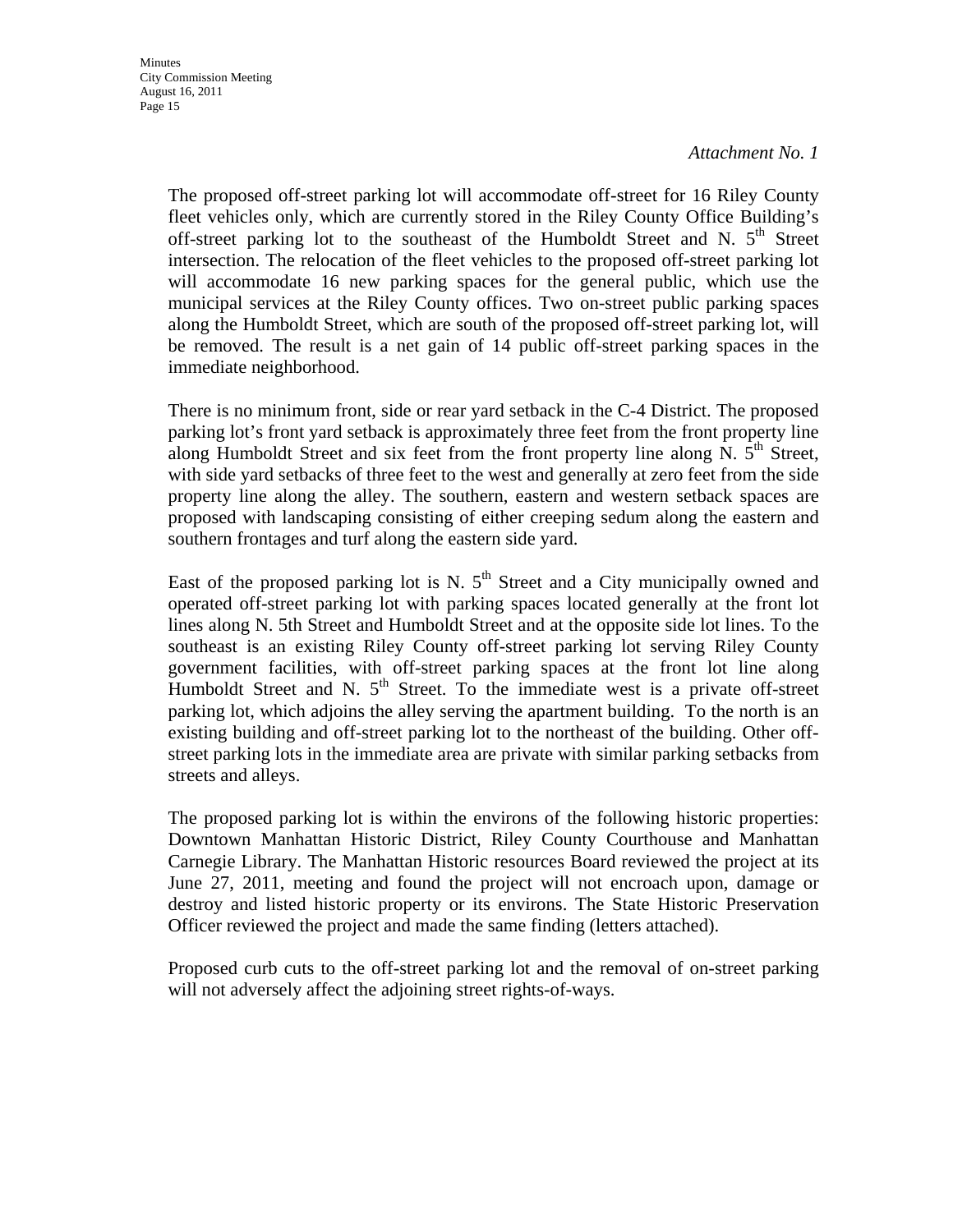**6. IF THE OWNER OF THE UTILITY OR FACILITY IS THE CITY OF MANHATTAN, AND IF THE FACILITY OR UTILITY IS OF A TYPE EMBRACED WITHIN THE COMPREHENSIVE PLAN, WHETHER OR NOT IT IS IN CONFORMITY WITH THAT PLAN:** Riley County is the owner of the proposed Riley County fleet vehicle parking lot. The site is shown on the Downtown Core Neighborhoods Future Land Use map as Central Core District. Southeast of the proposed parking lot is the Riley County Office Building and Courthouse facilities, which are shown as public/semi-public. The Comprehensive Plan, with respect to the Central Core District, does not address off-street parking lots. However, the proposed parking lot is in close proximity to the Riley County Office Building and Courthouse facilities, which are designated as public/semi public. The proposed parking lot will serve the public/semi public designation embraced within the Plan. The proposed municipally owned and operated facility is in general conformance with the Plan.

**7. OTHER FACTORS AS THE PLANNING BOARD DEEMS APPROPRIATE AND RELEVANT:** If the Planning Board believes there are other factors to consider, the Board should determine those factors it deems appropriate and relevant and clearly articulate the factors.

**STAFF RECOMMENDATION:** City Administration recommends approval of a proposed Municipal facility for a Riley County fleet vehicle parking lot for Riley County owned vehicles at 500 Humboldt Street.

*The Planning Board shall not recommend approval of the request unless it determines, by a preponderance of the evidence, that the public interests to be served by the construction or expansion of the utility or facility outweigh any impact upon legitimate community interests, as such impact is mitigated by any requirements of the Planning Board.* 

*If the Planning Board recommends approval, they shall also recommend any requirements or conditions they deem necessary to mitigate impacts caused by such use. Such requirements or conditions may include, but are not limited to, any bulk, or other requirements, which would have otherwise been applicable within the zoning district in which the proposed use is to be placed.*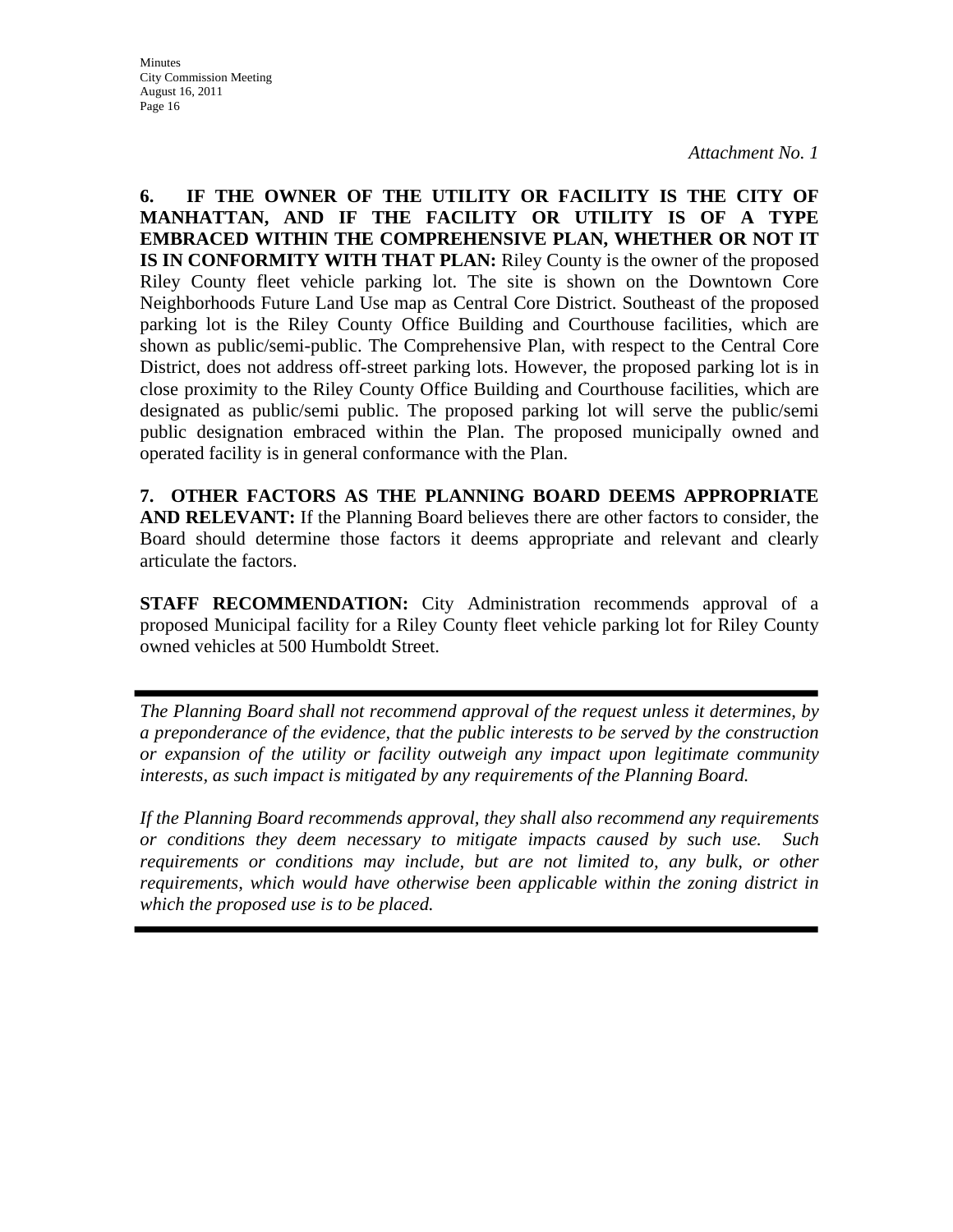# **ALTERNATIVES**

It appears the Planning Board has the following alternatives concerning the issue at hand. The Board may:

- 1. Hold a public hearing on the proposal and, following the hearing, recommend approval of a proposed Municipal facility for a Riley County fleet vehicle parking lot for Riley County owned vehicles at 500 Humboldt Street, based on the findings in the staff report, as recommended by City Administration.
- 2. Hold a public hearing on the proposal and, following the hearing, recommend denial of the proposed Municipal facility for a Riley County fleet vehicle parking lot for Riley County owned vehicles at 500 Humboldt Street, for specifically stated reasons.
- 3. Hold a public hearing on the proposal and, following the hearing, modify the site plan and/or conditions of approval, to meet the needs as perceived by the Planning Board, and establish such conditions, if any, as deemed necessary to mitigate any impacts created by the proposed Municipal facility for a Riley County fleet vehicle parking lot for Riley County owned vehicles at 500 Humboldt Street.
- 4. Table the public hearing of a proposed Municipal facility for a Riley County fleet vehicle parking lot for Riley County owned vehicles at 500 Humboldt Street, for specifically stated reasons and provide further direction to City Administration.

# **RECOMMENDATION**

City Administration recommends that the Planning Board:

- 1. Hold a public hearing on the proposed Municipal facility for a Riley County fleet vehicle parking lot for Riley County owned vehicles;
- 2. Determine by a preponderance of the evidence, that the public interests to be served by the proposed Municipal facility for a Riley County fleet vehicle parking lot for Riley County owned vehicles at 500 Humboldt Street, outweigh the impacts upon the legitimate community interests, as mitigated by requirements of the Planning Board; and,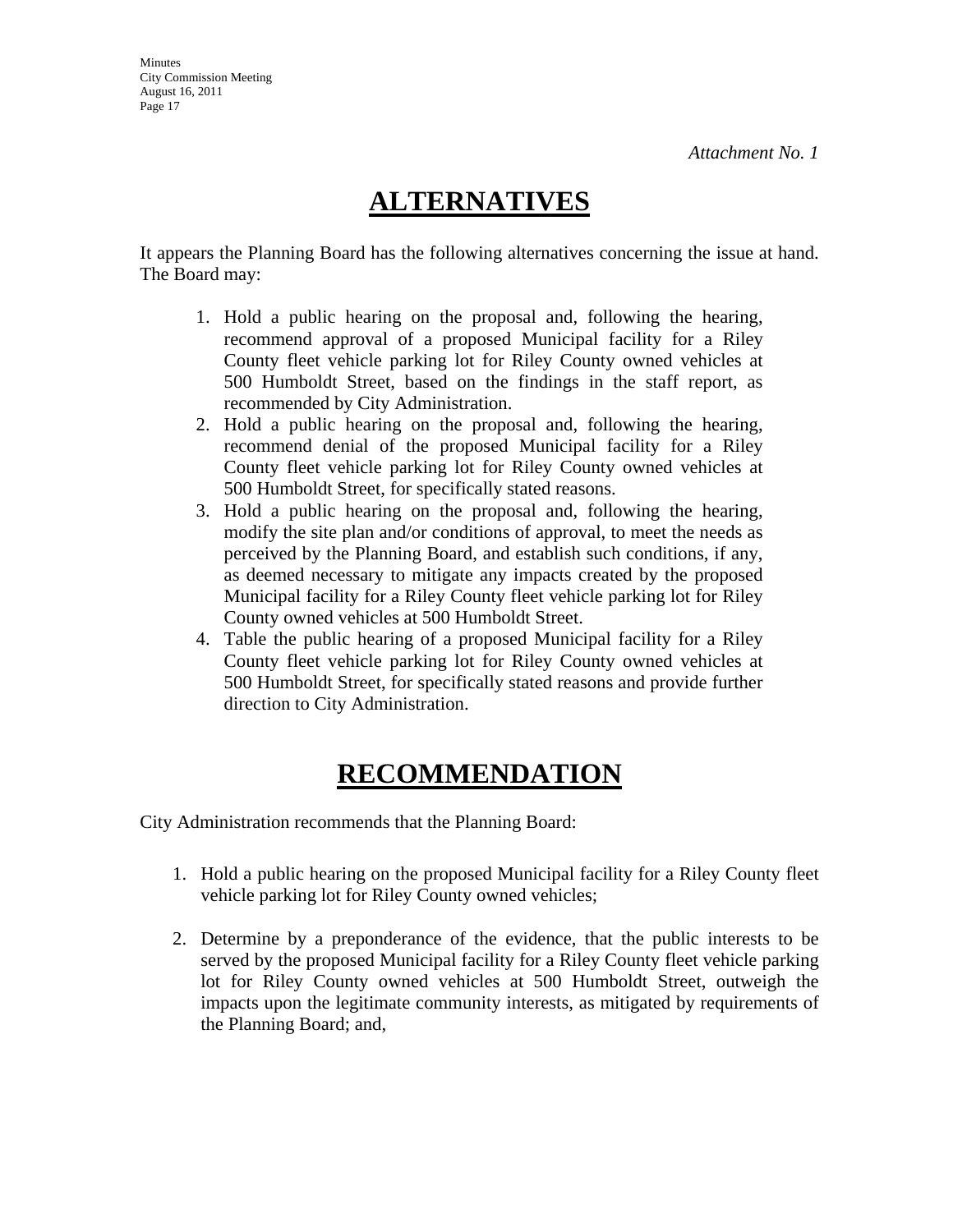3. Recommend approval of the proposed Municipal facility for a Riley County fleet vehicle parking lot for Riley County owned vehicles at 500 Humboldt Street, as recommended by City Administration. This recommendation is based on the findings in the Staff Report.

# **POSSIBLE MOTION**

The Manhattan Urban Area Planning Board finds that by a preponderance of the evidence, the public interests to be served by the proposed Municipal Facility, outweighs the impacts upon the legitimate community interests and recommends approval of a proposed Municipal facility for a Riley County fleet vehicle parking lot for Riley County owned vehicles at 500 Humboldt Street, based on the findings in the Staff Report, as recommended by City Administration.

**PREPARED BY:** Steve Zilkie, AICP, Senior Planner **DATE:** July 12, 2011

11034}SR}RileyCountyMunicipalFacilityReview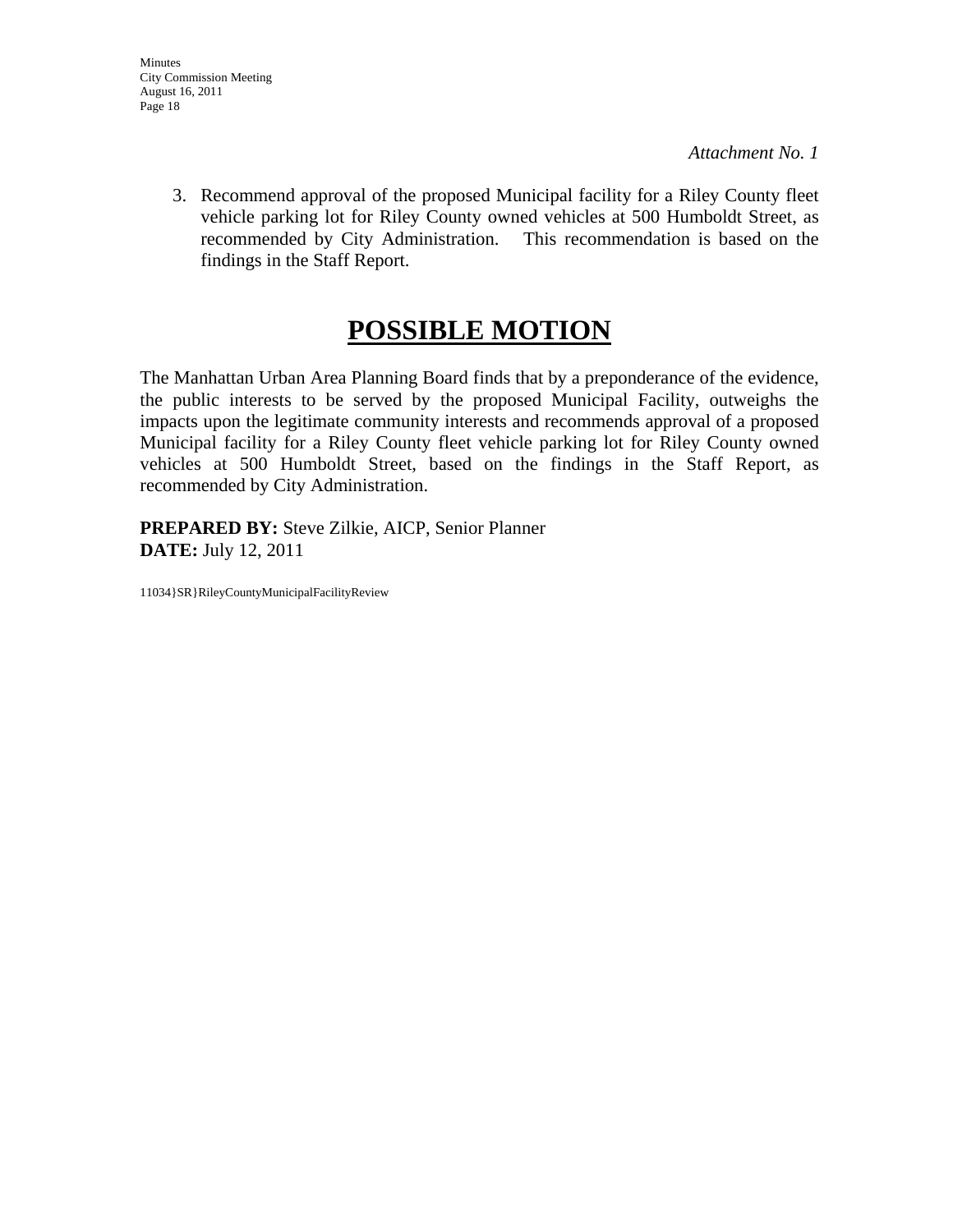## **STAFF REPORT**

## **ON AN APPLICATION TO REZONE PROPERTY**

**FROM:** C-1, Restricted Business District

**TO:** C-4, Central Business District

**OWNER/APPLICANT:** The First United Methodist Church of Manhattan, Kansas, Inc. John Lindholm, Chairperson, Board of Trustees

**ADDRESS:** 612 Poyntz Avenue, 121 N. 6<sup>th</sup> Street, and 621 Humboldt Street

**LOCATION:** Lots 421 – 425; the East 40 feet of Lot 426; Lots 429 – 433; and portions of Lots 434, 435 and 436, all in Ward 2.

**AREA:** 90,168 square feet (2.07 acres)

**DATE OF PUBLIC NOTICE PUBLICATION:** Monday, May 30, 2011

**DATE OF PUBLIC HEARING: PLANNING BOARD:** Monday, June 20, 2011 (Note: Public Hearing tabled on June 20, 2011, to July 7, 2011.)

 **CITY COMMISSION:** Tuesday, August 2, 2011.

# **THIRTEEN MATTERS TO BE CONSIDERED WHEN REZONING**

- **1. EXISTING USE:** First United Methodist Church sanctuary, education building and Alan Lee Center.
- **2. PHYSICAL AND ENVIRONMENTAL CHARACTERISTICS:** The site consists of two (2) corner lots that are separated by the alley platted in the Ward District. The northern corner lot has 300 feet of frontage along Humboldt Street and 150 feet of frontage along N.  $6<sup>th</sup>$  Street. The southern corner lot has 290 feet of frontage along Poyntz Avenue and 150 feet of frontage along N.  $6<sup>th</sup>$  Street. The site consists of all the First United Methodist Church's properties located west of N.  $6<sup>th</sup>$  Street. The approximate 3,400 square foot one-story, Allen Lee Center is located along Humboldt Street at the northwest corner of the northern lot. The three-story Education Building, which has a footprint of approximately 6,550 square feet, is located at the corner of Humboldt Street and N.  $6<sup>th</sup>$  Street. A fenced playground associated with the daycare in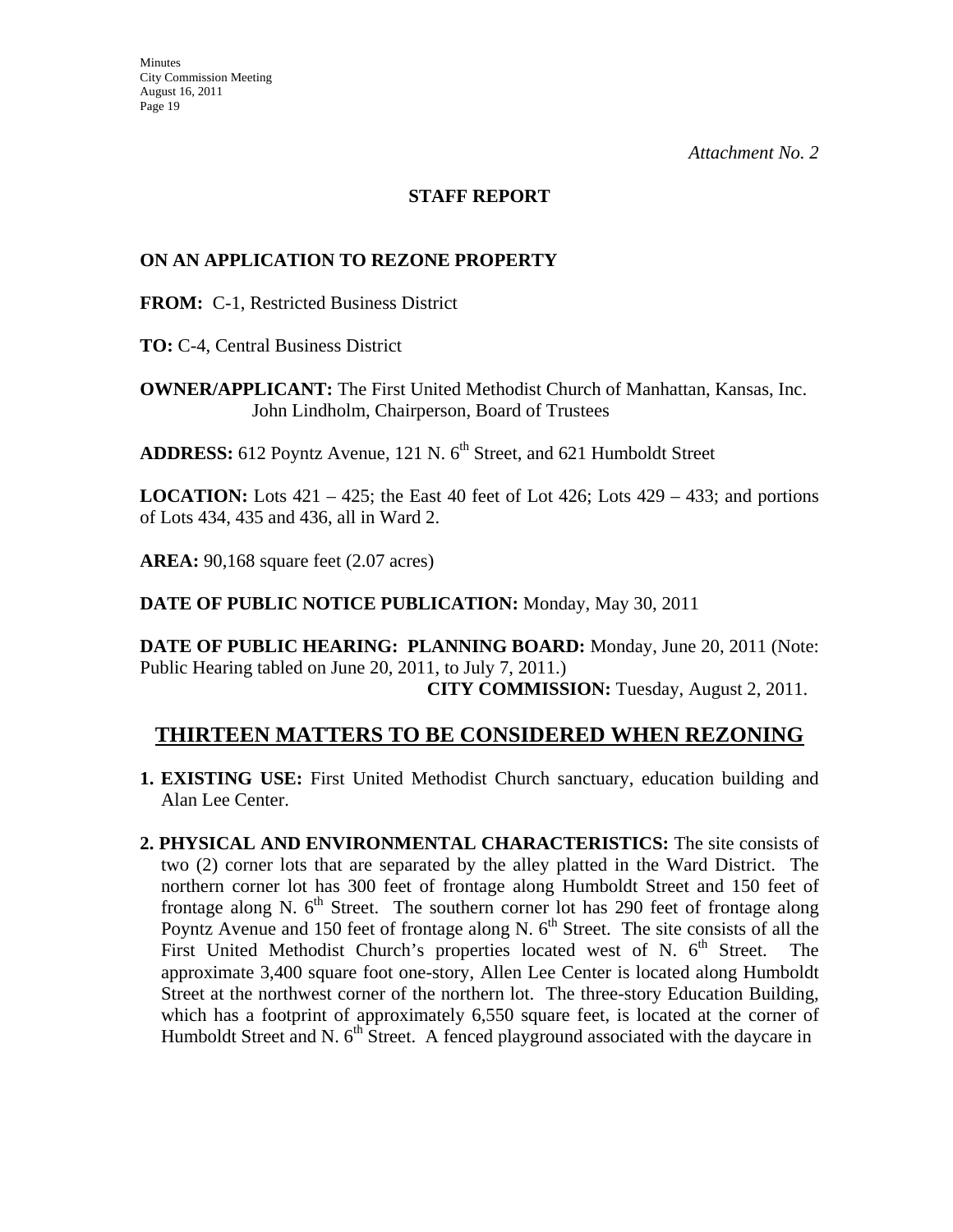the Education Building is located at the corner of Humboldt Street and N.  $6<sup>th</sup>$  Street. The three-story church sanctuary is located at the corner of Poyntz Avenue and S.  $6<sup>th</sup>$ Street. The sanctuary is approximately 12,400 square feet in area. The site has existing off-street parking lots and extensive landscape beds and lawn areas. Existing ground signs associated with the church are located to the south of the sanctuary building along Poyntz Avenue and at the corner of Poyntz Avenue and N. 6<sup>th</sup> Street.

 The site is relatively flat and drains to the alley between the two corner lots and towards the adjacent streets. A majority of the site is located within the Zone X, 0.2% Annual Chance Flood Plain (i.e. 500 year Flood Plain). This area is protected from the 1% annual change flood (i.e. 100 year Flood) by the City's levee system. Development within the Zone X, 0.2% Annual Chance Flood Plain is not regulated.

## **3. SURROUNDING LAND USE AND ZONING:**

- **A. NORTH:** Humboldt Street, business and professional offices, a bank with a drivethru window, single-family, two-family and multiple-family residential uses, Woodrow Wilson Elementary School; C-4, Central Business District, C-1, Restricted Business District, R-M/TNO, Four-Family Residential District and Traditional Neighborhood Overlay District.
- **B. SOUTH:** Poyntz Avenue, Manhattan Public Library and parking lot, the Episcopal Church, and the Colony Square office building ; C-1 District and C-4 District.
- **C. EAST:** N.  $6<sup>th</sup>$  Street, property and buildings owned by the First United Methodist Church, bank with drive-thru window, and business and professional offices, C-4 District.
- **D. WEST:** Juliette Avenue, business and professional offices, First Congregational Church of Christ, single-family, two-family and multiple-family residential uses; C-1 District, R-M/TNO District
- **4. GENERAL NEIGHBORHOOD CHARACTER:** The site is located along Poyntz Avenue, N. 6<sup>th</sup> Street and Humboldt Street. Business and professional offices, financial institutions, and churches characterize the neighborhood character to the east, north and west. Directly to the south, across Poyntz Avenue the neighborhood is characterized by the Manhattan Public Library, the Episcopal Church, and the Colony Square office building to the southeast. The area to the north and northwest of the site, across N. Juliette Avenue and Leavenworth Street consists of a mixture of single-family, twofamily, and multiple-family dwellings units. The C-4 District is located to the north and east of the site, between Humboldt and Leavenworth Streets and extending to N. Juliette Avenue. The site is generally at the western edge of the Central Business District.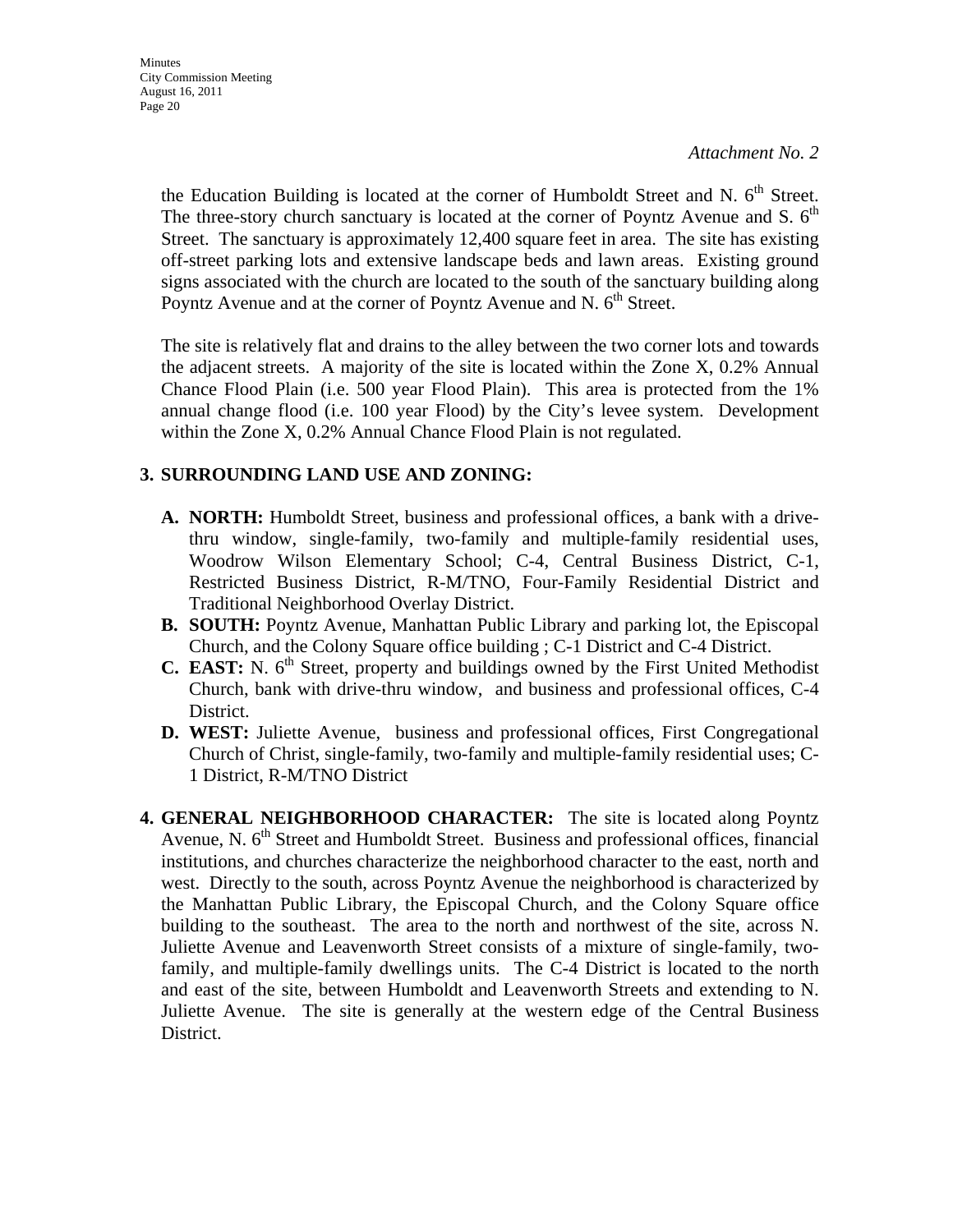Minutes City Commission Meeting August 16, 2011 Page 21

*Attachment No. 2*

**5. SUITABILITY OF SITE FOR USES UNDER CURRENT ZONING:** According to the First United Methodist Church website, the sanctuary was built in 1926; the Education Building was built in 1957; and the Alan Lee Building was purchased in 2002. The C-1 District has a limited number of permitted uses that include business and professional offices, religious uses, governmental buildings, banks and financial institutions and mortuaries and funeral homes. The existing church uses are permitted in the C-1 District. The Alan Lee Center encroaches into the required twenty-five (25) foot front yard setback along Humboldt Street. The sanctuary encroaches into the minimum required eight (8) foot side yard setback of the corner lot (along the alley) and within the required 25 foot front yard setback along Poyntz Avenue (23.8 feet). These conditions were created prior to the current setback requirements of the C-1 District, and are considered a legally nonconforming condition.

### **6. COMPATIBILITY OF PROPOSED DISTRICT WITH NEARBY PROPERTIES AND EXTENT TO WHICH IT MAY HAVE DETRIMENTAL AFFECTS:**

The site has been used as a church since 1926. The accessory uses of the Education Building were established in 1957 and Alan Lee Center in 2002. Rezoning the site from the C-1 District to the C-4, Central Business District will be compatible with the surrounding properties. The current C-4 District is located immediately to the north of the site across Humboldt Street and to the east across N.  $6<sup>th</sup>$  Street. The area to the immediate west and south are properties zoned C-1 District, which provide a transitional area between the proposed the C-4 District and the nearby residential properties.

The applicant has proposed to replat the site into two (2) lots and request the City to vacate the alley that dissects the site and to dedicate a new north-south alley segment that would enter onto Humboldt Street, approximately 190 feet west of the N.  $6<sup>th</sup>$  Street. The City Commission will consider a development agreement in the near future, between the Church and the City, requiring the Church to relocate the existing utilities, address drainage and construct the new rerouted alley, prior to the City vacating the existing alley. After the Agreement is completed, the replat application will be considered by the Planning Board.

The proposed rezoning to the C-4 District and the replat is in preparation for a proposed building addition that would connect the Sanctuary and the Education Building across the existing alley. The C-4 District has less restrictive setbacks, lot coverage and offstreet parking requirements than the C-1 District, which will better accommodate the applicant's future development plans for the Church, compared to the current zoning district. By rezoning the site to the C-4 District, all of the church's property, including the property to the east of N.  $6<sup>th</sup>$  Street, will be in the same zoning district.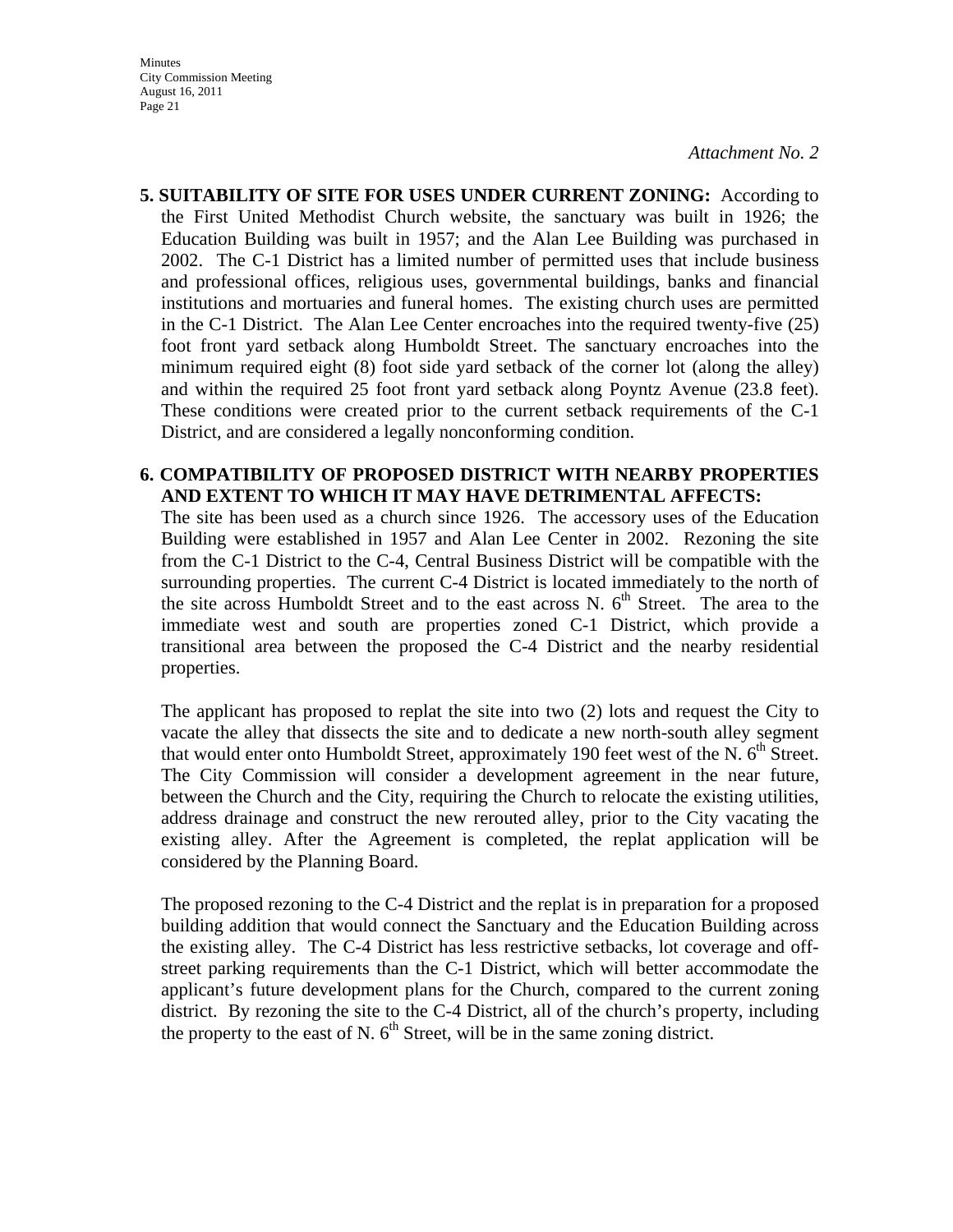**Minutes** City Commission Meeting August 16, 2011 Page 22

*Attachment No. 2*

The subject site is within the 500-foot environs of the of Downtown Manhattan Historic District, Manhattan Carnegie Library, Riley County Courthouse, First Congregational Church, Houston & Pierre Streets Residential Historic District, Mattie M. Elliot House and E.A. & Ura Wharton House. On June 27, 2011, the Historic Resources Board (HRB) conducted its environs review and found that the proposed rezoning and the proposed replat involving vacation and rerouting of the alley, will not encroach upon, damage or destroy any listed historic property or its environs. The HRB's finding and the proposed rezoning and Final Plat have been forwarded to the State Historic Preservation Officer (SHPO) for its review, and it is anticipated that the City will receive the SHPO's determination prior to the Planning Board meeting on July 7, 2011.

### **7. CONFORMANCE WITH COMPREHENSIVE PLAN:**

The site is shown on the Downtown Core Neighborhoods Future Land Use Map as "Public/Semi-Public", which is a reflection of the existing use as a church and its associated activities. The Comprehensive Plan recommends the Central Core District commercial classification for the properties located to the east, north and west of the site *(see Future land Use Map)*. The Central Core District designation contains the community's major downtown shopping facilities, professional and governmental offices, and public buildings. The proposed C-4, Central Business District is the correct classification to implement the Central Core District designation and matches the current zoning these surrounding properties.

The Downtown Tomorrow Plan, which was adopted in April 2000 as an amendment of the Comprehensive Plan, identifies the site as the west edge of the retail/office/government core for the Poyntz Avenue Corridor. The proposed rezoning of the site to the C-4 District is in conformance with the Downtown Tomorrow Plan and the Comprehensive Plan.

### **8. ZONING HISTORY AND LENGTH OF TIME VACANT AS ZONED:**

According to the First United Methodist Church website, the sanctuary was built in 1926, with a major addition to the structure towards east was done in 1998. The Education Building was built in 1957. The Alan Lee Building was purchased in 2002.

1925-1954: B, Second Dwelling House District 1954-1969: D, Central Business District 1969-Present: C-1, Restricted Business District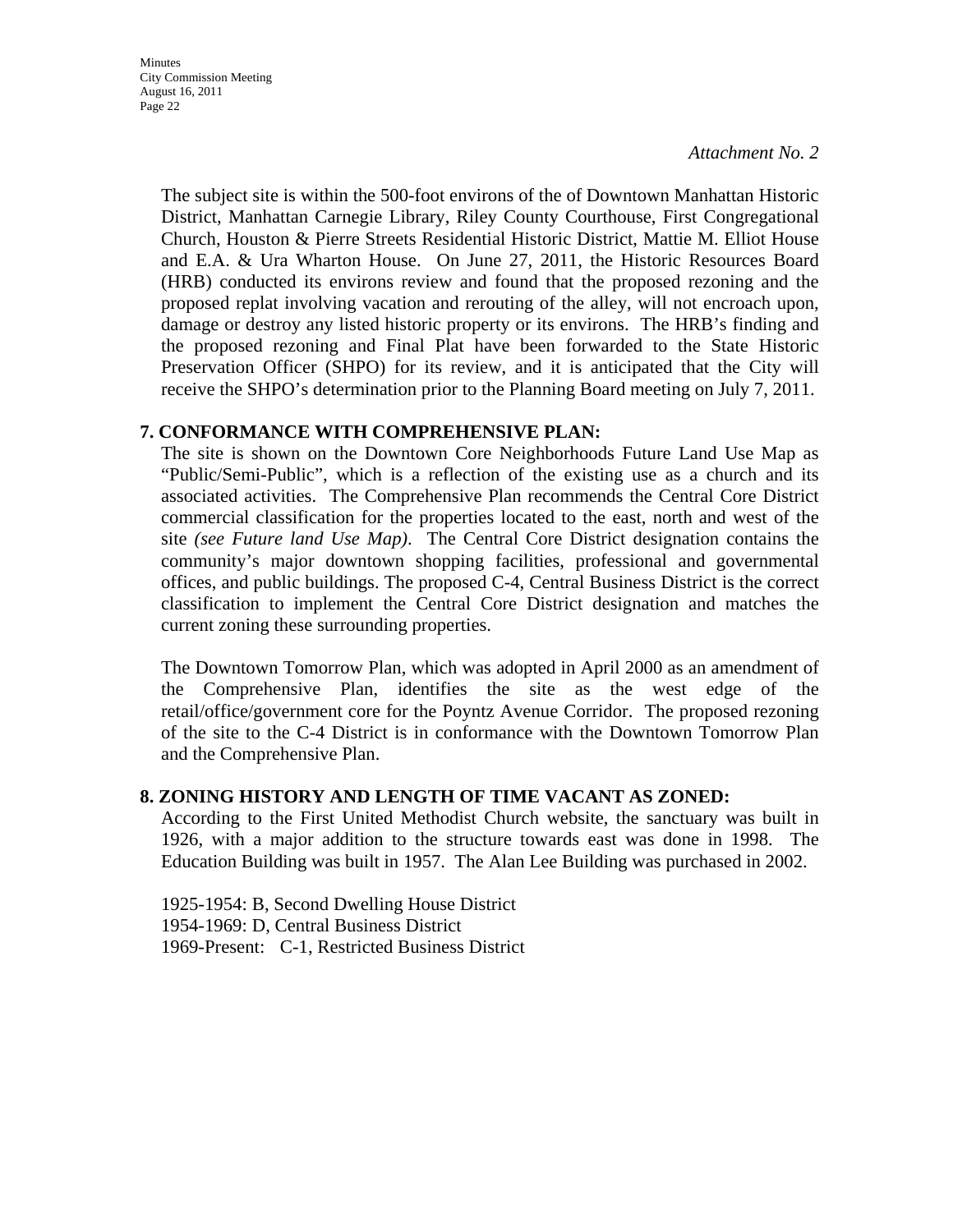### **9. CONSISTENCY WITH INTENT AND PURPOSE OF THE ZONING ORDINANCE:**

The intent and purpose of the Zoning Regulations is to protect the public health, safety, and general welfare; regulate the use of land and buildings within zoning districts to assure compatibility; and to protect property values. The C-4 District is the primary downtown commercial core of the community and is designed to provide for a broad range of retail shopping facilities, services, and cultural activities including churches *(C-4 District regulations attached).* The proposed rezoning is consistent with the intent and purpose of the Zoning Ordinance.

## **10. RELATIVE GAIN TO THE PUBLIC HEALTH, SAFETY AND WELFARE THAT DENIAL OF THE REQUEST WOULD ACCOMPLISH, COMPARED WITH THE HARDSHIP IMPOSED UPON THE APPLICANT:**

There appears to be no relative gain to the public health, safety and welfare that denial of the request would accomplish. The applicant proposes to rezone the site so that all of their property is in the same C-4, Central Business District and to be able to construct future building additions on the site with less restrictive setbacks and parking. Denying the rezoning request might pose a hardship on the applicant.

## **11. ADEQUACY OF PUBLIC FACILITIES AND SERVICES:**

Adequate public streets, sanitary sewer and water are available to serve the site. However, the Church's proposal to have the City vacate the eastern portion of the alley will necessitate the Church to reconfigure the alley, as proposed, and relocate the existing sanitary sewer and private utilities located in the alley, and also address storm water runoff issues caused by the reconfiguration of the block. There are existing public sidewalks along both sides of all the streets that abut the site.

### **12. OTHER APPLICABLE FACTORS:** None

**13. STAFF COMMENTS:** City Administration recommends approval of the proposed rezoning of the First United Methodist Church at  $612$  Poyntz Avenue, 121 N.  $6<sup>th</sup>$  Street, and 621 Humboldt Street, from C-1, Restricted Business District, to C-4, Central Business District, based on the findings in the Staff Report.

# **ALTERNATIVES:**

1. Recommend approval of the proposed rezoning of First United Methodist Church at 612 Poyntz Avenue, 121 N.  $6<sup>th</sup>$  Street, and 621 Humboldt Street, from C-1, Restricted Business District, to C-4, Central Business District, based on the findings in the Staff Report.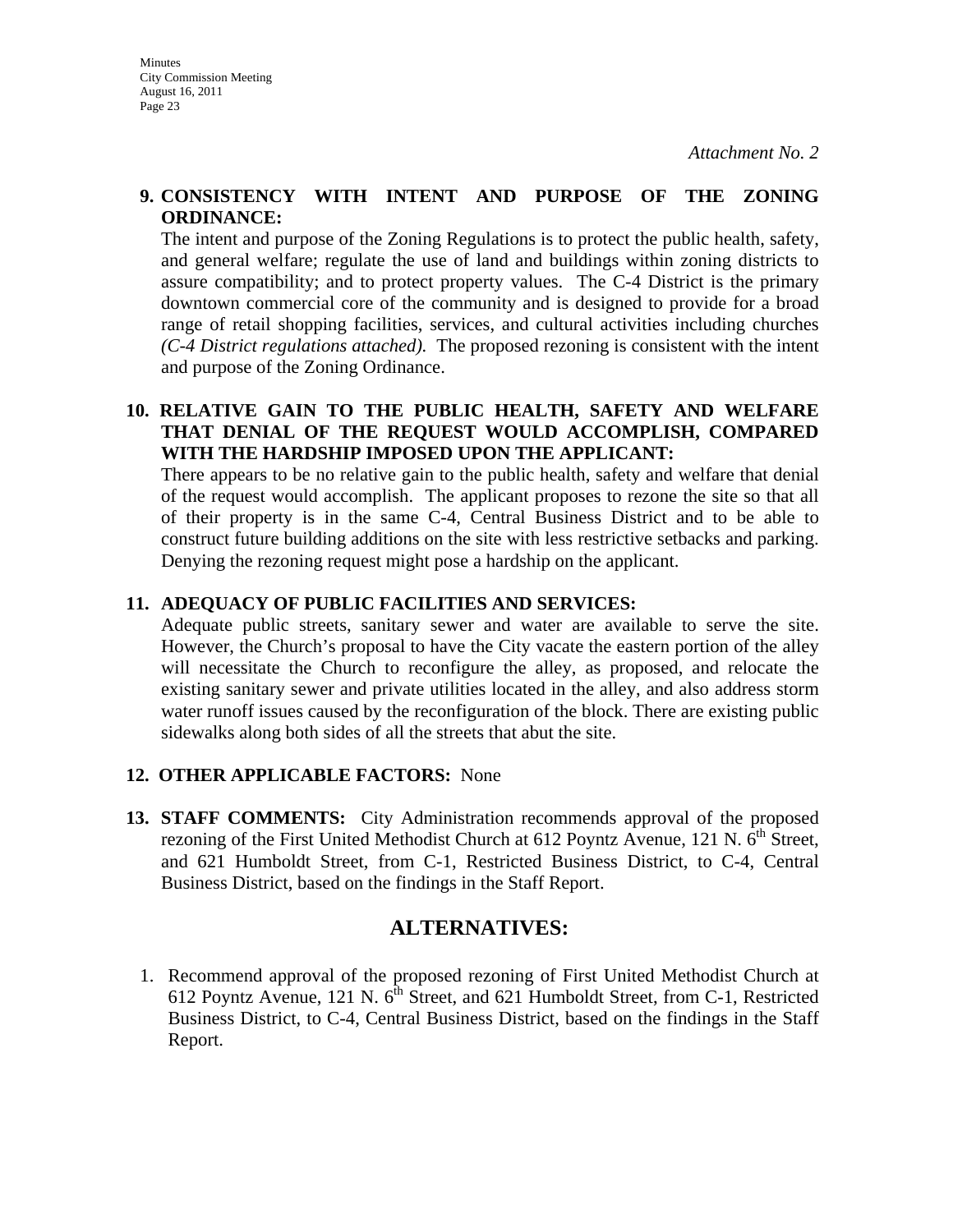- 2. Recommend denial of the proposed rezoning, stating the specific reasons for denial.
- 3. Table the proposed rezoning to a specific date, for specifically stated reasons.

# **POSSIBLE MOTION:**

The Manhattan Urban Area Planning Board recommends approval of the proposed rezoning of First United Methodist Church at 612 Poyntz Avenue, 121 N. 6<sup>th</sup> Street, and 621 Humboldt Street, from C-1, Restricted Business District, to C-4, Central Business District, based on the findings in the Staff Report .

**PREPARED BY:** Chad Bunger, AICP, CFM, Planner II

**DATE:** June 28, 2011

11028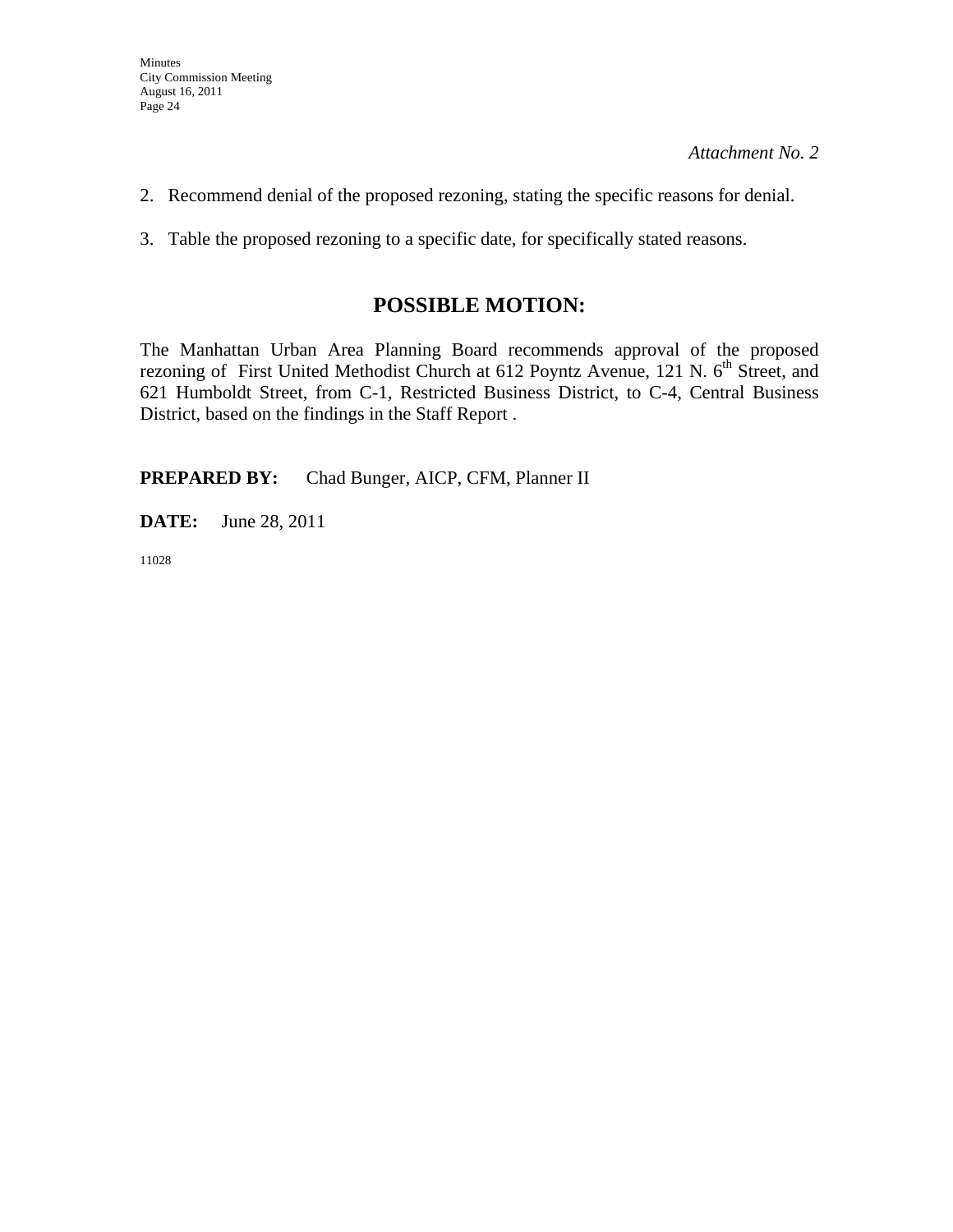#### **STAFF REPORT**

**AN AMENDMENT OF ORDINANCE NO. 6730 AND THE APPROVED FINAL DEVELOPMENT PLAN OF THE PENNY'S CONCRETE INDUSTRIAL PUD AND THE REZONING OF LOT 36, EUREKA ADDITION, UNIT TWO, FROM C-6/AO TO PUD /AO. LOT 36 WILL BE COMBINED WITH PENNY'S PUD TO EXPAND THE CONCRETE BATCH PLANT OPERATIONS. THE AMENDMENT IS PROPOSED AS A FINAL DEVELOPMENT PLAN AND FINAL PLAT.** 

### **BACKGROUND**

**APPLICANT:** Penny's Concrete – Chris Rickard.

**OWNERS:** Penny's Concrete, Inc., a Kansas Corporation; and SSF Development, LLC, a Kansas Limited Liability Company.

ADDRESSES: 234000 W. 82<sup>nd</sup> Street, Shawnee, KS, 66227; 1213 Hylton Heights, Manhattan, KS, 66502.

**LOCATION:** Penny's Concrete is generally located 525 feet south of the intersection of Eureka Drive and Eureka Terrace, along the east side of Eureka Terrace. Lot 36 is located adjacent to and south of Penny's Concrete, and is generally located 1,050 feet south of the intersection of Eureka Drive and Eureka Terrace, along the east side of Eureka Terrace.

**AREA:** Total Acreage: 10.089 acres consisting of the existing Penny's PUD site (6.642 acres) and Lot 36, Eureka Addition, Unit Two, to be rezoned to PUD (3.447 acres).

**PUBLICATION DATE OF PUBLIC NOTICE:** Monday, July 11, 2011.

**DATE OF PUBLIC HEARING, PLANNING BOARD:** Monday, August 1, 2011.

**CITY COMMISSION FIRST READING OF AN ORDINANCE:** Tuesday, August 16, 2011.

### **EXISTING PUD:**

#### **Ordinance**

Penny's Concrete Industrial Planned Unit Development and Ordinance No. 6730, dated October 21, 2008 (*attached*). The conditions of approval are: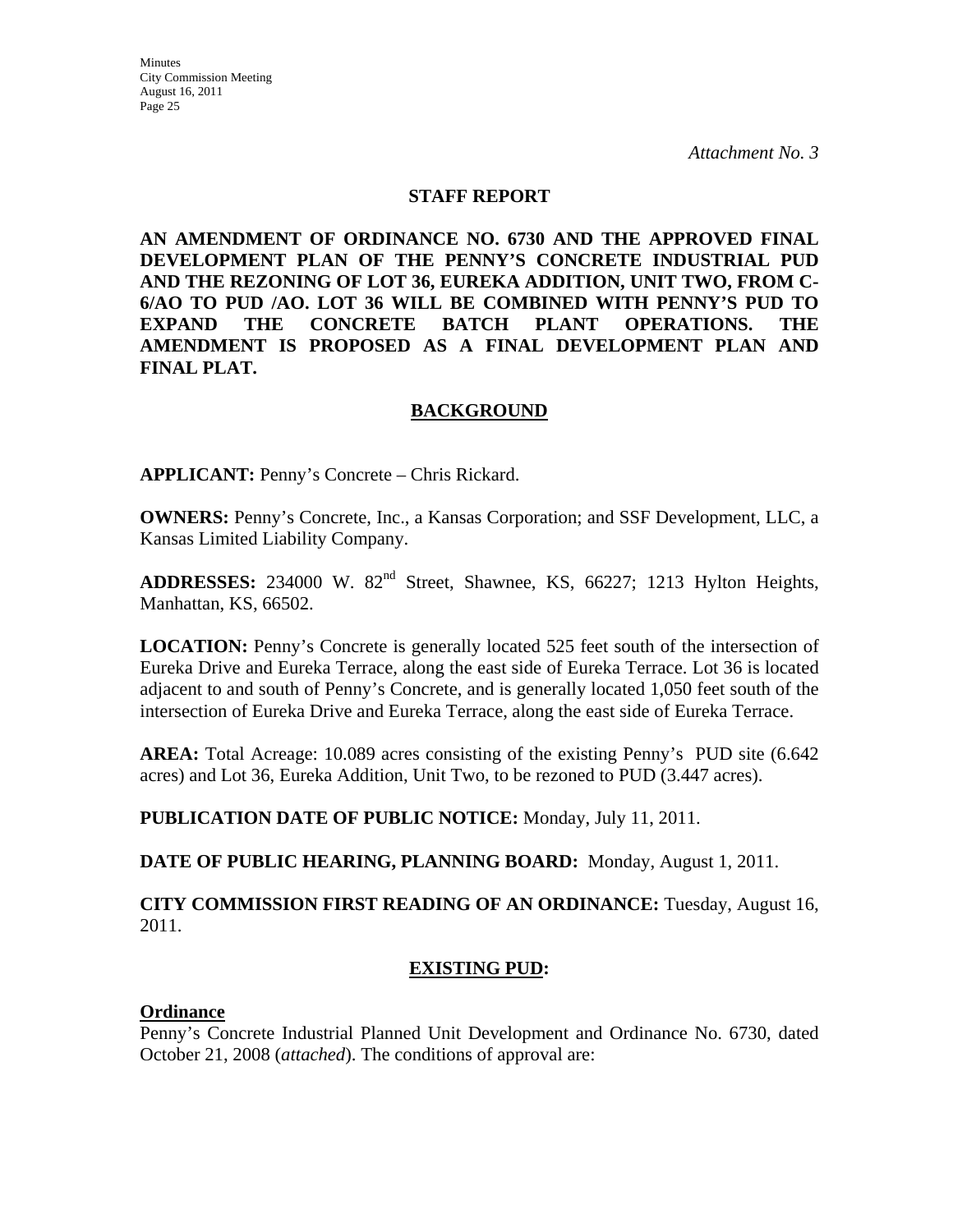- 1. Permitted uses shall include a permanent Concrete Batch Plant, a portable Concrete Batch Plant, the production and storage of concrete landscaping blocks, and a vehicle and equipment maintenance shop.
- 2. Perimeter and front yard landscaping and screening shall be provided as proposed.
- 3. Landscaping and irrigation shall be provided pursuant to a Landscaping Performance Agreement between the City and the owner, which shall be entered into prior to issuance of a building permit.
- 4. All landscaping and irrigation shall be maintained in good condition.
- 5. Light poles shall be provided as described in the application documents and shall be full cutoff design. Building lighting shall not cast direct light onto public or private streets or adjacent property and shall be full cut-off design.
- 6. Signage shall be provided as proposed to include one ground entry sign.
- 7. Exempt signage shall include signage described in Article VI, Section 6-104  $(A)(1),(2),(4),(5),(7)$  and  $(8)$ ; and Section 6-104  $(B)(2)$ , of the Manhattan Zoning Regulations. Temporary sales aids and portable signs, as described in Article VI, Signs, of the Manhattan Zoning Regulations, shall be prohibited.
- 8. All trash enclosures shall be constructed of masonry walls with gates.
- 9. Dust control mitigation shall be provided as proposed for material storage areas and conveyors.

## **Permitted Uses**

Permitted Uses in the PUD are set out above under Condition 1.

Permitted and Conditional Uses of Lot 36 include: All of the Permitted and Conditional Uses of the C-6, Heavy Commercial District, This district is designed to provide for commercial uses which allow for the sale and/or service of heavy equipment or products, such as, but not limited to, large agricultural equipment, construction and heavy equipment sales, mobile homes, and other sales. The Permitted and Conditional Uses of the C-5, Highway Service Commercial District, are a Conditional Use in the C-6 District. Lot 36 is also within the AO, Airport Overlay District, and subject to the restrictions of the AO District (*attached*).

### **EXISTING USE**

The existing use of the PUD is a permanent Concrete Batch Plant, a portable Concrete Batch Plant, the production and storage of concrete landscaping blocks for retaining walls, office, other accessory uses such as landscaping, lighting, signage, and a future shop. Both plants may operate on the site if concrete demand requires both plants to operate concurrently, or the portable plant may be relocated if demand for a remote site is needed. The site is subject to Kansas Department of Health and Environment (KDHE) air and water quality regulations. The property will be owned and maintained by Penny's Concrete Inc.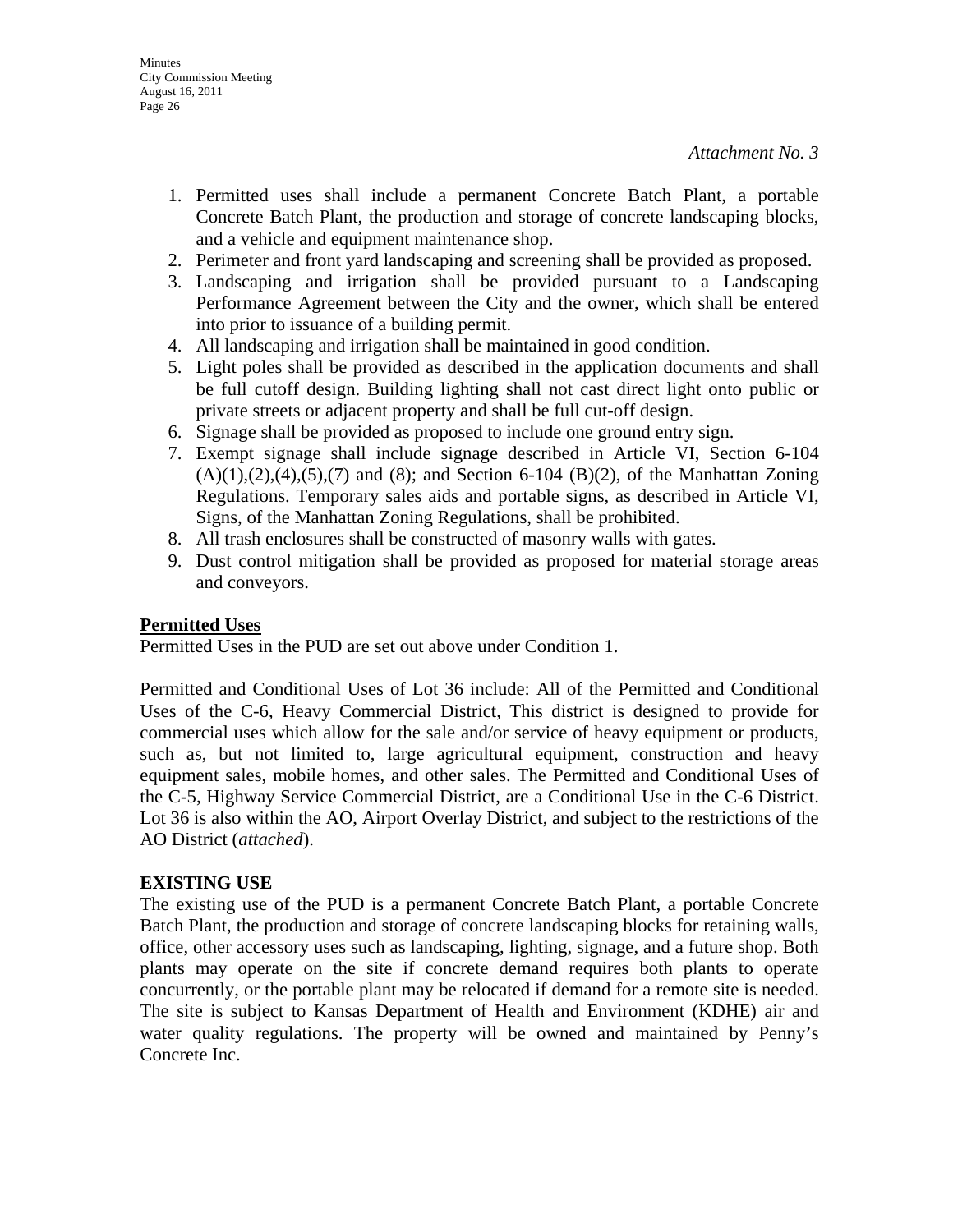The applicant indicated with the existing PUD in 2008 that there would be ten employees initially consisting of drivers and plant operators. Hours of operation would be from 6 a.m. to 7 p.m., with other hours possible depending on concrete demand. For example, in summer months, deliveries may be made to sites at 3 a.m. due to hot weather. On an average day, from 30 to 46 trucks may be in and out of the PUD.

## **DESCRIPTION OF PROPOSED AMENDMENT AND REZONING**

**AMEND** Ordinance No. 6730 and the Final Development Plan of the Penny's Concrete Industrial Planned Unit Development (PUD) for a proposed expansion of the PUD to add existing Lot 36; and, the **REZONING** of one tract of land: Lot 36, an approximate three and one-half (3.5) acre tract, generally located south of the PUD. Lot 36 will be combined with the existing PUD. The amendment is proposed as a Final Development Plan and a separate Final Plat (separate application).

The existing Penny's site will be replatted to be known as Lot 2, Penny's Addition, Unit Two. The proposed rezoning/expansion site will be known as Lot 3, Penny's Addition, Unit Two.

**Present zoning district classification is:** Lot 36:C-6, Heavy Commercial District with AO, Airport Overlay District.

**The proposed change is to** Lot 36: PUD, Industrial Planned Unit Development District with AO, Airport Overlay District.

## **Existing Batch Plants and Buildings and Proposed Batch Plant**

The approved Final Development Plan drawings of the existing Penny's Concrete PUD are attached.

The expanded PUD will have up to three concrete batch plants, one of which is an existing fixed structure inside a shell building and is a permanent plant (Plant #1) on the site, the second plant (Plant # 2) is an existing portable plant, which may be relocated as needed off-site, or may be operational in the PUD, to meet concrete demand. The existing facilities are on proposed Lot 2. The third portable plant (Plant #3) may be located to the south on proposed Lot 3 and may be placed on the site depending on demand for concrete. For the immediate future, the area around Plant #3 will be for aggregate storage and parking with access to the existing activities on proposed lot 2.

Attached to the existing permanent batch plant is an office and shop. A separate future shop is shown to the north of the permanent batch plant.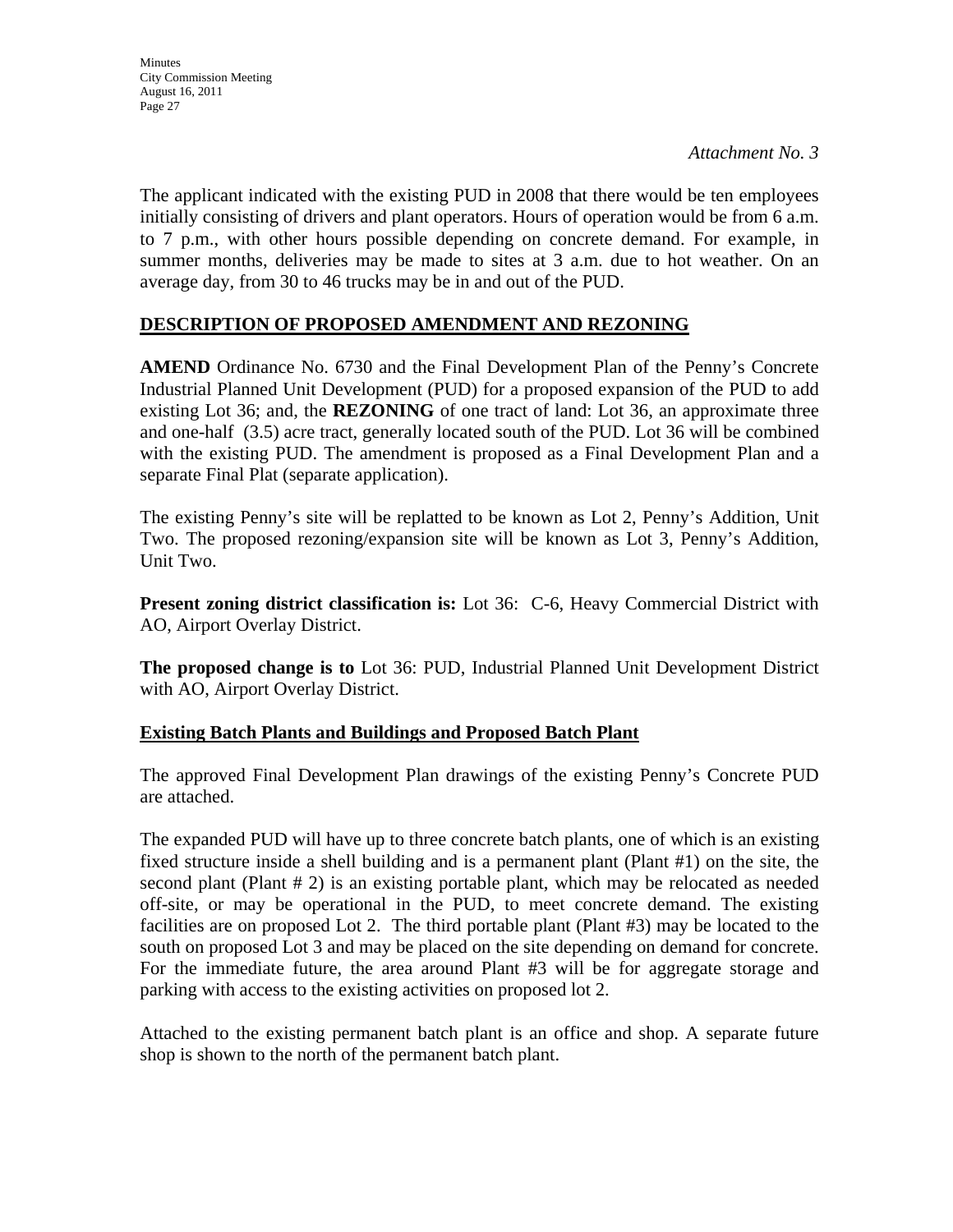An above ground diesel fuel station and a wash-out pit are located in the northern part of the site, with aggregate storage generally in the southeastern part of the site. The washout pit is for cleaning of concrete trucks into sedimentation basins. Landscape block production and storage is in the north central part of the site, to the east of the future shop. A majority of the existing and expanded site concrete surfaced (62% existing and 68% expanded area). To capture storm water runoff, a retention basin and drainage channels are constructed on the east side of the site with the basin extended in the expanded site area.

### **EXISTING LOT COVERAGE – PROPOSED LOT 2 PENNY'S PUD**

| Use<br><b>Buildings and Structures</b> | <b>Square Feet</b><br>30,177 | <b>Percentage</b><br>11% |
|----------------------------------------|------------------------------|--------------------------|
| Driveways/Paving                       | 179,300                      | 62%                      |
| Landscape Area                         | 79,300                       | 27%                      |

### **PROPOSED LOT COVERAGE** – **PROPOSED LOT 3, PENNY'S PUD**

| Use                             | <b>Square Feet</b> | <b>Percentage</b> |
|---------------------------------|--------------------|-------------------|
| <b>Buildings and Structures</b> | 4,366              | 3%                |
| Driveways/Paving                | 102,439            | 68%               |
| Landscape Area                  | 43,351             | 29%               |

**SIGNS:** No additional signage is proposed other than the existing ground sign, constructed of concrete, seven feet in length by three feet six inches in height, or 24.5 square feet in area and is externally lit and located parallel to Eureka Terrace and midway between the two access points to the site. Additionally, Exempt signage in Article VI, Section 6-104  $(A)(1),(2),(4),(5)$ , and  $(7)$ ; and, Section 6-104  $(B)(2)$  and  $B(5)$ , shall be permitted (*attachment*). Exempt signage requirements were amended between the time the Penny's PUD was approved in 2008 and today.

**LIGHTING:** Thirty five foot light poles on a two foot six inch base and full cutoff lights on buildings.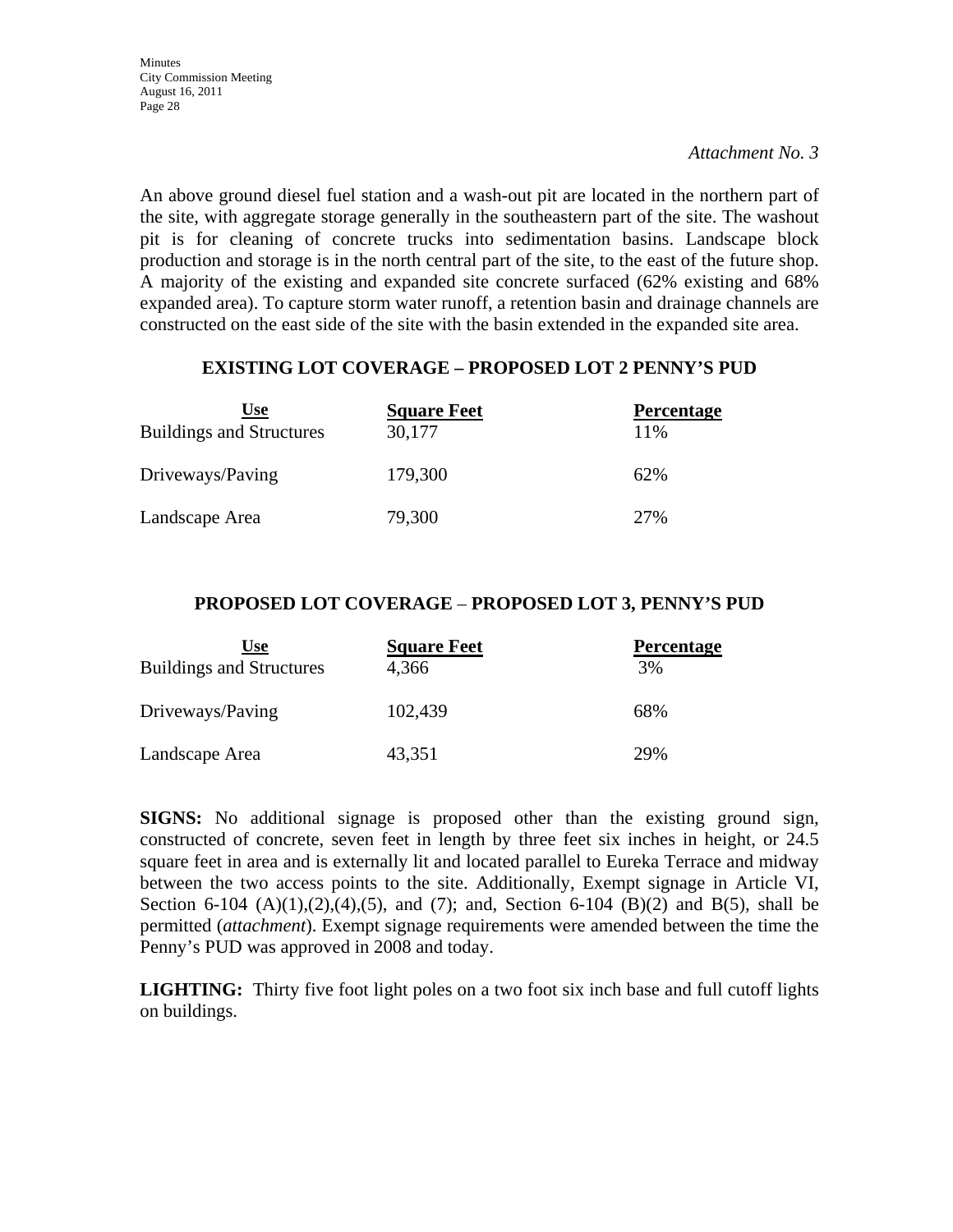## **MATTERS TO BE CONSIDERED WHEN AMENDING A PLANNED UNIT DEVELOPMENT**

**1. WHETHER THE PROPOSED AMENDMENT IS CONSISTENT WITH THE INTENT AND PURPOSE OF THE APPROVED PUD, AND WILL PROMOTE THE EFFICIENT DEVELOPMENT AND PRESERVATION OF THE ENTIRE PUD:** The proposed amendment is consistent with the intent and purpose of approved Penny's Concrete PUD for with an existing concrete batch plant and will allow for expansion to meet demand. Approval of the proposed amendment will ensure the efficient development and preservation of the entire PUD.

**2. WHETHER THE PROPOSED AMENDMENT IS MADE NECESSARY BECAUSE OF CHANGED OR CHANGING CONDITIONS IN OR AROUND THE PUD, AND THE NATURE OF SUCH CONDITIONS:** The proposed amendment is necessary due to increased demand for concrete, a part of which is associated with the construction of the K-18 Highway project, as explained by the applicant. The applicant indicates in its written documents that, "The expansion is necessary due to growing business and volume demands. The realignment of K-18 may allow access in and out of the site onto a frontage road. Penny's will be negotiating with the appropriate authorities for access."

**3. WHETHER THE PROPOSED AMENDMENT WILL RESULT IN A RELATIVE GAIN TO THE PUBLIC HEALTH, SAFETY, CONVENIENCE OR GENERAL WELFARE, AND IS NOT GRANTED SOLELY TO CONFER A SPECIAL BENEFIT UPON ANY PERSON:** Approval of the proposed amendment will result in a relative gain to the general public by allowing an expansion of an industry that is subject to local, state and federal requirements intended to protect the public from encroachment into FAA airspace, blowing dust and impacts on the 100 Year Flood Plain. The proposed modifications to the approved PUD maintain the character of the existing Penny's PUD.

The proposed amendment will not be granted as a special benefit to any one person. The proposed modifications are in response to market conditions in order to allow for growth of the industry and a benefit to the general public. The expansion at the existing site allows for expansion of the industrial use in an equivalent setting is consistent with the current use of the property, a concrete batch plant and aggregate storage.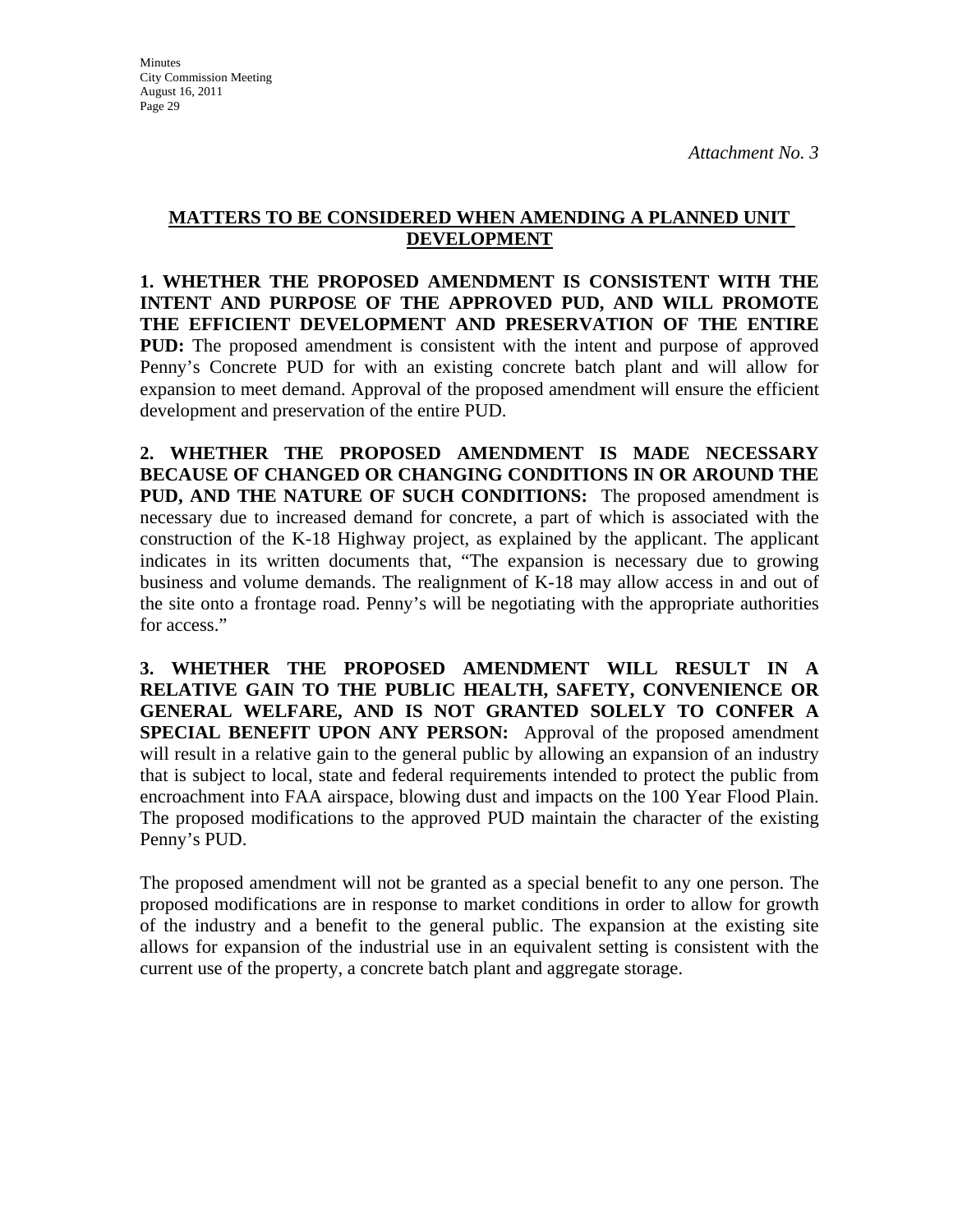## **ADDITIONAL MATTERS TO BE CONSIDERED WHEN AMENDING A PLANNED UNIT DEVELOPMENT**

**1. LANDSCAPING:** Landscaping is functional for the heavy industrial nature of the site and consists of a landscaped front yard of grass with foundation plantings along the front screening wall, facing Eureka Terrace, on proposed Lot 2, and an expansion of the same onto proposed Lot 3. The perimeter of the site will be fenced along the north, south and east lot lines and landscaped inside the same perimeter with five to six foot tall evergreen trees around the majority of those boundaries, except for the Breakout Area, see below under **DRAINAGE**, along the southeastern lot line, which will be landscaped with ornamental trees to maintain conveyance of the flood waters in the Breakout Area. The proposed evergreens have a mature height of 40 to 50 feet. A short berm is also proposed along the south lot line to elevate the evergreen trees to screen industrial operations in the southern part of the PUD. The northern and eastern boundaries of the site will include grass lined drainage ditches and the retention pond. Landscaped areas will be irrigated with underground systems and maintained by the applicant.

**2. SCREENING:** A six foot eight inch concrete block screening wall is along the majority of the eastern, Eureka Terrace frontage, except for four foot tall gray steel tubing entrance gates.

The remainder of the site is, and will be, screened by a six foot slatted security fence on the east and south lot lines. There is an existing screening fence on the Star Lumber property abutting the proposed PUD and the applicant added a dense row of evergreen trees to further screen the Star Lumber site. The bottom of fencing in the Breakout Area will elevated approximately two feet to allow conveyance of flood waters in the Breakout Area. Ornamental trees will be pruned to allow conveyance of flood waters.

Trash dumpsters are intended to be behind buildings.

**3. DRAINAGE: A DRAINAGE STUDY WAS SUBMITTED IN 2006 WITH THE PRELIMINARY PLAT FOR THE ENTIRE EUREKA ADDITION SUBDIVISION. THE STUDY WAS REVIEWED AND ACCEPTED BY THE CITY ENGINEER. AN UPDATE TO THE ORIGINAL STUDY WAS SUBMITTED AND ACCEPTED WITH THE PENNY'S PUD IN 2008. AS A PART OF THE PROPOSED AMENDMENT AND REZONING, KAREN L. WEATHERS, P.E., BG CONSULTANTS, SUBMITTED A STORM DRAINAGE REPORT FOR PENNY'S CONCRETE LOT 36, DATED JUNE 15, 2011. THE 2011 UPDATE WAS REVIEWED AND ACCEPTED BY THE CITY ENGINEER (***ATTACHMENTS***).**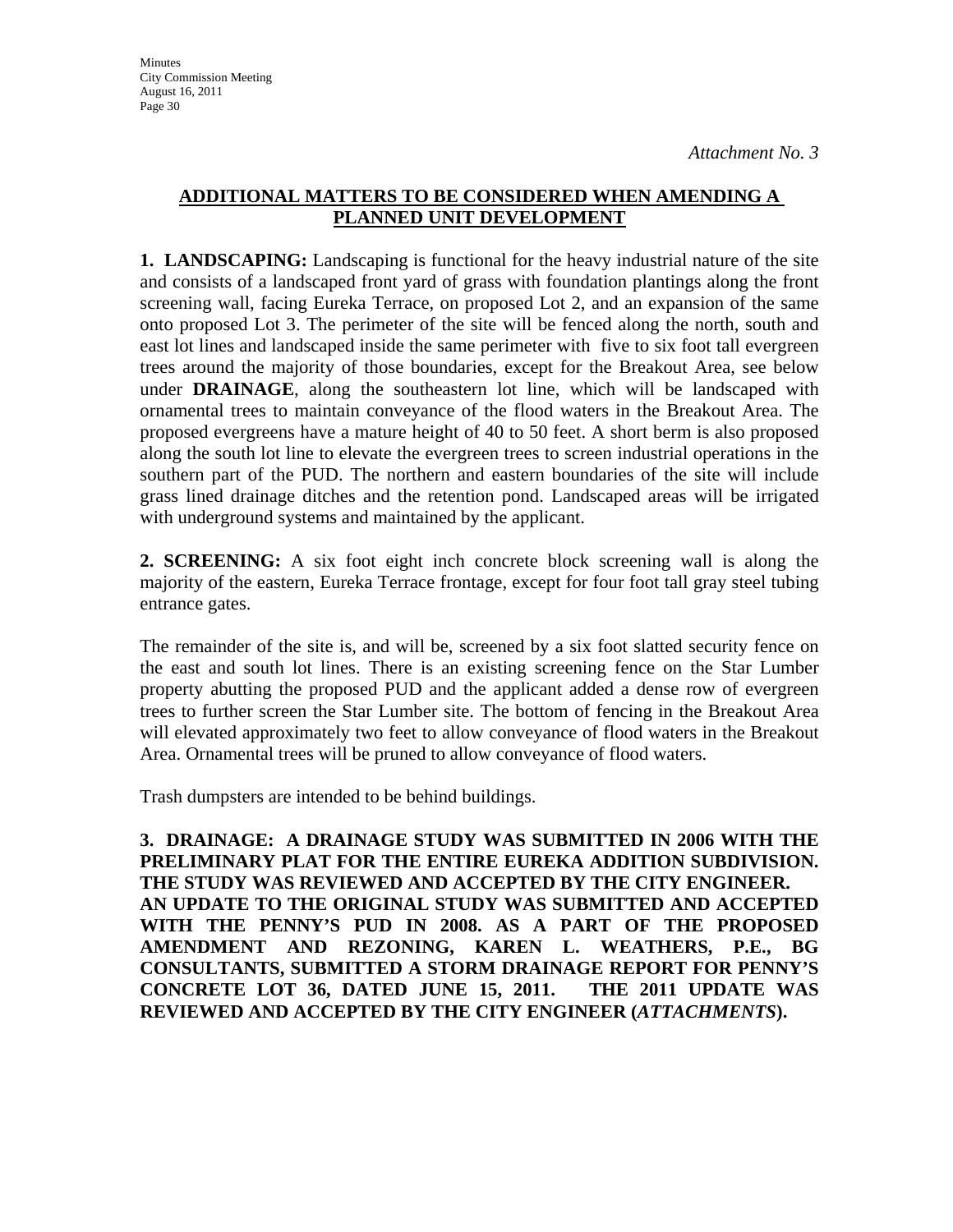**STORM WATER DRAINS TO AN EXISTING GRASS LINED RETENTION POND ON THE EAST SIDE OF THE PUD, WHICH WILL BE EXTENDED TO THE SOUTH ONTO PROPOSED LOT 3. THE RETENTION POND IS DESIGNED TO HOLD THE 100 YEAR STORM FROM THE EXPANDED CONCRETE SURFACE OF THE PUD. IF NEEDED A STORM WATER SMALL PUMP WILL PUMP RETAINED WATER INTO THE CITY'S STORM WATER SYSTEM, CONSISTING OF CURB AND GUTTER AND STORM WATER PIPES AND INLETS, LOCATED NEAR THE NORTHWEST CORNER OF THE SITE.**

**THE RETENTION POND WILL BE OWNED AND MAINTAINED BY THE APPLICANT.** Provisions to insure the continued long term maintenance of private drainage facilities will be provided with a Restrictive Covenant, which will be filed with the Final Plat to ensure long term maintenance of drainage improvements by the owner and the provision to allow the City to access and assess the property if the owner fails to perform the required maintenance.

Part of the proposed PUD is in the regulated and buildable portion of the 100 Year Flood Plain, and the remainder is in the 500 Year Flood Plain, which is not regulated.

Specifically, the southeastern portion of proposed Lot 2 and Lot 3 are in the 100 Year Flood Plain and divided into the buildable portion, Floodway Fringe, with development subject to the Flood Plain Regulations. A small portion in the 100 Year Flood Plain is in a unique area identified on the Flood Insurance Rate Map and Flood Insurance Study (FIS) as a Breakout Area. The Breakout Area is treated like a Floodway. The FIS indicates the Floodways of the Eureka Valley tributary were computed based on a reduced discharge due to a split flow from the north towards Eureka Lake. Because of this, the conveyance of flood waters must be maintained at 2,000 cubic feet per second in the Breakout Area. In 2008, the applicant's consultant, Monty Prescott, P.E., BG Engineering, indicated that the proposed ornamental trees in the Breakout Area would not interfere with the flood water conveyance within the Breakout Area. In addition, the slatted fence would be elevated 2.2 feet above grade for conveyance of flood water in the breakout Area. Prescott indicated that the slatted fence posts in the Breakout Area will not interfere with the conveyance of flood waters. The same conditions will apply to the extension of the PUD onto proposed Lot  $3$ .

Development is defined in Article X, Flood Plain Regulations, of the Manhattan Zoning Regulations and means "Any man-made change to improved or unimproved real estate, including but not limited to buildings or other structures, levees, levee systems, mining, dredging, filling, grading, paving, excavation or drilling operations or storage of equipment or materials located within the area of special flood hazard." A Flood Plain Development permit will need to be applied for and approved prior to development of that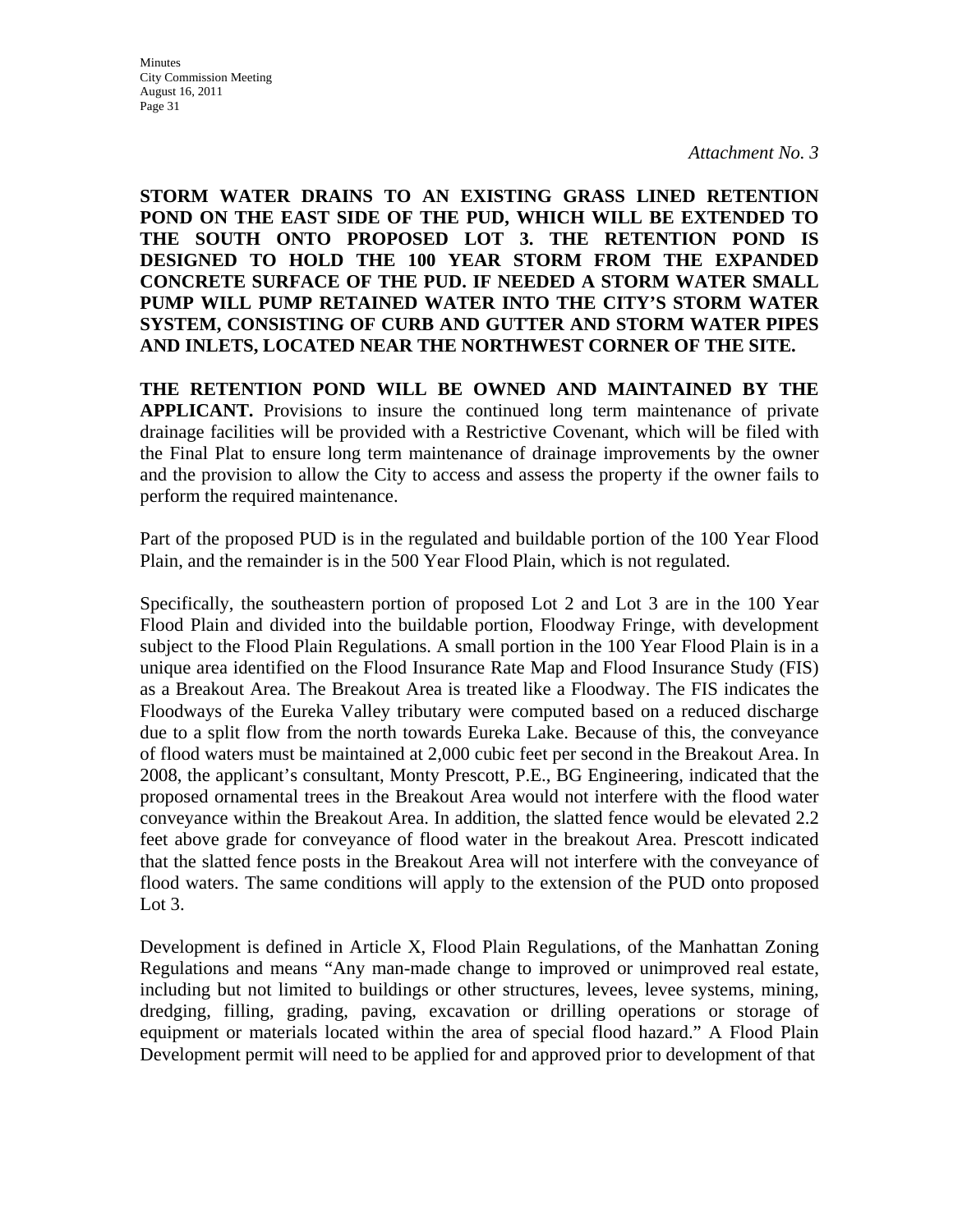part of the site in the Breakout Area, Floodway and Floodway Fringe. Additional review by the Kansas Division of Water Resources may be needed dependent upon the extent of fill in the 100 Year Flood Plain and other factors.

In addition, HNTB, as consultant for KDOT, submitted a Conditional Letter of Map Revision related to improvements associated with the realignment of K-18 Highway. The as-built conditions may remove the 100 Year Flood Plain and Breakout Area from proposed Lot 2 and 3, at some future date either by Letter of Map Revision or updated flood plain maps.

**4. CIRCULATION:** Access to the PUD is safe and efficient. Access is from three existing curb cuts onto Eureka Terrace and a fourth curb cut to proposed Lot 3. Internal circulation within the industrial site is on concrete pavement. The site and Eureka Addition will be served by the future **K-18 REALIGNMENT, WHICH CURRENTLY SHOWS THE HIGHWAY NEAR THE EASTERN BOUNDARY OF THE PUD (ATTACHMENT). THE SITE PLAN SHOWS A POSSIBLE CURB CUT ONTO THE FRONTAGE ROAD, WHICH WILL HAVE TO BE APPROVED, AT THIS TIME, BY RILEY COUNTY, AND KDOT.**

Traffic Analysis

A traffic analysis of the Eureka Addition was originally submitted with the Preliminary Plat and reviewed and accepted by the City Engineer. An updated analysis was not required with the PUD application and an update was not required with the proposed amendment and rezoning.

Minimal impact to the surrounding street system was determined with the Preliminary Plat. The number of vehicle trips associated with the concrete batch plat is minimal in comparison to the total number of trips expected with the full build out of the Eureka Addition. Based on preliminary plat documents, the Eureka Addition will generate 785 vehicles per day at the east entrance (Eureka Terrace and Eureka Drive) and 2,045 vehicles per day at the west entrance (Eureka Terrace and Eureka Drive). The existing PUD generates a range of 60 to 92 trips per day, as reported with the Preliminary Development Plan, with the expanded area contributing a minimal number.

### Sidewalks

A sidewalk was shown on the Preliminary Plat on the west side of the Eureka Addition, which met the requirement for sidewalks on local streets as required by the Manhattan Urban Area Subdivision Regulations.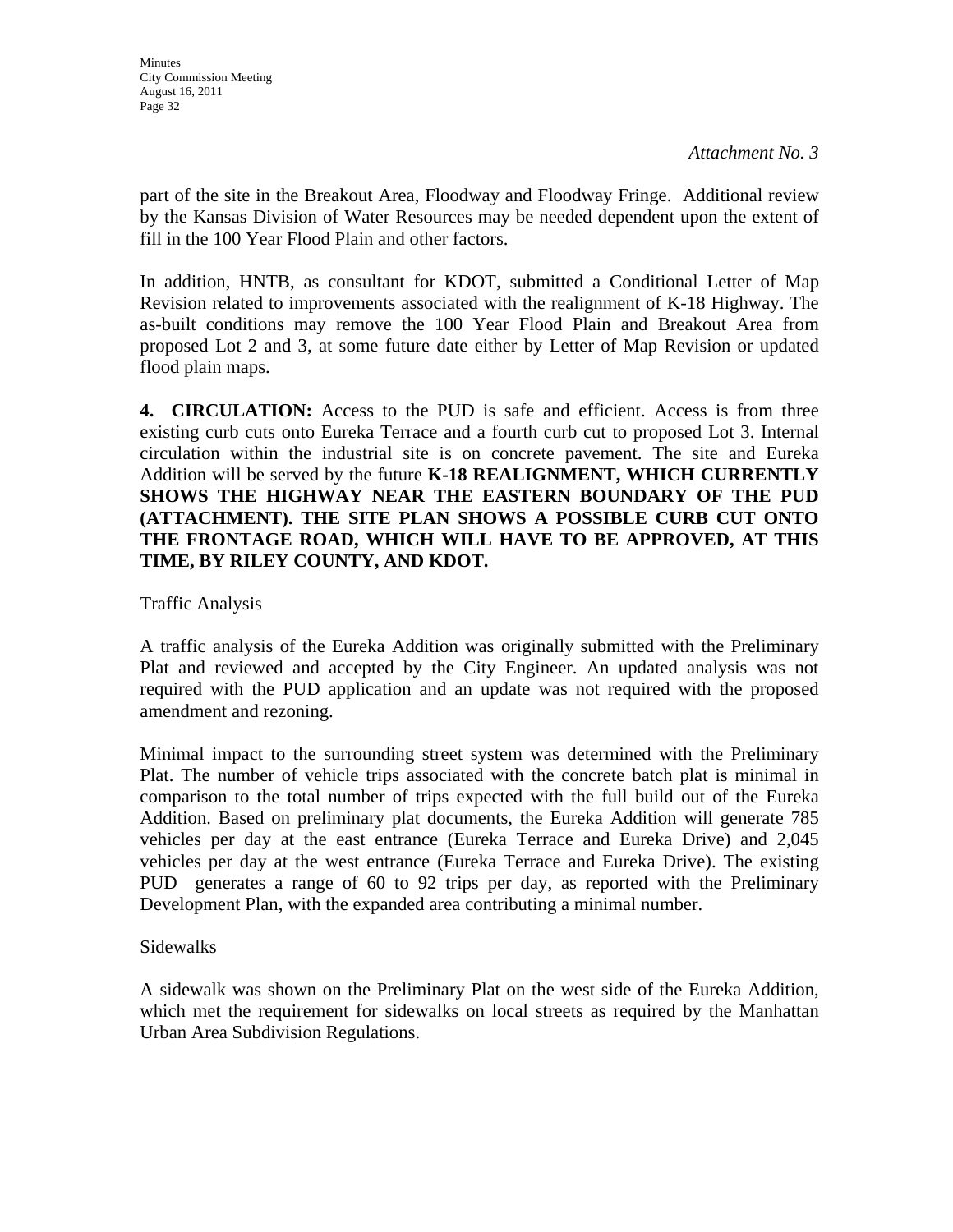Off-Street Parking

Off-street parking was calculated based on the floor area of the office/shop for Plant #1. A minimum of four spaces was required as a manufacturing and processing activity and seven are provided. The future shop would require 20 parking spaces based on floor area. Ten new off-street parking spaces are proposed on Lot 3. Adequate space for off-street parking is available on the site for concrete trucks and other vehicle storage.

**5. OPEN SPACE AND COMMON AREA:** Open landscaped space around the perimeter of the site will be owned and maintained by the property owner.

**6. CHARACTER OF THE NEIGHBORHOOD:** The area within the Eureka and Penny's subdivisions are characterized by the batch plant and a developing light industrial/industrial park consisting of Star Lumber & Supply, a contractor's business, a nearly constructed self-storage site and an auto related service under construction. The neighborhood to the north is Eureka Drive, Flint Hills Job Corps Center and agricultural fields. The neighborhood to the immediate south and west of the rezoning site is undeveloped light industrial and industrial park lots and agricultural fields. The dominate use to the southwest is the Manhattan Regional Airport. Residential neighborhoods are to the west of the Eureka Addition. The neighborhood to the east is the future realigned K-18 Highway Corridor. Its current use is an agricultural field. The Comprehensive Plan suggests the area to the east of the rezoning site may develop as Industrial and Community Commercial. In the future, the neighborhood will be along a major highway corridor and will be a gateway to the City.

## **THIRTEEN MATTERS TO BE CONSIDERED WHEN REZONING**

**1. EXISTING USE:** Existing Lot 36, proposed Lot 3, is a vacant heavy commercial property, which is zoned and platted, and can be served by public improvements for heavy commercial land uses allowed in the C-6/AO District, as well as the permitted uses of the C-5, Highway Service Commercial District, subject to a Conditional Use Permit, which must be approved by the Manhattan Board of Zoning Appeals.

**2. PHYSICAL AND ENVIRONMENTAL CHARACTERISTICS:** Lot 36 is flat and covered with field grasses, and within the 100 Year and 500 Year flood Plains.

Lot 36 is entirely within the Horizontal and Conical Zones of Manhattan's Regional Airport, which requires that the AO, Airport Overlay District, be added to the site. The northwest corner of the site is also within the Approach and Transitional Zones of the airport. Future uses (structures and trees), which are within these Zones may be required to obtain, and be granted, an Airport Compatible Use Permit prior to construction, planting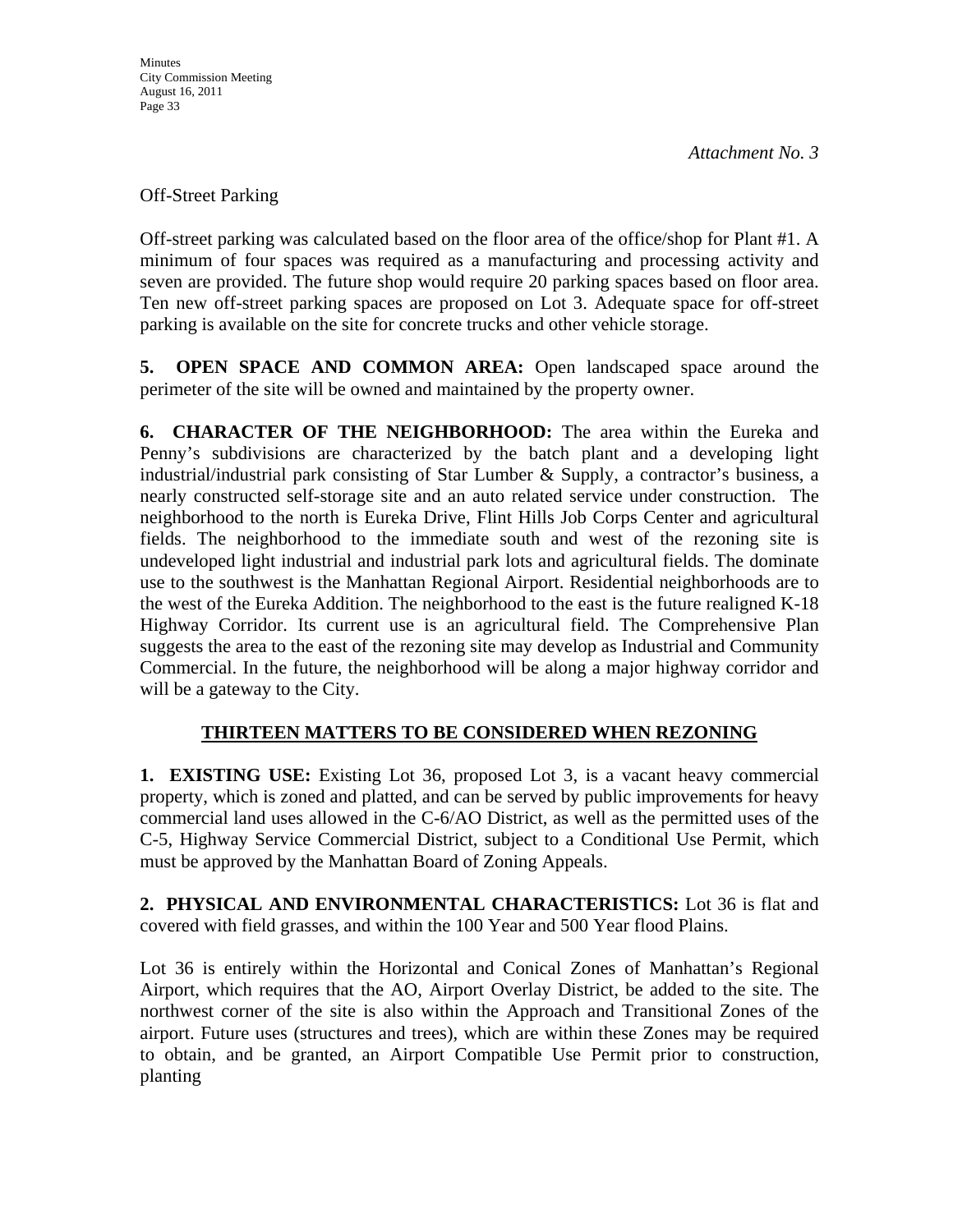or change to the structure or tree, see below under **CONSISTENCY WITH INTENT AND PURPOSE OF THE ZONING ORDINANCE** for further information concerning the AO District.

## **3. SURROUNDING LAND USE AND ZONING:**

**(a.) NORTH:** Penny's Concrete, Star Lumber, Eureka Drive, Flint Hills Job Corps, and agricultural fields; Industrial PUD, C-6/AO Districts, U, University District, and Riley County G-1, General Agricultural District.

**(b.) SOUTH:** Undeveloped heavy commercial lots and agricultural fields; C-6/AO Districts and Riley County G-1 District.

**(c.) EAST:** Agricultural fields, Eureka Drive, Scenic Drive, and K-18 highway; Riley County G-1 District.

**(d.) WEST:** Eureka Terrace, contractor business, and undeveloped light industrial lots and undeveloped industrial park lots; I-3, Light Industrial District with AO District and I-2, Industrial Park District with AO District.

**4. CHARACTER OF THE NEIGHBORHOOD:** See above under number **6, CHARACTER OF THE NEIGHBORHOOD**.

**5. SUITABILITY OF SITE FOR USES UNDER CURRENT ZONING:** Lot 36 is suitable for the Permitted and Conditional Uses of the C-6/AO Districts.

**6. COMPATIBILITY OF PROPOSED DISTRICT WITH NEARBY PROPERTIES AND EXTENT TO WHICH IT MAY HAVE DETRIMENTAL AFFECTS:** Properties nearby Lot 36 are the existing Penny's batch plant site, a lumber wholesale supply, Flint Hills Job Corps and Eureka Drive, a portion of which is within the City of Manhattan and a portion, between Eureka Terrace and Scenic Drive, is in Riley County. Nearby properties to the east are undeveloped County G-1. Nearby properties to the west are undeveloped and developing light industrial and industrial park lots in the Eureka Addition. Further to the west are single-family homes in the Ady Addition; residential property lines are approximately 900 feet west of the rezoning site. Eventually, these residential neighborhoods will be separated by I-3, Light Industrial and I-2, Industrial Park development. Nearby properties to the south are undeveloped parts of the Eureka Addition, agricultural fields and the Manhattan Regional Airport.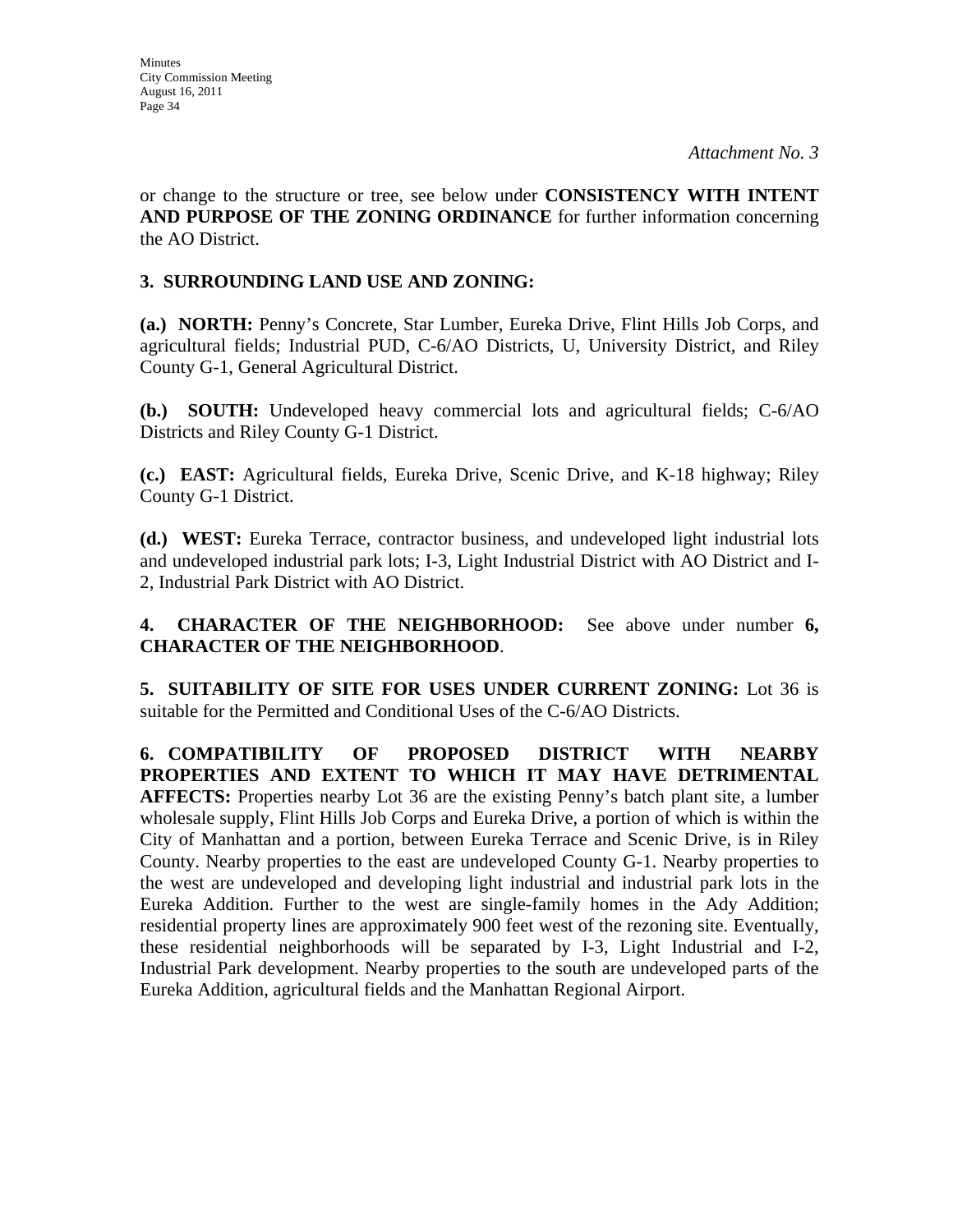Current, comparable, and proposed setbacks, as well as other limitations to development and operations on the site should reduce adverse impacts on nearby properties, resulting in a use compatible to the neighborhood, which is an expansion of the existing batch plant.

### **Setbacks**

The current C-6 District affecting Lot 36 has a minimum 25 foot front yard setback. There is no minimum side yard or rear yard setback for uses in the C-6 District when abutting commercial or other zoning districts, other than residential districts. No residential districts abut the site. Likewise, the proposed rezoning of Lot 36 to PUD implements a permitted use of the I-4 District, and minimum front, side and rear yard requirements are the same as the current C-6 District. However, the proposed site plan depicts proposed structures and other activities at setbacks that are greater than the minimum required for either zoning district.

Proposed setbacks, with the exception of the concrete wall and off-street parking, exceed the minimum requirements of either the underlying C-6 District, or the I-4 District if the site was zoned I-4.

The proposed PUD's front yard setback of the six foot eight inch concrete screening wall is 25 feet, which is consistent with the C-6 District, I-4 District and Penny's PUD. Offstreet parking is located immediately behind the wall and consistent with the three zoning districts.

The proposed portable plant, Plant #3, is set back approximately 115 feet from the front lot line along Eureka Terrace and 275 feet from the front lot line along future K18 Highway frontage road. The plant's side yard setbacks are approximately 80 feet from the south side lot line and four feet from the north lot line.

The proposed aggregate storage is generally set back about 280 feet from the front lot line on Eureka Drive and 120 feet from K-18 right-of-way, five feet and 80 feet from the north and south side lot lines, respectively. Aggregate storage will be stored in movable concrete block bins. KDHE requirements and applicant practices minimize blowing dust and other matter.

### Other Site Limitations

As previously described above under **SCREENING**, the site will be well screened with a combination slatted fence and evergreen trees, with the exception being the Breakout Area where ornamental trees will be used to allow conveyance of flood waters.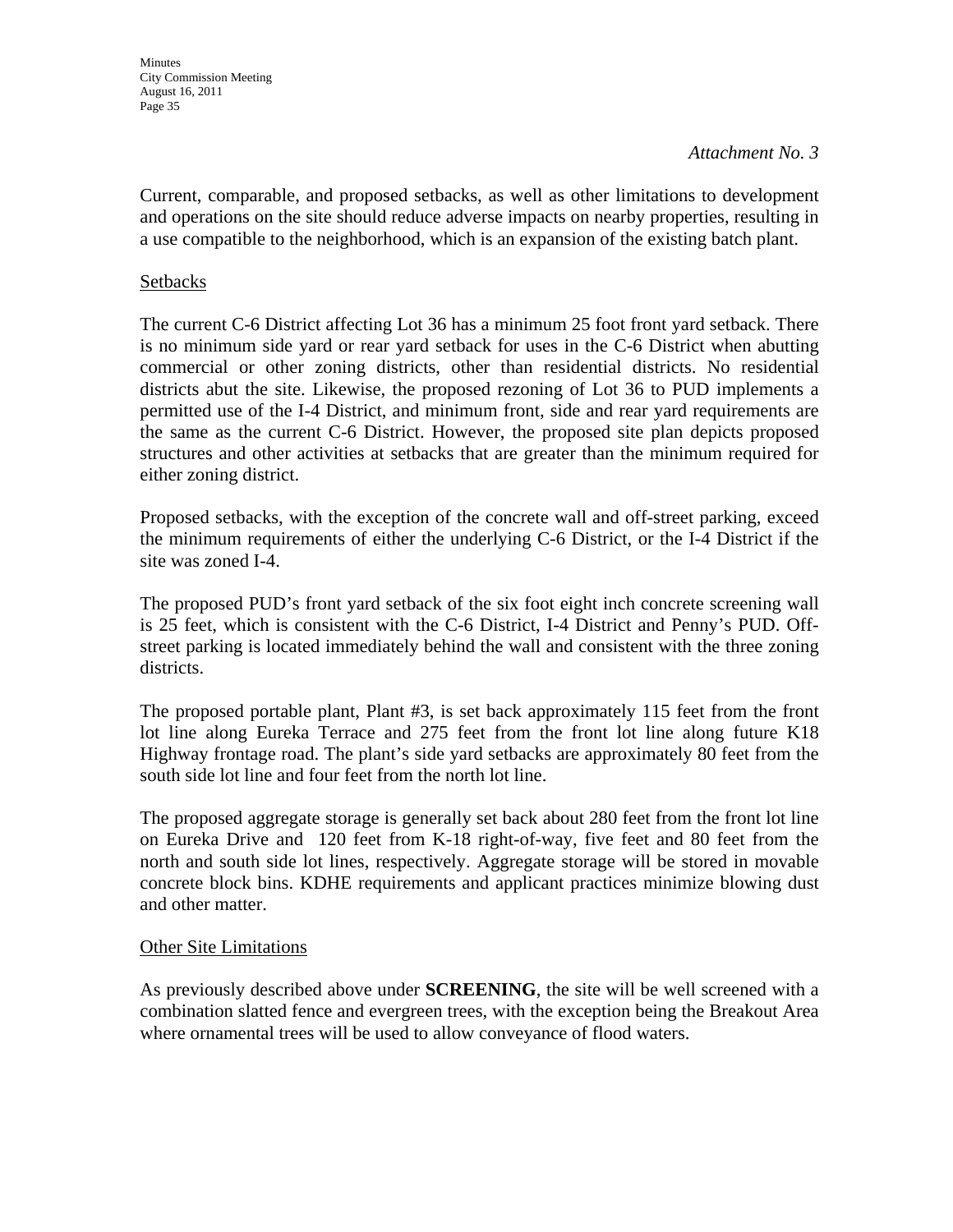Storage of aggregate will be in the area noted on the plan and in movable concrete block bins to meet demand. The applicant's dust reduction process includes a sprinkler system in aggregate storage areas, as well as dust control systems with each batch plant. The concrete batch plants are subject to particulate emission standards and air quality permits, which are required by KDHE. In addition, water control pollution permits must be obtained from KDHE and a federal permit for authorization of discharge under the National Pollutant Discharge Elimination System.

Lot 36 is entirely within the Horizontal and Conical Zones of Manhattan's Regional Airport, which requires that the AO, Airport Overlay District, be added to the site. The northwest corner of the site is also within the Approach and Transitional Zones of the airport. Future uses (structures and trees), which are within these Zones may be required to obtain, and be granted, an Airport Compatible Use Permit prior to construction, planting or change to the structure or tree (see below under **CONSISTENCY WITH INTENT AND PURPOSE OF THE ZONING ORDINANCE** for further information concerning the AO District).

The proposed maximum structure height in the existing PUD is 68 feet to the top of the cement silo. The Federal Aviation Agency (FAA) previously determined there would be no hazard to air navigation, based on a height of 100 feet for the Concrete Batch Plant in the existing Penny's PUD. The FAA's determination indicated future construction requires additional notice to the FAA. The addition of Plant #3 requires additional notice to the FAA before Plant #3 is added to the site.

While the proposed rezoning of Lot 36 is not consistent with the original intent of the light industrial/industrial park/heavy commercial nature of the Eureka Addition, Plant #3 and aggregate storage, will have significant screening and operational setbacks, which should result in reduced impacts on nearby properties.

**7. CONFORMANCE WITH COMPREHENSIVE PLAN: THE SOUTHWEST PLANNING AREA OF THE FUTURE LAND USE MAP OF THE MANHATTAN URBAN AREA COMPREHENSIVE PLAN DESIGNATES THE MAJORITY OF THE PROPOSED EUREKA ADDITION AS INDUSTRIAL (IND). THE SOUTHERN PART OF THE SITE IS DESIGNATED FLOOD HAZARD AREA. THE NORTHWEST CORNER OF THE SITE IS WITHIN THE APPROACH AND TRANSITIONAL ZONES OF THE MANHATTAN REGIONAL AIRPORT, AND ENTIRELY WITHIN THE HORIZONTAL AND CONICAL ZONES OF THE AIRPORT, AS SHOWN ON THE ENVIRONMENTAL VALUES AND CONSTRAINTS MAP. THE SITE IS ALSO WITHIN THE EUREKA VALLEY SPECIAL PLANNING AREA.**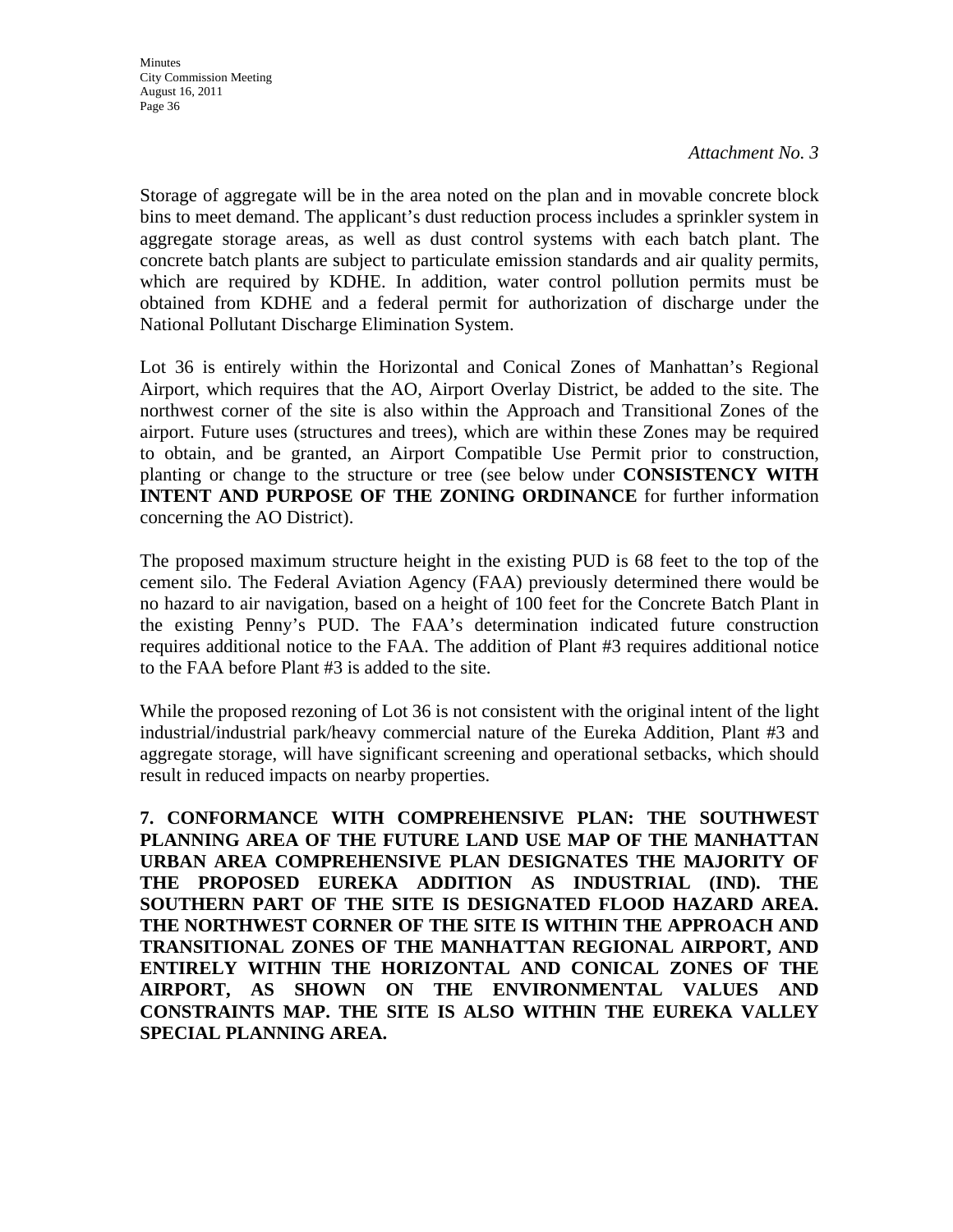## **SPECIFIC POLICY STATEMENTS OF THE COMPREHENSIVE PLAN, AS THEY RELATE TO THE PROPOSED REZONING SITE INCLUDE:**

*I 1: Characteristics. The Industrial designation is intended to provide locations for light and heavy manufacturing, warehousing and distribution, indoor and screened outdoor storage, and a wide range of other industrial services and operations. Typically, heavy industrial uses involve more intensive work processes, and may involve manufacturing or basic resource handling and/or extraction. Design controls within an Industrial area are not as extensive as in the Office/Research Park category and a broader range of uses is permitted*. (Chapter 4: Land Use and Growth Management, page 4-15)

*I 2: Location. Because of their potential environmental impacts, Industrial uses should generally be located away from population centers or must be adequately buffered. Traffic generated by industrial uses should not pass through residential areas. Sites should have access to one or more major arterials or highways capable of handling heavy truck traffic. Railroad access is also beneficial to certain types of heavy industrial uses. Light industrial uses can typically be located in areas that also contain some highway-oriented commercial uses, and might benefit from close proximity and better access to their local customer base.* (Chapter 4: Land Use and Growth Management, page 4-15)

*I 3: Screening. Storage, loading and work operations should be screened from view along all industrial area boundaries (when adjacent to non-industrial uses) and along all public streets.* (Chapter 4: Land Use and Growth Management, page 4-15)

*NRE 6: Natural Hazards. Development shall be prohibited in areas where natural hazards have been identified which have the potential to endanger life, resources, and property. Within the Manhattan Urban Area, these hazards include steep slopes (20% or greater slope), floodways, and other special flood hazard areas.* (Chapter 5, Natural Resources and Environment, page 5-3)

*EV 1: Manhattan Regional Airport. The location and design of future development should be compatible and consistent with the goals and policies of the Airport Master Plan.* (Chapter 13: Special Planning Area Policies, page 13-6)

*EV 7: Gateway Corridor Design. The Fort Riley Boulevard/K-18 Corridor leading into the community from the southwest, should be enhanced through such approaches as landscape treatments, coordinated signage and lighting and development of design guidelines in order to create an attractive gateway into the community.* (Chapter 13: Special Planning Area Policies, page 13-6)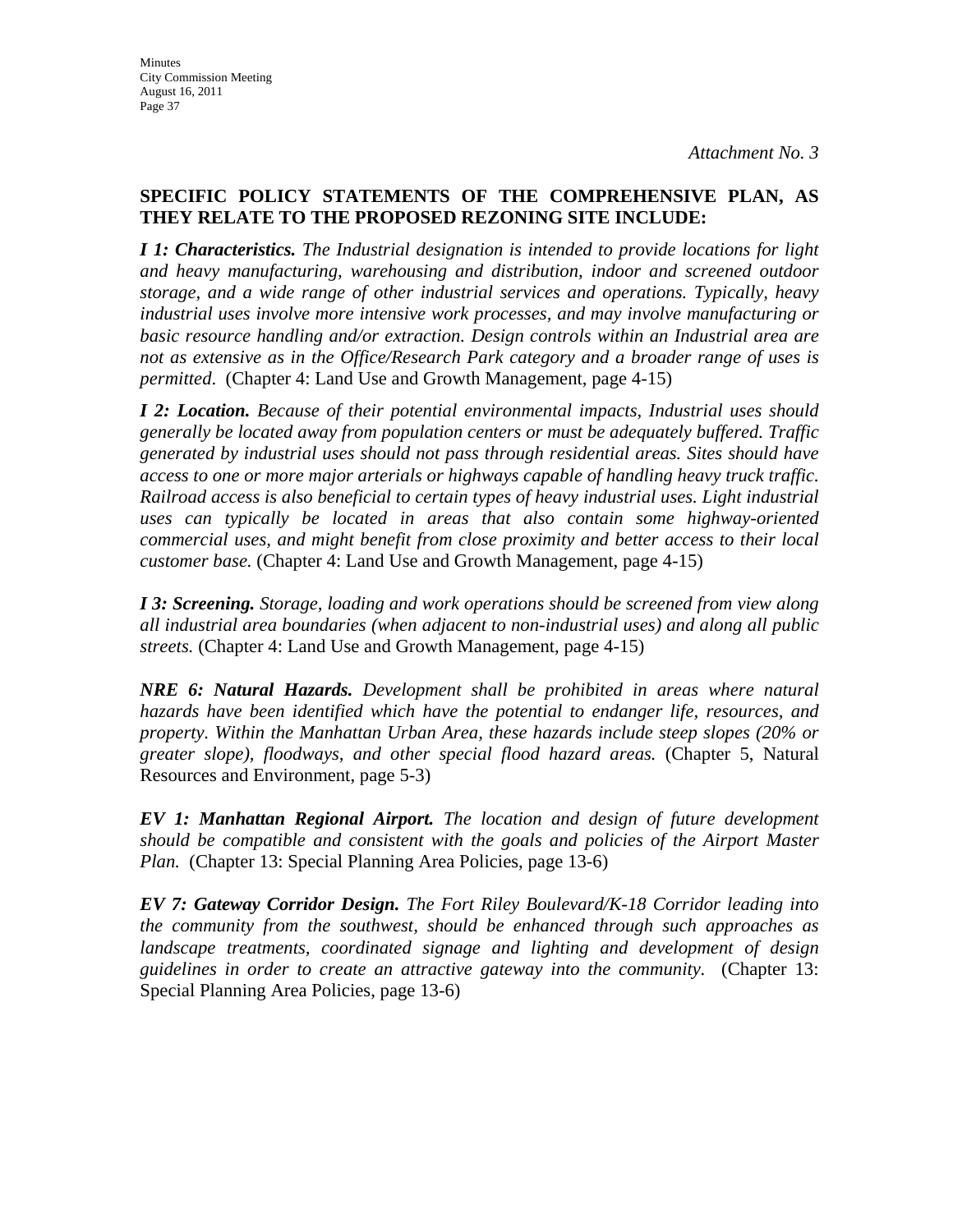Development within the 100 Year Flood Plain is regulated according to the Flood Plain Regulations of the Manhattan Zoning Regulations. Development is defined in the Flood Plain Regulations and includes fill as well as excavation. A Flood Plain Development Permit is required for development in the 100 Year Flood Plain.

The AO District is proposed to be added to the underlying zoning district, which will control construction within the AO District.

**THE COMPREHENSIVE PLAN RECOGNIZES THAT HEAVY INDUSTRIAL USE IS AN ACTIVITY WITHIN THE IND CATEGORY, WITH HEAVY INDUSTRIAL A TYPE OF ACTIVITY INVOLVING MORE INTENSIVE PROCESSES THAN OTHER INDUSTRIAL ACTIVITIES. THE PROPOSED REZONING OF LOT 36 WILL BE NEAR THE PROPOSED REALIGNMENT OF THE K-18 HIGHWAY, WHICH IS NOTED AS A GATEWAY TO THE CITY FROM THE SOUTHWEST. THE PROPOSED REZONING INCLUDES SCREENING OF THE SITE, WHICH SHOULD PROVIDE A VISUAL BARRIER FROM THE PUBLIC'S VIEW ALONG THE FUTURE HIGHWAY REALIGNMENT OF MOST INTERNAL SITE ACTIVITIES, EXCLUDING THE PLANT ITSELF. THE PROPOSED REZONING IS IN GENERAL CONFORMANCE TO THE COMPREHENSIVE PLAN.**

### **8. ZONING HISTORY AND LENGTH OF TIME VACANT AS ZONED:**

- February 6, 2006: Manhattan Urban Area Planning Board considers annexation of the 53-acre site and conducts the public hearings on the **PROPOSED REZONING OF THREE TRACTS OF LAND FROM COUNTY G-1, GENERAL AGRICULTURAL DISTRICT, AND N-1, AIRPORT NOISE HAZARD DISTRICT, TO** I-2, Industrial Park District; C-6, Heavy Commercial District; and I-3, Light Industrial District, all with AO, Airport Overlay District. The **PLANNING BOARD RECOMMENDS APPROVAL OF THE ANNEXATION ON A VOTE OF 5-1; AND RECOMMENDED APPROVAL OF THE REZONING OF THREE TRACTS OF LAND ON A VOTE OF 5-1. THE BOARD TABLED THE PRELIMINARY PLAT TO THE FEBRUARY 23, 2006, PLANNING BOARD MEETING, ON A VOTE OF 6-0.**
- **FEBRUARY 21, 2006 CITY COMMISSION, ON A VOTE OF 5-0, APPROVES RESOLUTION NO 022106-A,** requesting that the Board of Riley County Commissioners make positive findings regarding the island annexation of the proposed Eureka Addition.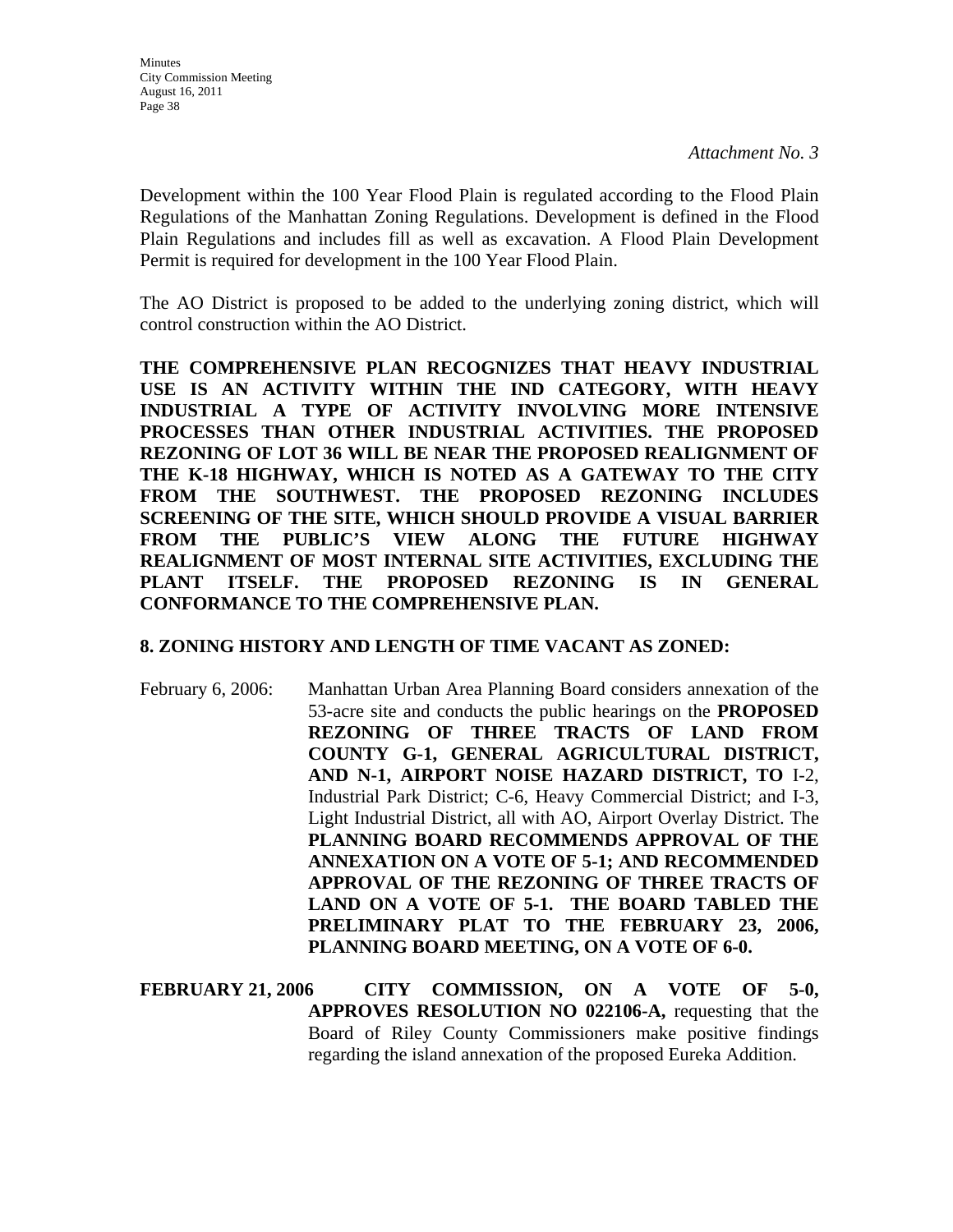Minutes City Commission Meeting August 16, 2011 Page 39

*Attachment No. 3*

| February 23, 2006  | Manhattan Urban Area Planning Board approves Preliminary Plat<br>6-0, with three conditions.                                                                                                                                                                                           |
|--------------------|----------------------------------------------------------------------------------------------------------------------------------------------------------------------------------------------------------------------------------------------------------------------------------------|
| March 16, 2006     | Board of Riley County Commissioners considers island annexation<br>request, as per K.S.A. 12-520c and tables for<br>additional<br>information.                                                                                                                                         |
| March 30, 2006     | Board of Riley County Commissioners continues consideration of<br>island annexation request, as per K.S.A. 12-520c, and approves<br>Resolution No. 03006-13, finding that the annexation will not<br>hinder development or prevent proper growth.                                      |
| April 18, 2006     | City Commission approves first reading of ordinances annexing and<br>rezoning the proposed Eureka Addition.                                                                                                                                                                            |
| May 2, 2006        | City Commission approves Ordinance Nos. 6537 and 6538<br>annexing and rezoning the proposed Eureka Addition.                                                                                                                                                                           |
| August 7, 2006     | Manhattan Urban Area Planning Board approves Final Plat Eureka<br>Addition.                                                                                                                                                                                                            |
| September 5, 2006  | City Commission accepts easements and rights-of-way as shown on<br>the Final Plat Eureka Addition.                                                                                                                                                                                     |
| September 15, 2008 | Manhattan Urban Area Planning Board recommends, on a vote of<br>$(5-1)$ rezoning Lots 12 – 15, Eureka Addition from C-6, Heavy<br>Commercial District with AO, Airport Overlay District, to PUD,<br>Industrial Planned Unit Development District with AO, Airport<br>Overlay District. |
| October 14, 2008   | City Commission approves first reading of an ordinance rezoning<br>Lots 12 - 15, Eureka Addition, to PUD, Industrial Planned Unit<br>Development District with AO, Airport Overlay District.                                                                                           |
| October 21, 2008   | City Commission approves Ordinance No. $6730$ rezoning Lots $12$ –<br>15, Eureka Addition, to PUD, Industrial Planned Unit Development<br>District with AO, Airport Overlay District.                                                                                                  |
| November 3, 2008   | Manhattan Urban Area Planning Board approves Final Plat of the<br>Penny's Addition and the Final Development Plan of Penny's<br>Concrete Industrial PUD.                                                                                                                               |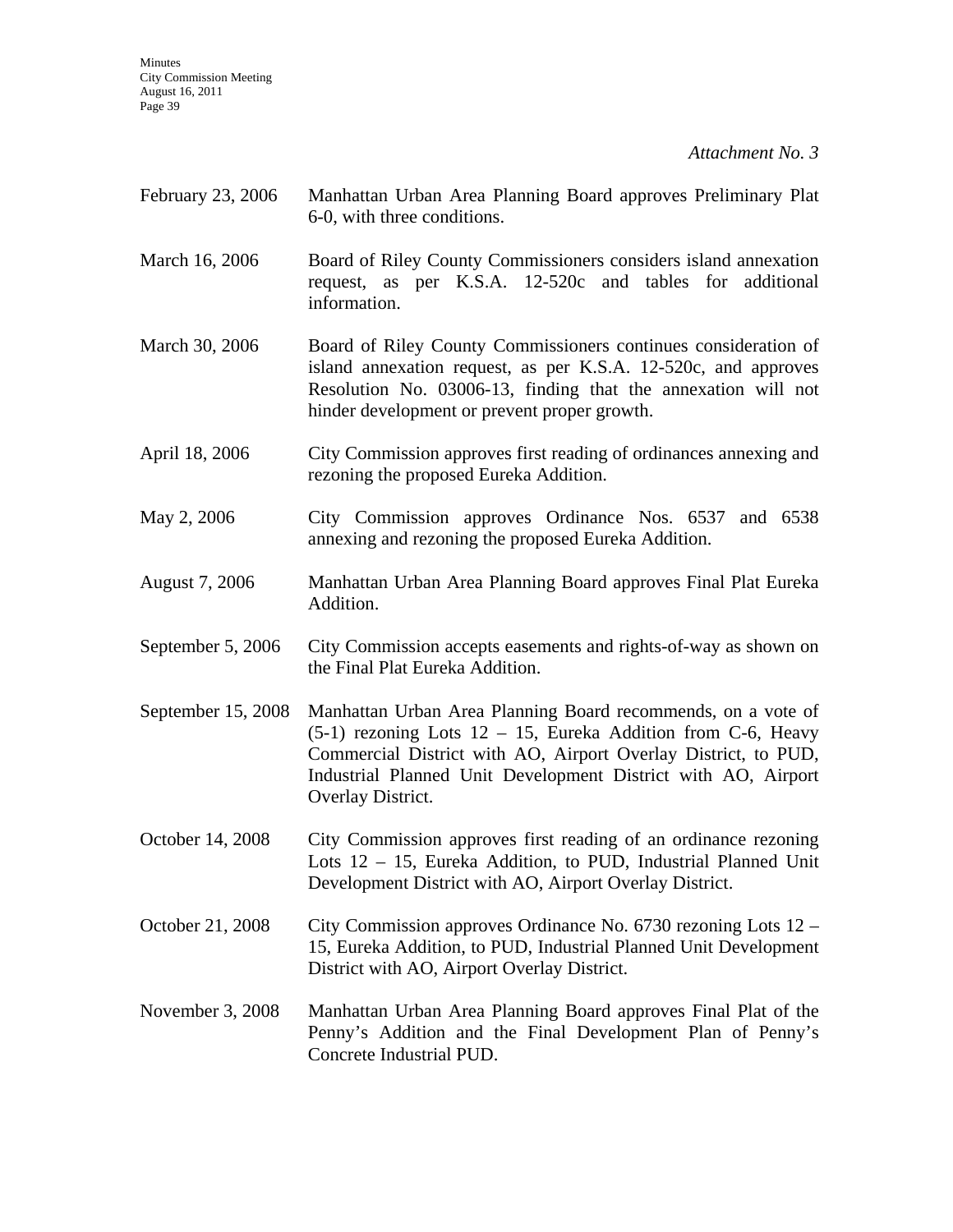| November 18, 2008 | City Commission accepts easements and rights-of-way as shown on<br>the Final Plat of Penny's Addition.       |
|-------------------|--------------------------------------------------------------------------------------------------------------|
| February 1, 2010, | Manhattan Urban Area Planning Board Approves Final Plat of the<br>Eureka Addition, Unit Two.                 |
| February 16, 2010 | City Commission Accepts Easements and Rights-Of-Way as shown<br>on the Final Plat Eureka Addition, Unit Two. |

## **9. CONSISTENCY WITH INTENT AND PURPOSE OF THE ZONING ORDINANCE:**

The intent and purpose of the Zoning Regulations is to protect the public health, safety, and general welfare; regulate the use of land and buildings within zoning districts to assure compatibility; and to protect property values.

The proposed rezoning of Lot 36 to PUD will establish a Concrete Batch Plant and aggregate storage area, which is a permitted use of the I-4, Heavy Industrial District. The I-4 District is designed to allow industries involved with the basic manufacturing and processing of raw materials which are apt to have an extensive impact on the surrounding area. The proposed rezoning is limited to a single permitted use of the I-4 District and will provide setbacks, screening and other regulatory restrictions that mitigate the impact of the heavy industrial character of the site. In addition, the Manhattan Zoning Regulations only allow limited opportunities for Concrete Batch Plants, either in the I-4 District as a Permitted Use, or as a Conditional Use in the LM-SC, Light Manufacturing-Service Commercial District, and only for existing Concrete Batch Plants. The proposed rezoning implements a recommendation of the Comprehensive Plan to accommodate the expansion of the existing Penny's Concrete PUD.

The AO District "is intended to promote the use and development of land in a manner that is compatible with the continued operation and utility of the Manhattan Municipal Airport so as to protect the public investment in, and benefit provided by the facility to the region. The district also protects the public health, safety, convenience, and general welfare of citizens who utilize the facility or live and work in the vicinity by preventing the creation or establishment of obstructions or incompatible land uses that are hazardous to the airport's operation or the public welfare." Future uses (structures and trees, existing and proposed) in the AO District may be required to obtain an Airport Compatible Use Permit (AO District regulations attached).

Development in the 100 Year Flood Plain is subject to the requirements of the Flood Plain Regulations of the Manhattan Zoning Regulations, which are intended to protect life and property from flooding.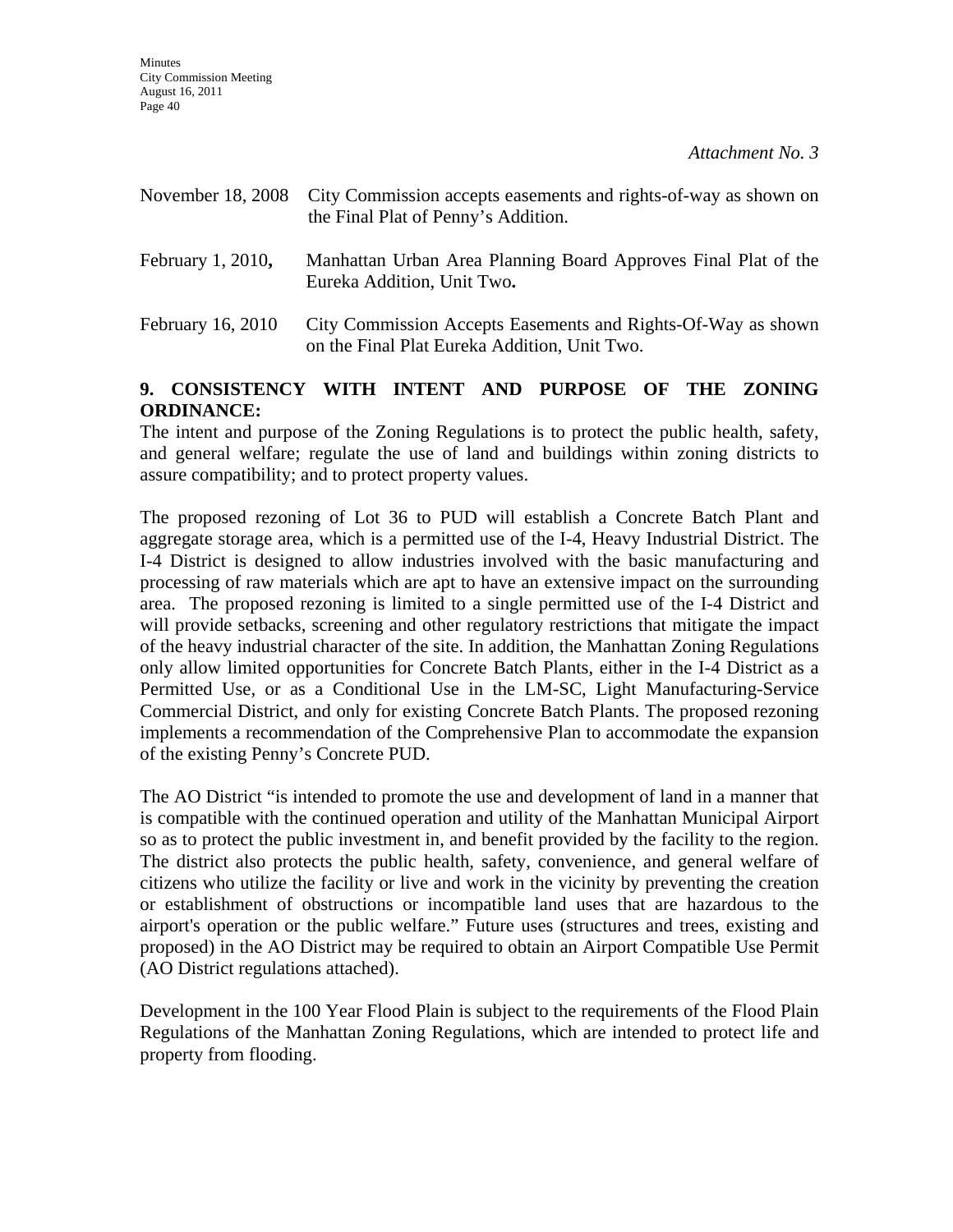**10. RELATIVE GAIN TO THE PUBLIC HEALTH, SAFETY AND WELFARE THAT DENIAL OF THE REQUEST WOULD ACCOMPLISH, COMPARED WITH THE HARDSHIP IMPOSED UPON THE APPLICANT:** There appears to be no relative gain to the public that denial would accomplish compared to the hardship to the owner. The proposed rezoning is part of an expansion of the Penny's PUD. The rezoning process provides for local review and consideration of the use and its impact on the public, as well as state and federal permits for environmental impacts.

 The AO District requires that future uses be reviewed in order to protect airspace. The FAA made a determination of no hazard to air navigation, based on a height of 100 feet for Plant # in the Penny's PUD. Plant #3 will require additional notice to the FAA before the plant is added to the area. Assuming approval by the FAA, no adverse impact by the proposed structure is expected that would adversely affect safe and efficient use of navigable airspace by aircraft.

**11. ADEQUACY OF PUBLIC FACILITIES AND SERVICES:** Adequate street, sanitary sewer and water services are available to serve the proposed rezoning site.

**12. OTHER APPLICABLE FACTORS:** There are no other applicable factors.

**13. STAFF COMMENTS:** City Administration recommends approval of the proposed amendment of Ordinance No. 6730 and the approved Final Development Plan of the Penny's Concrete Industrial PUD and the rezoning of Lot 36, Eureka Addition, Unit Two, from C-6/AO to PUD/AO, to be known as the Final Development Plan of Penny's Concrete, Unit Two, an Industrial PUD, subject to the following condition:

1. Exempt signage shall include signage described in Article VI, Section 6-104  $(A)(1),(2),(4),(5)$ , and  $(7)$ ; and, Section 6-104  $(B)(2)$  and  $B(5)$ .

### **ALTERNATIVES:**

- 1. Recommend approval of the proposed amendment of Ordinance No. 6730 and the approved Final Development Plan of the Penny's Concrete Industrial PUD and the rezoning of Lot 36, Eureka Addition, Unit Two, from C-6/AO to PUD/AO, to be known as the Final Development Plan of Penny's Concrete, Unit Two, an Industrial PUD, stating the basis for such recommendation.
- 2. Recommend denial of the proposed amendment of Ordinance No. 6730 and the approved Final Development Plan of the Penny's Concrete Industrial PUD and the rezoning of Lot 36, Eureka Addition, Unit Two, from C-6/AO to PUD/AO, to be known as the Final Development Plan of Penny's Concrete, Unit Two, an Industrial PUD, stating the specific reasons for denial.